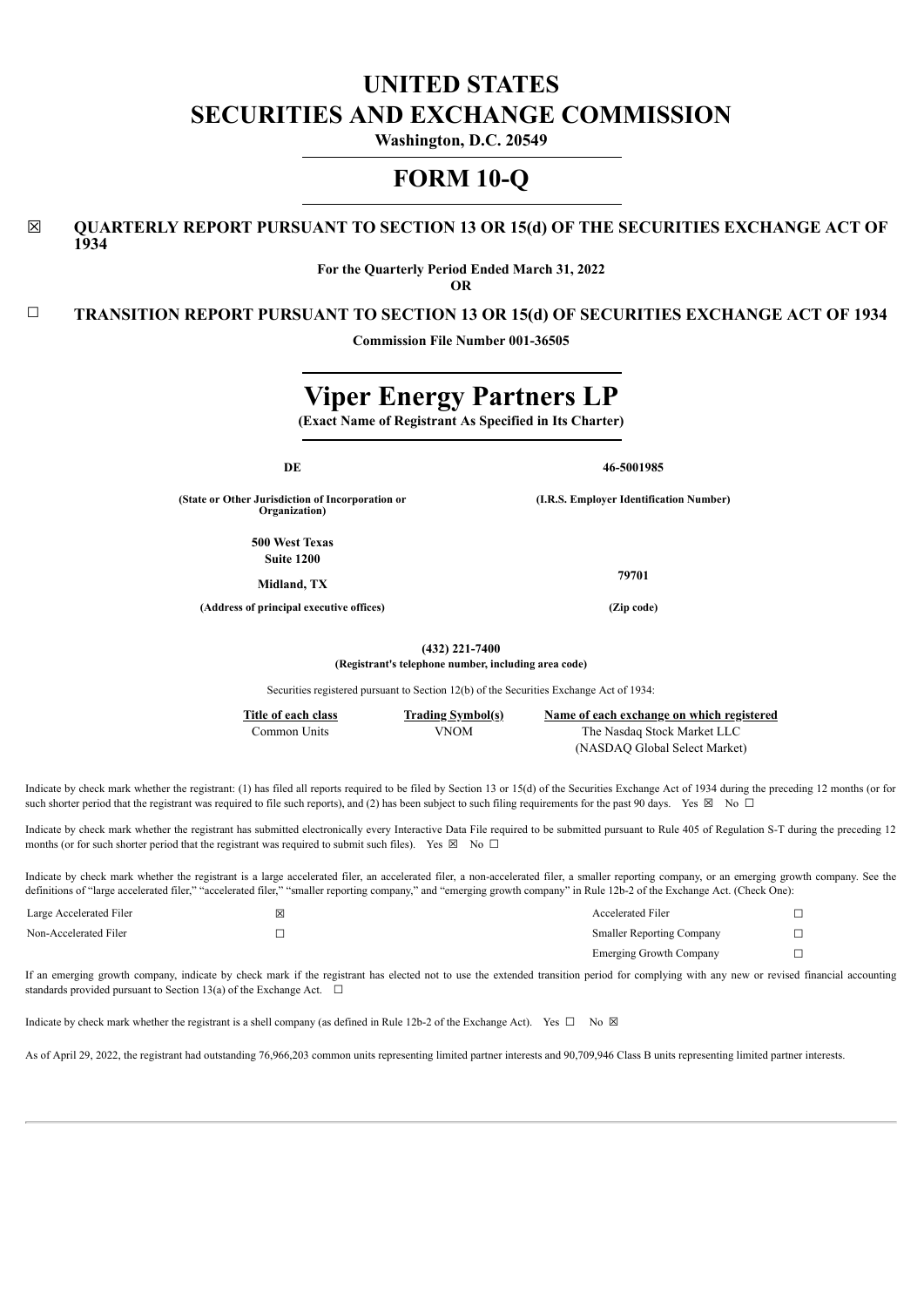# **VIPER ENERGY PARTNERS LP**

# **FORM 10-Q**

# **FOR THE QUARTER ENDED MARCH 31, 2022**

# **TABLE OF CONTENTS**

|                                                                                               | Page                         |
|-----------------------------------------------------------------------------------------------|------------------------------|
| <b>Glossary of Oil and Natural Gas Terms</b>                                                  | $\underline{\textbf{ii}}$    |
| <b>Glossary of Certain Other Terms</b>                                                        | $\underline{\text{iii}}$     |
| <b>Cautionary Statement Regarding Forward-Looking Statements</b>                              | $\underline{i}\underline{v}$ |
|                                                                                               |                              |
| <b>PART I. FINANCIAL INFORMATION</b>                                                          |                              |
| Item 1. Condensed Consolidated Financial Statements (Unaudited)                               |                              |
| <b>Condensed Consolidated Balance Sheets</b>                                                  | $\mathbf 1$                  |
| <b>Condensed Consolidated Statements of Operations</b>                                        |                              |
| <b>Condensed Consolidated Statements of Changes to Unitholders' Equity</b>                    | $\frac{2}{3}$                |
| <b>Condensed Consolidated Statements of Cash Flows</b>                                        | $\overline{4}$               |
| <b>Condensed Notes to Consolidated Financial Statements</b>                                   | $\overline{5}$               |
|                                                                                               |                              |
| Item 2. Management's Discussion and Analysis of Financial Condition and Results of Operations | 16                           |
|                                                                                               |                              |
| <u>Item 3. Quantitative and Qualitative Disclosures about Market Risk</u>                     | 26                           |
|                                                                                               |                              |
| Item 4. Controls and Procedures                                                               | 27                           |
|                                                                                               |                              |
| <b>PART II. OTHER INFORMATION</b>                                                             |                              |
| Item 1. Legal Proceedings                                                                     | 28                           |
|                                                                                               |                              |
| Item 1A. Risk Factors                                                                         | 28                           |
|                                                                                               |                              |
| Item 2. Unregistered Sales of Equity Securities and Use of Proceeds                           | $\overline{29}$              |
|                                                                                               |                              |
| Item 6. Exhibits                                                                              | 30                           |
|                                                                                               |                              |
| <b>Signatures</b>                                                                             | 31                           |
|                                                                                               |                              |

# <span id="page-1-0"></span>i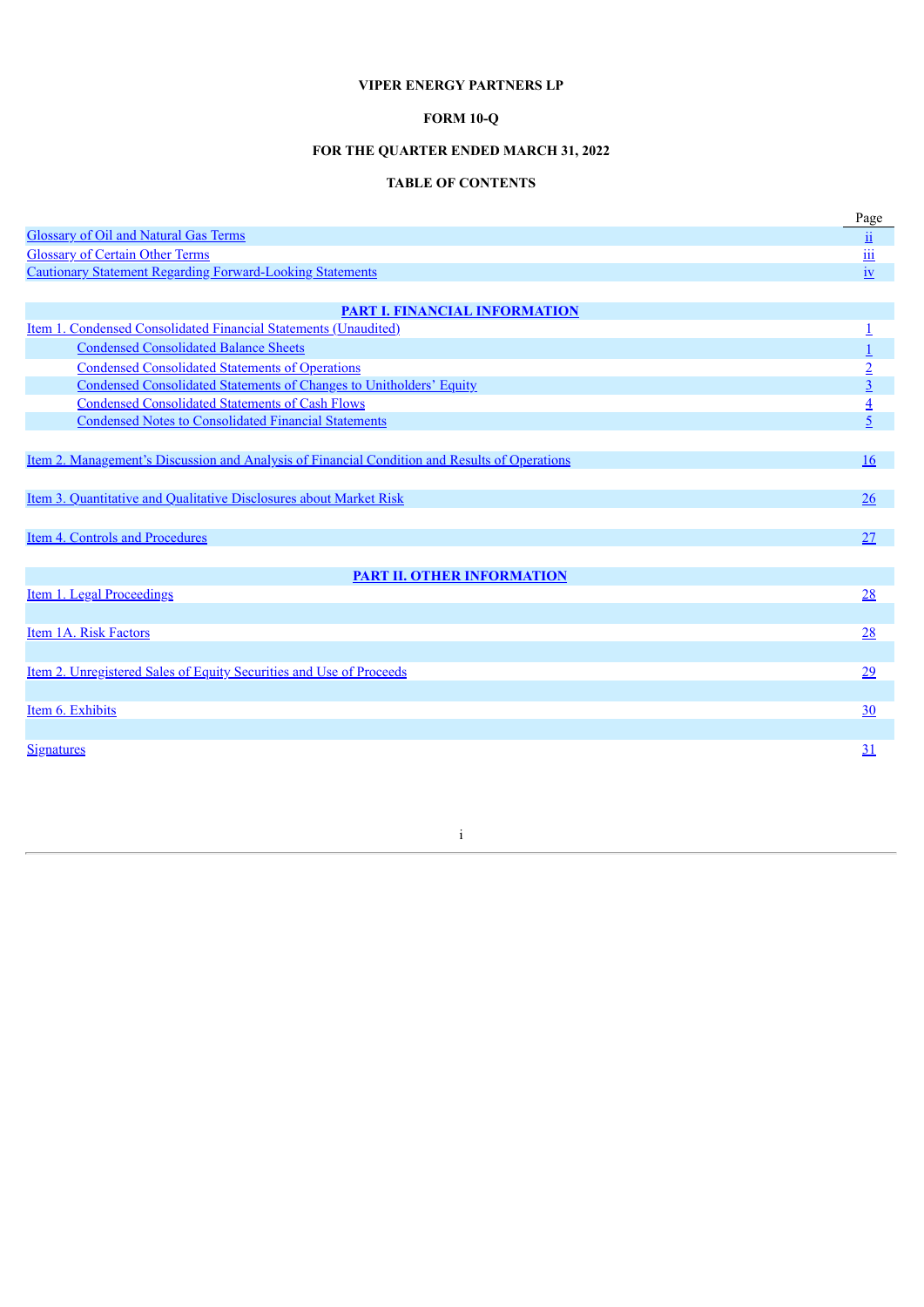# **GLOSSARY OF OIL AND NATURAL GAS TERMS**

The following is a glossary of certain oil and natural gas terms that are used in this Quarterly Report on Form 10-Q (this "report"):

| <b>Basin</b>                   | A large depression on the earth's surface in which sediments accumulate.                                                                                                                                                                                                                                                                                                                                                                                                                                                                                                                                                                                                                                                                                                                                                                                                                                                                                                                                                                                                                 |
|--------------------------------|------------------------------------------------------------------------------------------------------------------------------------------------------------------------------------------------------------------------------------------------------------------------------------------------------------------------------------------------------------------------------------------------------------------------------------------------------------------------------------------------------------------------------------------------------------------------------------------------------------------------------------------------------------------------------------------------------------------------------------------------------------------------------------------------------------------------------------------------------------------------------------------------------------------------------------------------------------------------------------------------------------------------------------------------------------------------------------------|
| Bbl or barrel                  | One stock tank barrel, or 42 U.S. gallons liquid volume, used in this report in reference to crude oil or other liquid<br>hydrocarbons.                                                                                                                                                                                                                                                                                                                                                                                                                                                                                                                                                                                                                                                                                                                                                                                                                                                                                                                                                  |
| <b>BO</b>                      | One barrel of oil.                                                                                                                                                                                                                                                                                                                                                                                                                                                                                                                                                                                                                                                                                                                                                                                                                                                                                                                                                                                                                                                                       |
| BO/d                           | BO per day.                                                                                                                                                                                                                                                                                                                                                                                                                                                                                                                                                                                                                                                                                                                                                                                                                                                                                                                                                                                                                                                                              |
| <b>BOE</b>                     | One barrel of oil equivalent, with six thousand cubic feet of natural gas being equivalent to one barrel of oil.                                                                                                                                                                                                                                                                                                                                                                                                                                                                                                                                                                                                                                                                                                                                                                                                                                                                                                                                                                         |
| BOE/d                          | BOE per day.                                                                                                                                                                                                                                                                                                                                                                                                                                                                                                                                                                                                                                                                                                                                                                                                                                                                                                                                                                                                                                                                             |
| British Thermal Unit or Btu    | The quantity of heat required to raise the temperature of one pound of water by one degree Fahrenheit.                                                                                                                                                                                                                                                                                                                                                                                                                                                                                                                                                                                                                                                                                                                                                                                                                                                                                                                                                                                   |
| Condensate                     | Liquid hydrocarbons associated with the production of a primarily natural gas reserve.                                                                                                                                                                                                                                                                                                                                                                                                                                                                                                                                                                                                                                                                                                                                                                                                                                                                                                                                                                                                   |
| Horizontal wells               | Wells drilled directionally horizontal to allow for development of structures not reachable through traditional vertical<br>drilling mechanisms.                                                                                                                                                                                                                                                                                                                                                                                                                                                                                                                                                                                                                                                                                                                                                                                                                                                                                                                                         |
| <b>MBbls</b>                   | Thousand barrels of crude oil or other liquid hydrocarbons.                                                                                                                                                                                                                                                                                                                                                                                                                                                                                                                                                                                                                                                                                                                                                                                                                                                                                                                                                                                                                              |
| <b>MBOE</b>                    | One thousand barrels of crude oil equivalent, determined using a ratio of six Mcf of natural gas to one Bbl of crude<br>oil, condensate or natural gas liquids.                                                                                                                                                                                                                                                                                                                                                                                                                                                                                                                                                                                                                                                                                                                                                                                                                                                                                                                          |
| Mcf                            | One thousand cubic feet of natural gas.                                                                                                                                                                                                                                                                                                                                                                                                                                                                                                                                                                                                                                                                                                                                                                                                                                                                                                                                                                                                                                                  |
| Mineral interests              | The interests in ownership of the resource and mineral rights, giving an owner the right to profit from the extracted<br>resources.                                                                                                                                                                                                                                                                                                                                                                                                                                                                                                                                                                                                                                                                                                                                                                                                                                                                                                                                                      |
| <b>MMBtu</b>                   | One million British Thermal Units.                                                                                                                                                                                                                                                                                                                                                                                                                                                                                                                                                                                                                                                                                                                                                                                                                                                                                                                                                                                                                                                       |
| Net royalty acres              | Net mineral acres multiplied by the average lease royalty interest and other burdens.                                                                                                                                                                                                                                                                                                                                                                                                                                                                                                                                                                                                                                                                                                                                                                                                                                                                                                                                                                                                    |
| Oil and natural gas properties | Tracts of land consisting of properties to be developed for oil and natural gas resource extraction.                                                                                                                                                                                                                                                                                                                                                                                                                                                                                                                                                                                                                                                                                                                                                                                                                                                                                                                                                                                     |
| Operator                       | The individual or company responsible for the exploration and/or production of an oil or natural gas well or lease.                                                                                                                                                                                                                                                                                                                                                                                                                                                                                                                                                                                                                                                                                                                                                                                                                                                                                                                                                                      |
| Prospect                       | A specific geographic area which, based on supporting geological, geophysical or other data and also preliminary<br>economic analysis using reasonably anticipated prices and costs, is deemed to have potential for the discovery of<br>commercial hydrocarbons.                                                                                                                                                                                                                                                                                                                                                                                                                                                                                                                                                                                                                                                                                                                                                                                                                        |
| Proved reserves                | The estimated quantities of oil, natural gas and natural gas liquids which geological and engineering data demonstrate<br>with reasonable certainty to be commercially recoverable in future years from known reservoirs under existing<br>economic and operating conditions.                                                                                                                                                                                                                                                                                                                                                                                                                                                                                                                                                                                                                                                                                                                                                                                                            |
| Reserves                       | The estimated remaining quantities of oil and natural gas and related substances anticipated to be economically<br>producible, as of a given date, by application of development projects to known accumulations. In addition, there<br>must exist, or there must be a reasonable expectation that there will exist, the legal right to produce or a revenue<br>interest in the production, installed means of delivering oil and natural gas or related substances to the market and all<br>permits and financing required to implement the project. Reserves are not assigned to adjacent reservoirs isolated by<br>major, potentially sealing, faults until those reservoirs are penetrated and evaluated as economically producible.<br>Reserves should not be assigned to areas that are clearly separated from a known accumulation by a non-productive<br>reservoir (i.e., absence of reservoir, structurally low reservoir or negative test results). Such areas may contain<br>prospective resources (i.e., potentially recoverable resources from undiscovered accumulations). |
| Reservoir                      | A porous and permeable underground formation containing a natural accumulation of producible natural gas and/or crude oil that is confined by impermeable rock or water barriers and is separate from other reservoirs.                                                                                                                                                                                                                                                                                                                                                                                                                                                                                                                                                                                                                                                                                                                                                                                                                                                                  |
| Royalty interest               | An interest that gives an owner the right to receive a portion of the resources or revenues without having to carry any<br>costs of development, which may be subject to expiration.                                                                                                                                                                                                                                                                                                                                                                                                                                                                                                                                                                                                                                                                                                                                                                                                                                                                                                     |
| Spud                           | Commencement of actual drilling operations.                                                                                                                                                                                                                                                                                                                                                                                                                                                                                                                                                                                                                                                                                                                                                                                                                                                                                                                                                                                                                                              |
| WTI                            | West Texas Intermediate.                                                                                                                                                                                                                                                                                                                                                                                                                                                                                                                                                                                                                                                                                                                                                                                                                                                                                                                                                                                                                                                                 |

<span id="page-2-0"></span>ii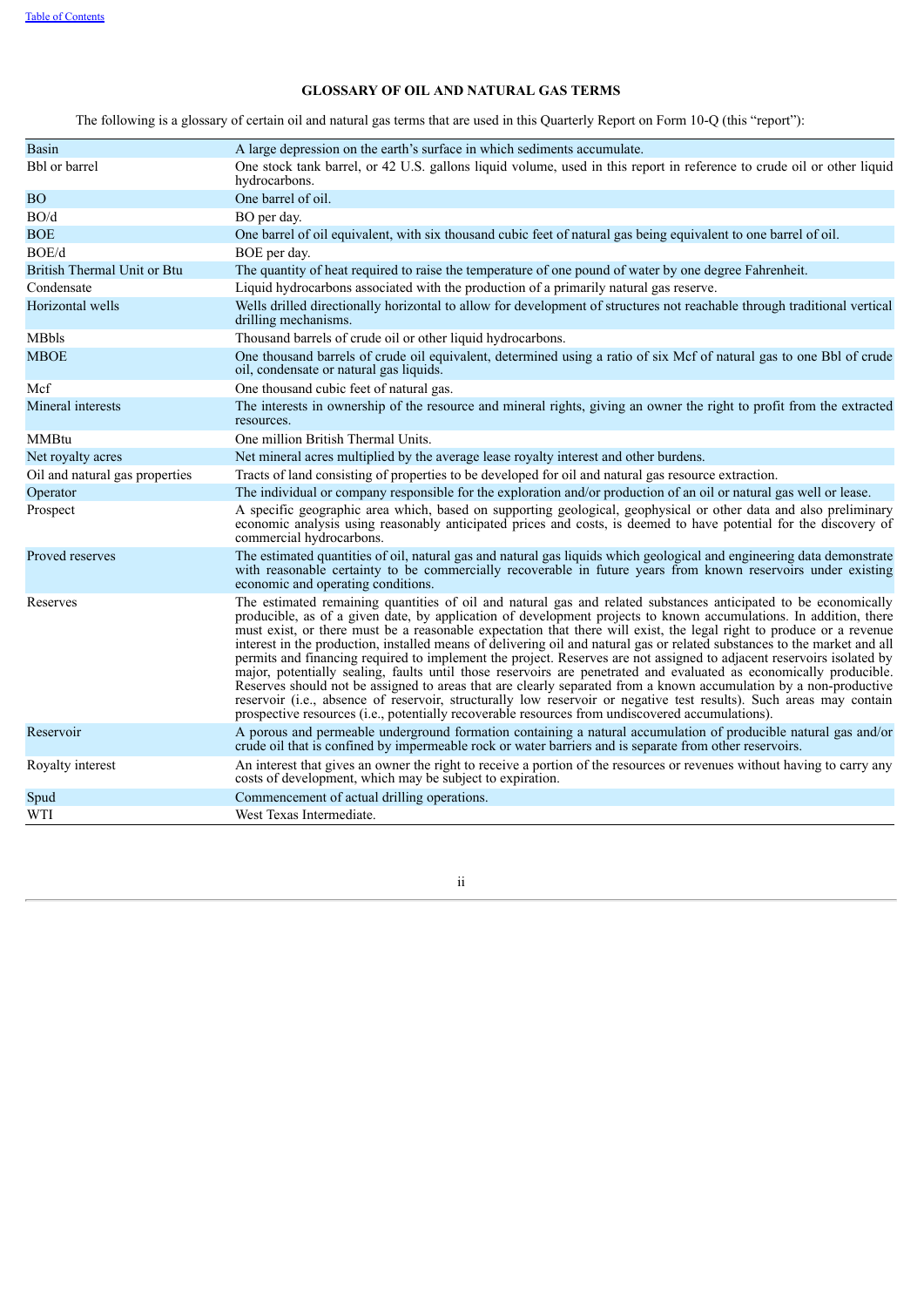# **GLOSSARY OF CERTAIN OTHER TERMS**

The following is a glossary of certain other terms that are used in this report:

<span id="page-3-0"></span>

| <b>ASU</b>               | Accounting Standards Update.                                                                                                  |
|--------------------------|-------------------------------------------------------------------------------------------------------------------------------|
| Diamondback              | Diamondback Energy, Inc., a Delaware corporation.                                                                             |
| <b>Exchange Act</b>      | The Securities Exchange Act of 1934, as amended.                                                                              |
| <b>GAAP</b>              | Accounting principles generally accepted in the United States.                                                                |
| <b>General Partner</b>   | Viper Energy Partners GP LLC, a Delaware limited liability company, and the General Partner of the Partnership.               |
| <b>LIBOR</b>             | The London interbank offered rate.                                                                                            |
| <b>LTIP</b>              | Viper Energy Partners LP Long Term Incentive Plan.                                                                            |
| <b>NYMEX</b>             | New York Mercantile Exchange.                                                                                                 |
| <b>OPEC</b>              | Organization of the Petroleum Exporting Countries.                                                                            |
| <b>Operating Company</b> | Viper Energy Partners LLC, a Delaware limited liability company and a consolidated subsidiary of Viper Energy<br>Partners LP. |
| Partnership              | Viper Energy Partners LP, a Delaware limited partnership.                                                                     |
| <b>SEC</b>               | United States Securities and Exchange Commission.                                                                             |
| The Notes                | The 5.375% Senior Notes due 2027 issued on October 16, 2019.                                                                  |

iii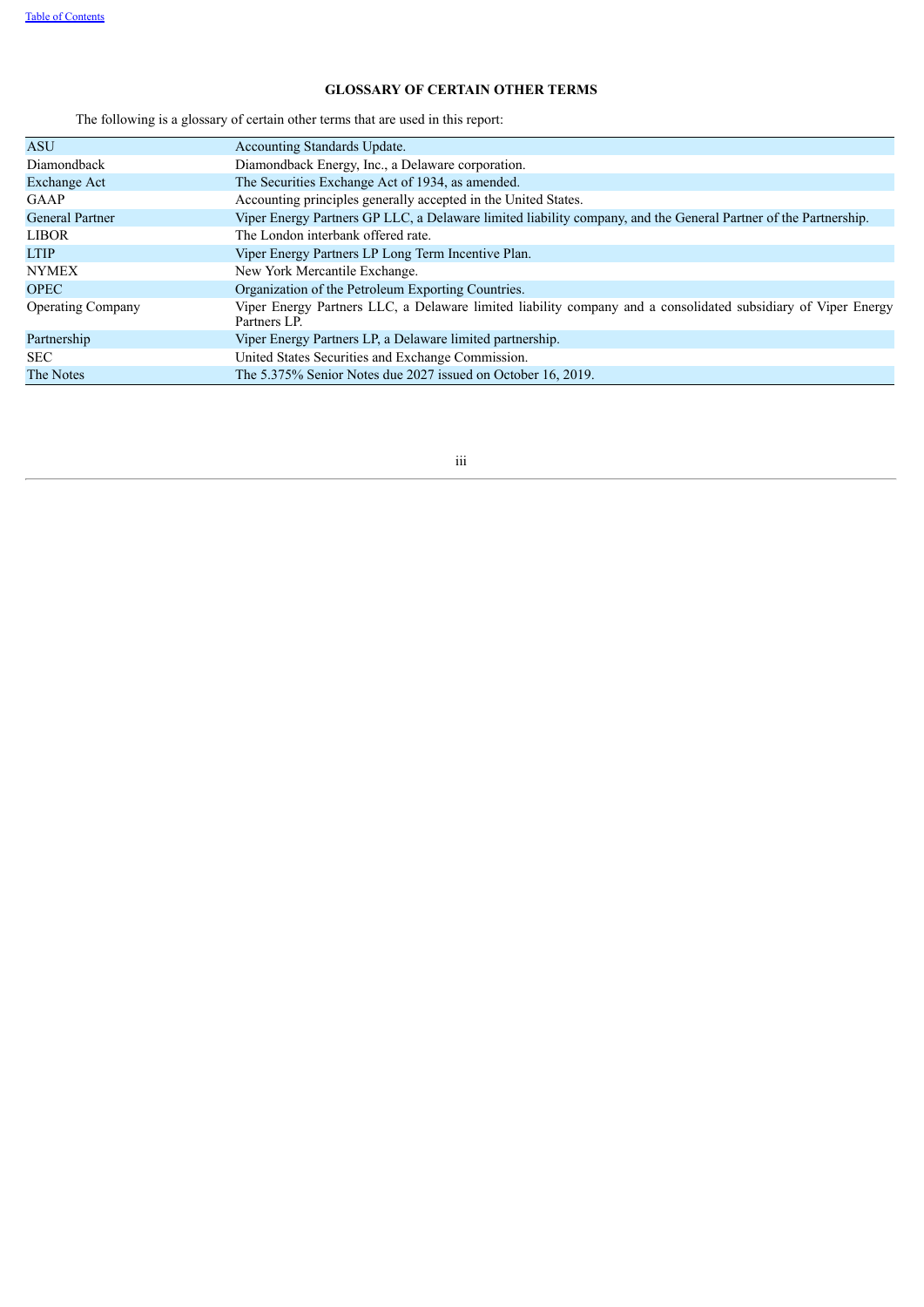# **CAUTIONARY STATEMENT REGARDING FORWARD-LOOKING STATEMENTS**

Various statements contained in this report are "forward-looking statements" within the meaning of Section 27A of the Securities Act and Section 21E of the Exchange Act, which involve risks, uncertainties, and assumptions. All statements, other than statements of historical fact, including statements regarding our: future performance; business strategy; future operations; estimates and projections of operating income, losses, costs and expenses, returns, cash flow, and financial position; production levels on properties in which we have mineral and royalty interests, developmental activity by other operators; reserve estimates and our ability to replace or increase reserves; anticipated benefits of strategic transactions (including acquisitions and divestitures); and plans and objectives of management (including Diamondback's plans for developing our acreage and our cash distribution policy and repurchases of our common units and/or senior notes) are forward-looking statements. When used in this report, the words "aim," "anticipate," "believe," "continue," "could," "estimate," "expect," "forecast," "future," "guidance," "intend," "may," "model," "outlook," "plan," "positioned," "potential," "predict," "project," "seek," "should," "target," "will," "would," and similar expressions (including the negative of such terms) as they relate to us are intended to identify forwardlooking statements, although not all forward-looking statements contain such identifying words. In particular, the factors discussed in this report and detailed under Part II. [Item](#page-33-1) 1A. Risk [Factors](#page-33-1) and our [Annual](http://www.sec.gov/ix?doc=/Archives/edgar/data/1602065/000160206522000008/vnom-20211231.htm#iad893e52d5434c44bb2b7248040ef83a_25) Report on Form 10-K for the year ended December 31, 2021 could affect our actual results and cause our actual results to differ materially from expectations, estimates or assumptions expressed, forecasted or implied in such forward-looking statements. Unless the context requires otherwise, references to "we," "us," "our" or "the Partnership" are intended to mean the business and operations of the Partnership and the Operating Company.

Factors that could cause the outcomes to differ materially include (but are not limited to) the following:

- Changes in supply and demand levels for oil, natural gas, and natural gas liquids, and the resulting impact on the price for those commodities;
- the impact of public health crises, including epidemic or pandemic diseases such as the COVID-19 pandemic, and any related company or government policies or actions;
- actions taken by the members of OPEC and Russia affecting the production and pricing of oil, as well as other domestic and global political, economic, or diplomatic developments;
- changes in general economic, business or industry conditions, including changes in foreign currency exchange rates, interest rates, and inflation rates:
- regional supply and demand factors, including delays, curtailment delays or interruptions of production on our mineral and royalty acreage, or governmental orders, rules or regulations that impose production limits on such acreage;
- federal and state legislative and regulatory initiatives relating to hydraulic fracturing, including the effect of existing and future laws and governmental regulations;
- restrictions on the use of water, including limits on the use of produced water by our operators and a moratorium on new produced water well permits recently imposed by the Texas Railroad Commission in an effort to control induced seismicity in the Permian Basin;
- significant declines in prices for oil, natural gas, or natural gas liquids, which could require recognition of significant impairment charges;
- changes in U.S. energy, environmental, monetary and trade policies;
- conditions in the capital, financial and credit markets, including the availability and pricing of capital for drilling and development by our operators and environmental and social responsibility projects undertaken by Diamondback and our other operators;
- changes in availability or cost of rigs, equipment, raw materials, supplies and oilfield services impacting our operators;
- changes in safety, health, environmental, tax, and other regulations or requirements impacting us or our operators (including those addressing air emissions, water management, or the impact of global climate change);
- security threats, including cybersecurity threats and disruptions to our business from breaches of our information technology systems, or from breaches of information technology systems of third parties with whom we transact business;
- lack of, or disruption in, access to adequate and reliable transportation, processing, storage, and other facilities impacting our operators;
- severe weather conditions;

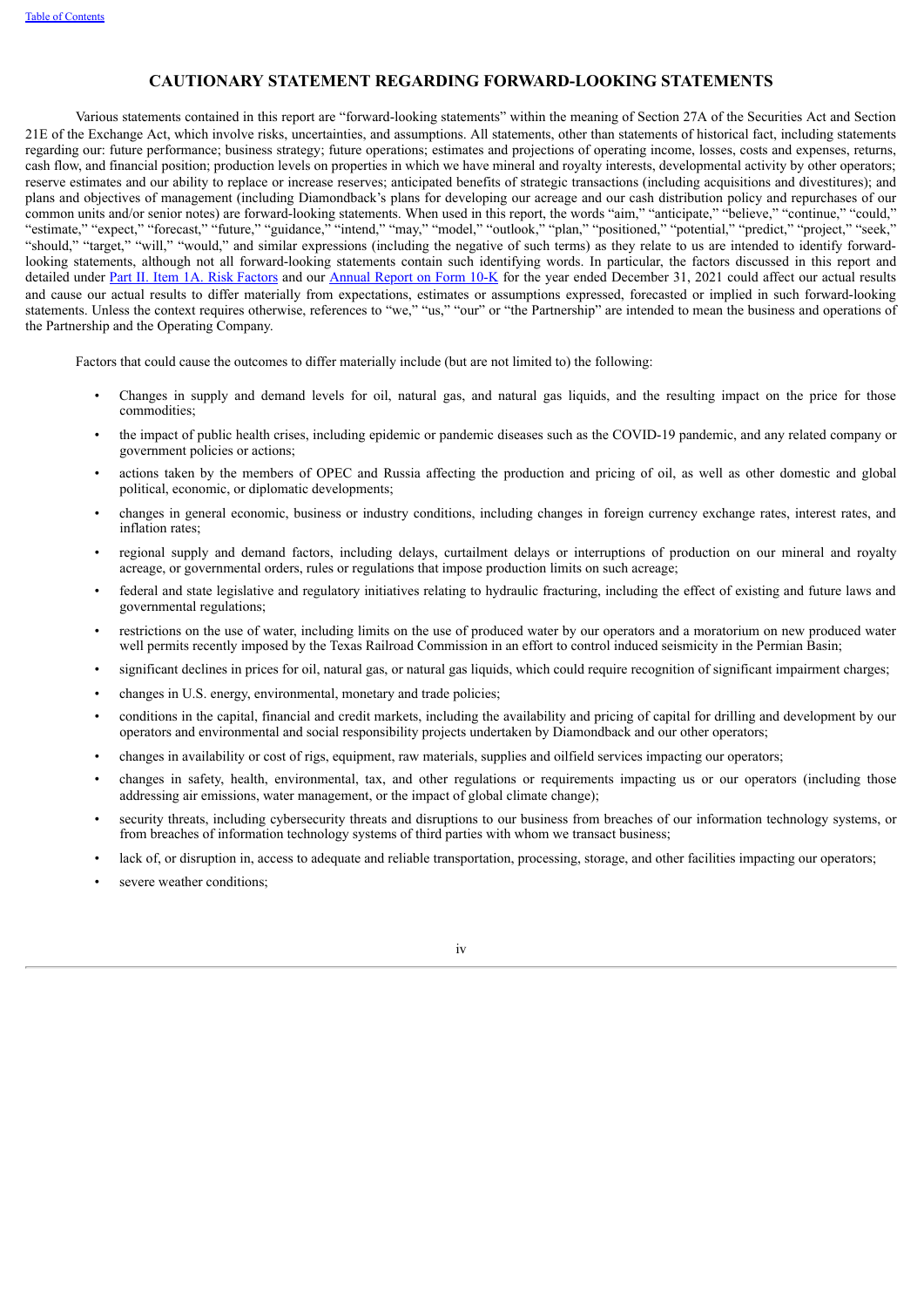- acts of war or terrorist acts and the governmental or military response thereto;
- changes in the financial strength of counterparties to the credit agreement and hedging contracts of our operating subsidiary;
- changes in our credit rating; and
- other risks and factors disclosed in our **[Annual](http://www.sec.gov/ix?doc=/Archives/edgar/data/1602065/000160206522000008/vnom-20211231.htm) Report on Form 10–K** for the year ended December 31, 2021.

<span id="page-5-0"></span>In light of these factors, the events anticipated by our forward-looking statements may not occur at the time anticipated or at all. Moreover, new risks emerge from time to time. We cannot predict all risks, nor can we assess the impact of all factors on our business or the extent to which any factor, or combination of factors, may cause actual results to differ materially from those anticipated by any forward-looking statements we may make. Accordingly, you should not place undue reliance on any forward-looking statements made in this report. All forward-looking statements speak only as of the date of this report or, if earlier, as of the date they were made. We do not intend to, and disclaim any obligation to, update or revise any forward-looking statements unless required by applicable law.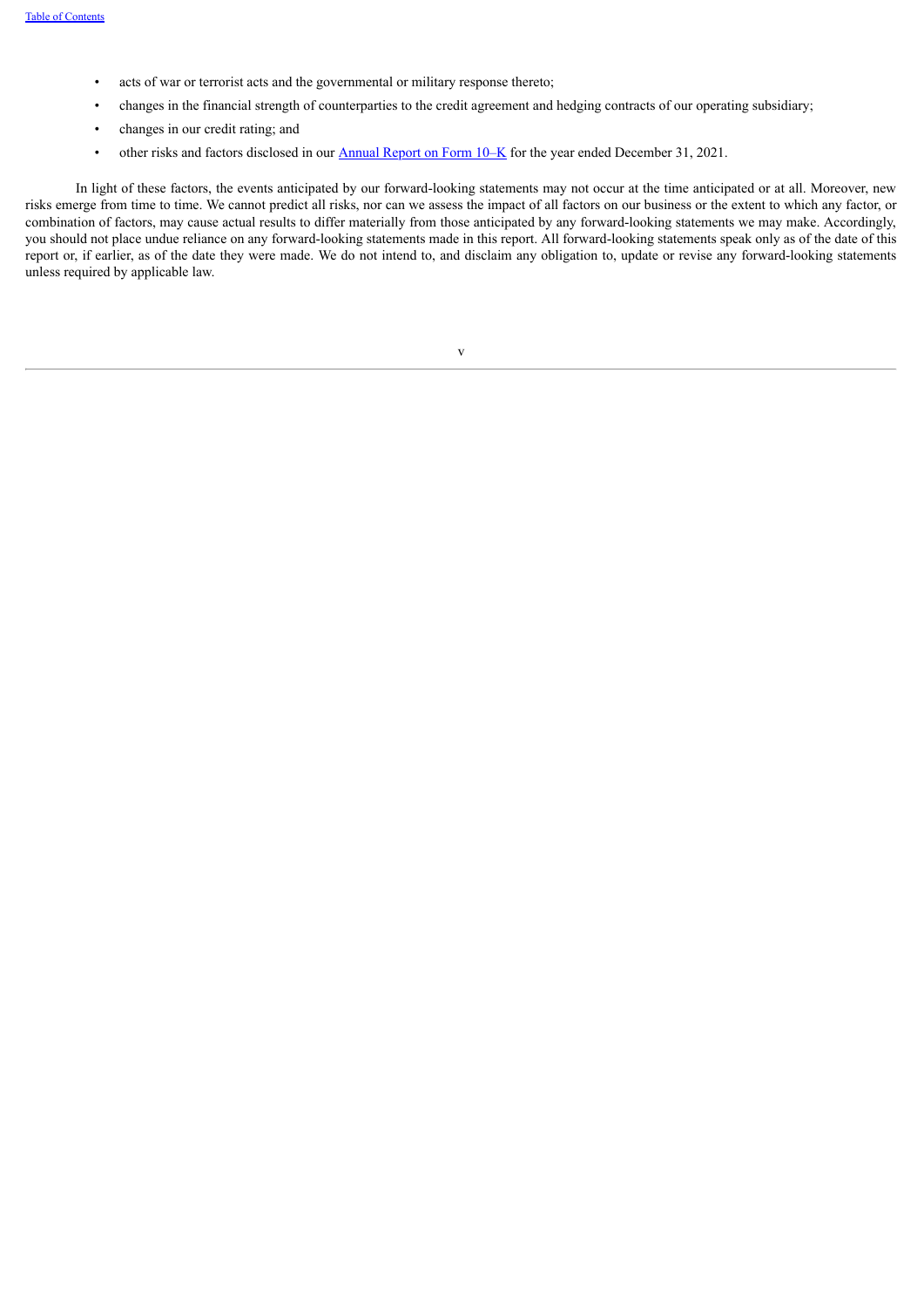# **PART I. FINANCIAL INFORMATION**

# <span id="page-6-1"></span><span id="page-6-0"></span>**ITEM 1. CONDENSED CONSOLIDATED FINANCIAL STATEMENTS (UNAUDITED)**

# **Viper Energy Partners LP Condensed Consolidated Balance Sheets (Unaudited)**

<span id="page-6-2"></span>

|                                                                                                                                                    | March 31,<br>2022 | December 31,<br>2021                   |
|----------------------------------------------------------------------------------------------------------------------------------------------------|-------------------|----------------------------------------|
|                                                                                                                                                    |                   | (In thousands, except unit amounts)    |
| <b>Assets</b>                                                                                                                                      |                   |                                        |
| Current assets:                                                                                                                                    |                   |                                        |
| \$<br>Cash and cash equivalents                                                                                                                    | 33,066            | 39,448<br><sup>\$</sup>                |
| Royalty income receivable (net of allowance for credit losses)                                                                                     | 98,500            | 68,568                                 |
| Royalty income receivable—related party                                                                                                            | 4,192             | 2,144                                  |
| Other current assets                                                                                                                               | 944               | 989                                    |
| Total current assets                                                                                                                               | 136,702           | 111,149                                |
| Property:                                                                                                                                          |                   |                                        |
| Oil and natural gas interests, full cost method of accounting $(\$1,602,581$ and $\$1,640,172$ excluded from                                       |                   |                                        |
| depletion at March 31, 2022 and December 31, 2021, respectively)                                                                                   | 3,481,633         | 3,513,590                              |
| Land                                                                                                                                               | 5,688             | 5,688                                  |
| Accumulated depletion and impairment                                                                                                               | (626, 574)        | (599, 163)                             |
| Property, net                                                                                                                                      | 2,860,747         | 2,920,115                              |
| Derivative instruments                                                                                                                             | 1,705             |                                        |
| Other assets                                                                                                                                       | 1,931             | 2,757                                  |
| \$<br><b>Total assets</b>                                                                                                                          | 3,001,085         | $\boldsymbol{\mathsf{S}}$<br>3,034,021 |
| <b>Liabilities and Unitholders' Equity</b>                                                                                                         |                   |                                        |
| Current liabilities:                                                                                                                               |                   |                                        |
| \$<br>Accounts payable                                                                                                                             | 14                | -\$<br>69                              |
| <b>Accrued</b> liabilities                                                                                                                         | 23,873            | 20,980                                 |
| Derivative instruments                                                                                                                             | 13,217            | 3,417                                  |
| Total current liabilities                                                                                                                          | 37,104            | 24,466                                 |
| Long-term debt, net                                                                                                                                | 721,005           | 776,727                                |
| <b>Total liabilities</b>                                                                                                                           | 758,109           | 801,193                                |
| Commitments and contingencies (Note 12)                                                                                                            |                   |                                        |
| Unitholders' equity:                                                                                                                               |                   |                                        |
| <b>General Partner</b>                                                                                                                             | 709               | 729                                    |
| Common units (76,966,203 units issued and outstanding as of March 31, 2022 and 78,546,403 units<br>issued and outstanding as of December 31, 2021) | 768,747           | 813,161                                |
| Class B units (90,709,946 units issued and outstanding as of March 31, 2022 and December 31, 2021)                                                 | 906               | 931                                    |
| Total Viper Energy Partners LP unitholders' equity                                                                                                 | 770,362           | 814,821                                |
| Non-controlling interest                                                                                                                           | 1,472,614         | 1,418,007                              |
| Total equity                                                                                                                                       | 2,242,976         | 2,232,828                              |
| \$<br>Total liabilities and unitholders' equity                                                                                                    | 3,001,085         | $\mathcal{S}$<br>3,034,021             |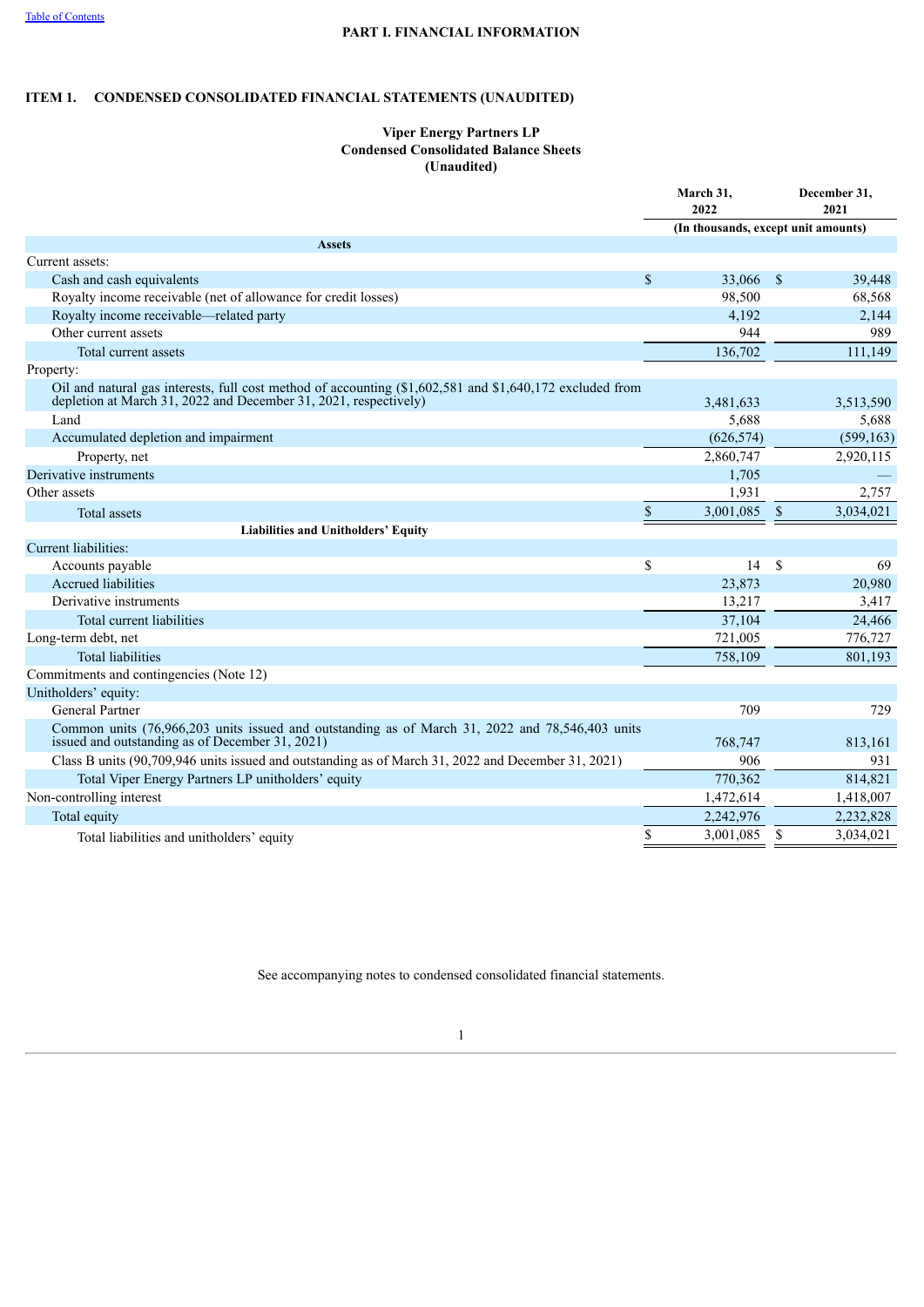## **Viper Energy Partners LP Condensed Consolidated Statements of Operations (Unaudited)**

<span id="page-7-0"></span>

|                                                                      |             | <b>Three Months Ended March 31,</b>     |                    |           |  |
|----------------------------------------------------------------------|-------------|-----------------------------------------|--------------------|-----------|--|
|                                                                      |             | 2022                                    |                    | 2021      |  |
|                                                                      |             | (In thousands, except per unit amounts) |                    |           |  |
| <b>Operating income:</b>                                             |             |                                         |                    |           |  |
| Royalty income                                                       | \$          | 193,089                                 | $\mathcal{S}$      | 96,512    |  |
| Lease bonus income                                                   |             | 8,682                                   |                    | 325       |  |
| Other operating income                                               |             | 132                                     |                    | 139       |  |
| Total operating income                                               |             | 201,903                                 |                    | 96,976    |  |
| <b>Costs and expenses:</b>                                           |             |                                         |                    |           |  |
| Production and ad valorem taxes                                      |             | 13,870                                  |                    | 6,649     |  |
| Depletion                                                            |             | 27,411                                  |                    | 24,886    |  |
| General and administrative expenses                                  |             | 1,953                                   |                    | 2,221     |  |
| Total costs and expenses                                             |             | 43,234                                  |                    | 33,756    |  |
| <b>Income (loss) from operations</b>                                 |             | 158,669                                 |                    | 63,220    |  |
| Other income (expense):                                              |             |                                         |                    |           |  |
| Interest expense, net                                                |             | (9,645)                                 |                    | (7,860)   |  |
| Gain (loss) on derivative instruments, net                           |             | (18, 359)                               |                    | (31, 504) |  |
| Other income, net                                                    |             | 6                                       |                    | 38        |  |
| Total other expense, net                                             |             | (27,998)                                |                    | (39, 326) |  |
| Income (loss) before income taxes                                    |             | 130,671                                 |                    | 23,894    |  |
| Provision for (benefit from) income taxes                            |             | 2,630                                   |                    | 35        |  |
| Net income (loss)                                                    |             | 128,041                                 |                    | 23,859    |  |
| Net income (loss) attributable to non-controlling interest           |             | 111,436                                 |                    | 26,879    |  |
| Net income (loss) attributable to Viper Energy Partners LP           | $\mathbf S$ | 16,605                                  | <sup>\$</sup>      | (3,020)   |  |
|                                                                      |             |                                         |                    |           |  |
| Net income (loss) attributable to common limited partner units:      |             |                                         |                    |           |  |
| <b>Basic</b>                                                         | \$          | 0.22                                    | <sup>\$</sup>      | (0.05)    |  |
| Diluted                                                              | $\mathbf S$ | 0.22                                    | $\mathbf{\hat{s}}$ | (0.05)    |  |
| Weighted average number of common limited partner units outstanding: |             |                                         |                    |           |  |
| <b>Basic</b>                                                         |             | 77,106                                  |                    | 65,360    |  |
| Diluted                                                              |             | 77,214                                  |                    | 65,360    |  |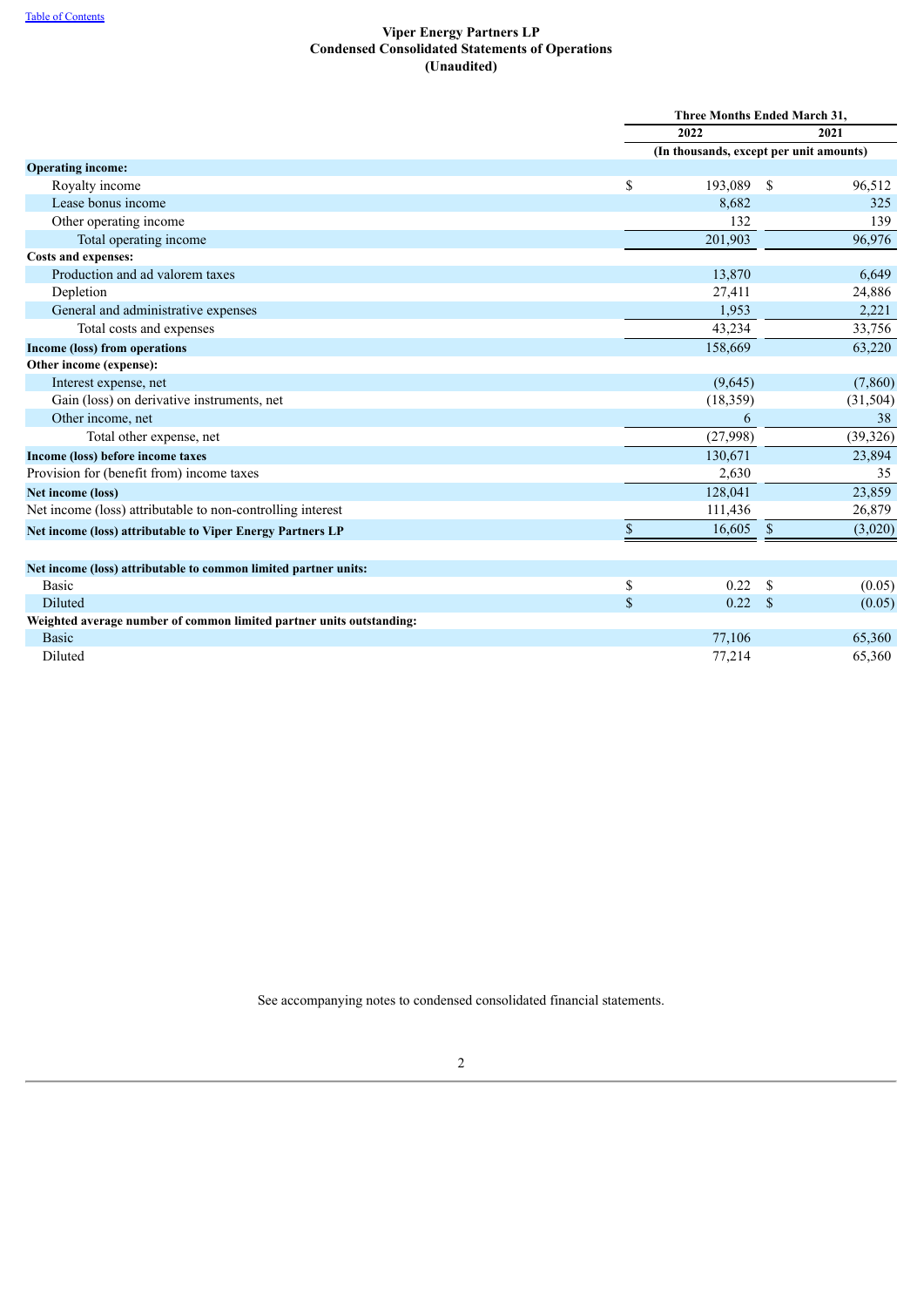# **Viper Energy Partners LP Condensed Consolidated Statements of Changes to Unitholders' Equity (Unaudited)**

|                                                          |         |               | <b>Limited Partners</b> |                |     |                |               | General<br>Partner |              | <b>Non-Controlling</b><br>Interest |              |
|----------------------------------------------------------|---------|---------------|-------------------------|----------------|-----|----------------|---------------|--------------------|--------------|------------------------------------|--------------|
|                                                          | Common  |               |                         | <b>Class B</b> |     |                |               |                    |              |                                    |              |
|                                                          | Units   |               | Amount                  | <b>Units</b>   |     | Amount         |               | Amount             |              | Amount                             | <b>Total</b> |
|                                                          |         |               |                         |                |     | (In thousands) |               |                    |              |                                    |              |
| <b>Balance at December 31, 2021</b>                      | 78,546  | <sup>\$</sup> | 813,161                 | 90,710         | \$. | 931            | <sup>\$</sup> | 729                | <sup>S</sup> | 1,418,007                          | 2,232,828    |
| Unit-based compensation                                  |         |               | 284                     |                |     |                |               |                    |              |                                    | 284          |
| Distribution equivalent rights payments                  |         |               | (64)                    |                |     |                |               |                    |              |                                    | (64)         |
| Distributions to public                                  |         |               | (35, 830)               |                |     |                |               |                    |              |                                    | (35,830)     |
| Distributions to Diamondback                             |         |               | (344)                   |                |     | (25)           |               |                    |              | (42, 634)                          | (43,003)     |
| Distributions to General Partner                         |         |               |                         |                |     |                |               | (20)               |              |                                    | (20)         |
| Change in ownership of consolidated<br>subsidiaries, net |         |               | 14,195                  |                |     |                |               |                    |              | (14, 195)                          |              |
| Repurchased units as part of unit.<br>buyback            | (1,580) |               | (39,260)                |                |     |                |               |                    |              |                                    | (39,260)     |
| Net income (loss)                                        |         |               | 16,605                  |                |     |                |               |                    |              | 111,436                            | 128,041      |
| <b>Balance at March 31, 2022</b>                         | 76,966  |               | 768,747                 | 90,710         |     | 906            |               | 709                |              | 1,472,614                          | 2,242,976    |

<span id="page-8-0"></span>

|                                                          |              |              | <b>Limited Partners</b> |                |   |                |      | General<br>Partner |              | <b>Non-Controlling</b><br><b>Interest</b> |    |           |
|----------------------------------------------------------|--------------|--------------|-------------------------|----------------|---|----------------|------|--------------------|--------------|-------------------------------------------|----|-----------|
|                                                          | Common       |              |                         | <b>Class B</b> |   |                |      |                    |              |                                           |    |           |
|                                                          | <b>Units</b> |              | Amount                  | Units          |   | Amount         |      | Amount             |              | Amount                                    |    | Total     |
|                                                          |              |              |                         |                |   | (In thousands) |      |                    |              |                                           |    |           |
| <b>Balance at December 31, 2020</b>                      | 65,817       | <sup>S</sup> | 633,415                 | 90,710         | S | 1,031          | - \$ | 809                | <sup>S</sup> | 1,225,578                                 | -S | 1,860,833 |
| Unit-based compensation                                  |              |              | 315                     |                |   |                |      |                    |              |                                           |    | 315       |
| Issuance of common units, net                            | 3            |              |                         |                |   |                |      |                    |              |                                           |    |           |
| Distribution equivalent rights payments                  |              |              | (24)                    |                |   |                |      |                    |              |                                           |    | (24)      |
| Distributions to public                                  |              |              | (9,036)                 |                |   |                |      |                    |              |                                           |    | (9,036)   |
| Distributions to Diamondback                             |              |              | (102)                   |                |   | (25)           |      |                    |              | (12,699)                                  |    | (12, 826) |
| Distributions to General Partner                         |              |              |                         |                |   |                |      | (20)               |              |                                           |    | (20)      |
| Change in ownership of consolidated<br>subsidiaries, net |              |              | 2,687                   |                |   |                |      |                    |              | (2,687)                                   |    |           |
| Cash paid for tax withholding on vested<br>common units  |              |              | (20)                    |                |   |                |      |                    |              |                                           |    | (20)      |
| Repurchased units as part of unit<br>buyback             | (870)        |              | (13, 043)               |                |   |                |      |                    |              |                                           |    | (13, 043) |
| Net income (loss)                                        |              |              | (3,020)                 |                |   |                |      |                    |              | 26,879                                    |    | 23,859    |
| <b>Balance at March 31, 2021</b>                         | 64,950       | S            | 611,172                 | 90,710         |   | 1,006          | \$.  | 789                |              | 1,237,071                                 |    | .850,038  |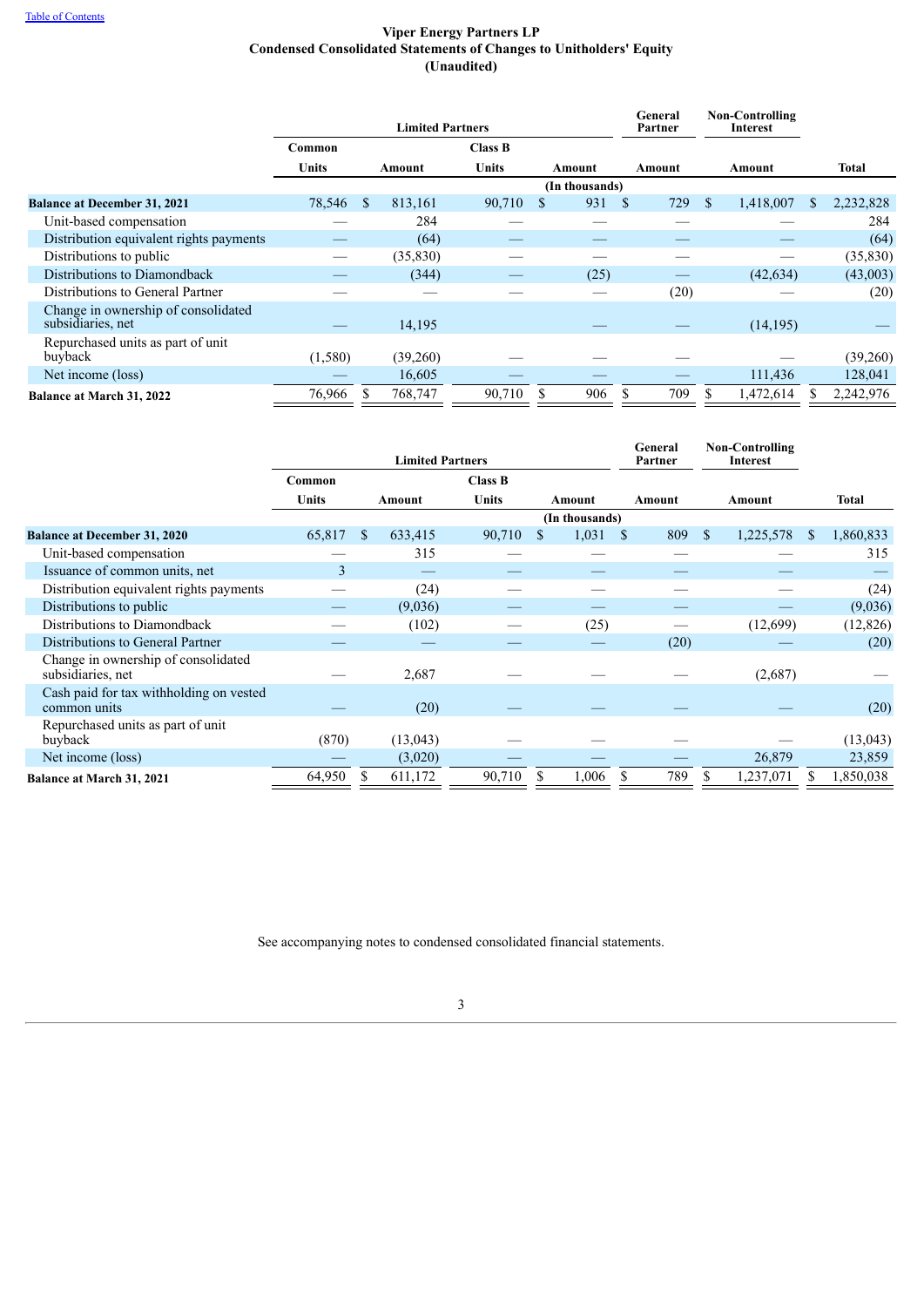## **Viper Energy Partners LP Condensed Consolidated Statements of Cash Flows (Unaudited)**

<span id="page-9-0"></span>

|                                                                                          | <b>Three Months Ended March 31,</b> |            |                |           |  |  |
|------------------------------------------------------------------------------------------|-------------------------------------|------------|----------------|-----------|--|--|
|                                                                                          |                                     | 2022       |                | 2021      |  |  |
|                                                                                          |                                     |            | (In thousands) |           |  |  |
| Cash flows from operating activities:                                                    |                                     |            |                |           |  |  |
| Net income (loss)                                                                        | \$                                  | 128,041    | <sup>\$</sup>  | 23,859    |  |  |
| Adjustments to reconcile net income (loss) to net cash provided by operating activities: |                                     |            |                |           |  |  |
| Depletion                                                                                |                                     | 27,411     |                | 24,886    |  |  |
| (Gain) loss on derivative instruments, net                                               |                                     | 18,359     |                | 31,504    |  |  |
| Net cash receipts (payments) on derivatives                                              |                                     | (10, 264)  |                | (14, 942) |  |  |
| Other                                                                                    |                                     | 1,388      |                | 901       |  |  |
| Changes in operating assets and liabilities:                                             |                                     |            |                |           |  |  |
| Royalty income receivable                                                                |                                     | (29, 932)  |                | (9,581)   |  |  |
| Royalty income receivable-related party                                                  |                                     | (2,048)    |                | (3,523)   |  |  |
| Accounts payable and accrued liabilities                                                 |                                     | 2,838      |                | 1,395     |  |  |
| Other                                                                                    |                                     | 45         |                | 160       |  |  |
| Net cash provided by (used in) operating activities                                      |                                     | 135,838    |                | 54,659    |  |  |
| Cash flows from investing activities:                                                    |                                     |            |                |           |  |  |
| Acquisitions of oil and natural gas interests                                            |                                     | 2,621      |                | (74)      |  |  |
| Proceeds from sale of assets                                                             |                                     | 29,336     |                |           |  |  |
| Net cash provided by (used in) investing activities                                      |                                     | 31,957     |                | (74)      |  |  |
| Cash flows from financing activities:                                                    |                                     |            |                |           |  |  |
| Proceeds from borrowings under credit facility                                           |                                     | 44,000     |                |           |  |  |
| Repayment on credit facility                                                             |                                     | (100,000)  |                | (27,000)  |  |  |
| Debt issuance costs                                                                      |                                     |            |                | (10)      |  |  |
| Repurchased units as part of unit buyback                                                |                                     | (39,260)   |                | (13, 043) |  |  |
| Distributions to public                                                                  |                                     | (35,894)   |                | (9,060)   |  |  |
| Distributions to Diamondback                                                             |                                     | (43,003)   |                | (12, 826) |  |  |
| Other                                                                                    |                                     | (20)       |                | (40)      |  |  |
| Net cash provided by (used in) financing activities                                      |                                     | (174, 177) |                | (61, 979) |  |  |
| Net increase (decrease) in cash and cash equivalents                                     |                                     | (6,382)    |                | (7, 394)  |  |  |
| Cash, cash equivalents and restricted cash at beginning of period                        |                                     | 39,448     |                | 19,121    |  |  |
| Cash, cash equivalents and restricted cash at end of period                              | \$                                  | 33,066     | $\mathbf{s}$   | 11,727    |  |  |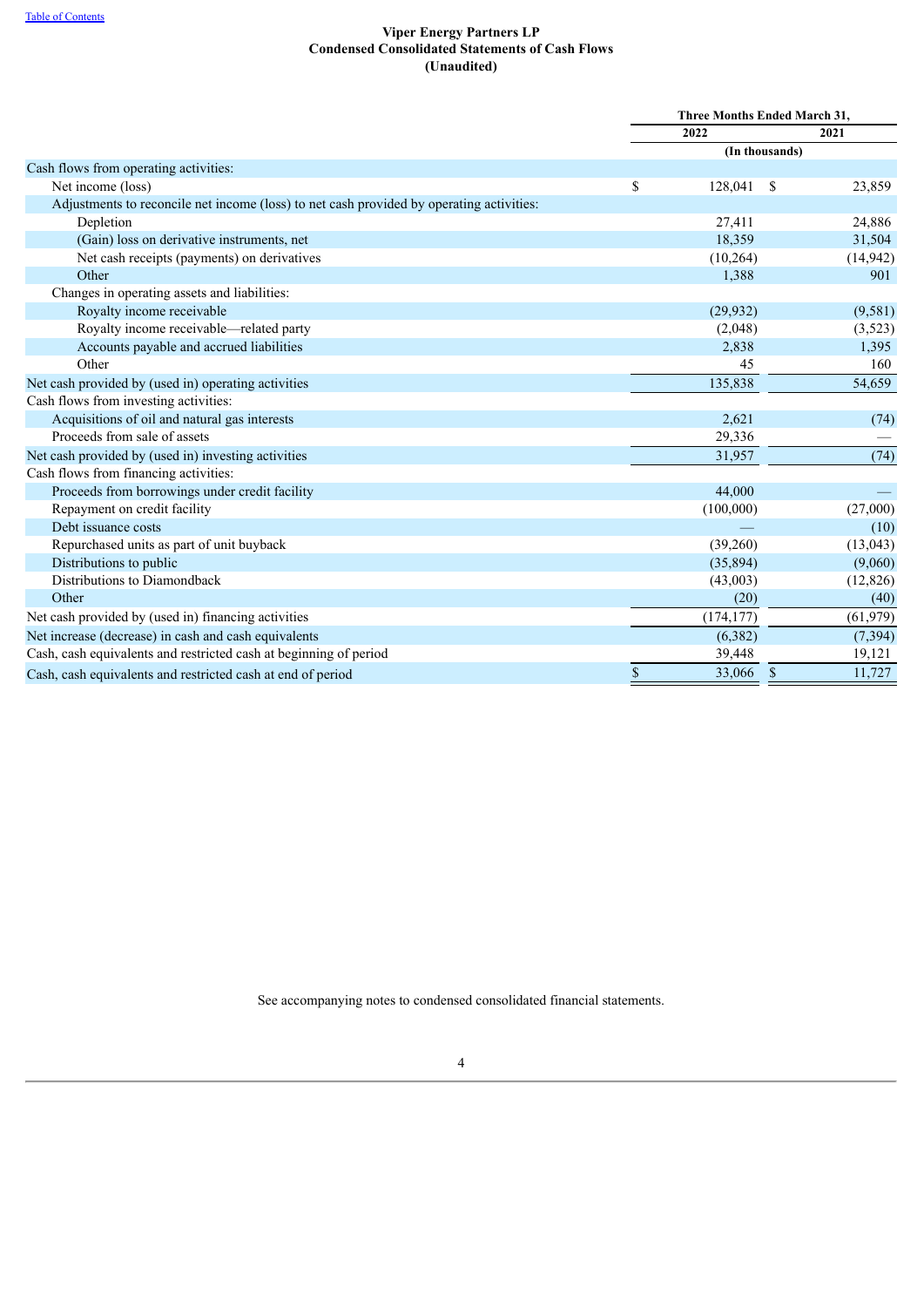## **1. ORGANIZATION AND BASIS OF PRESENTATION**

#### *Organization*

Viper Energy Partners LP (the "Partnership") is a publicly traded Delaware limited partnership focused on owning and acquiring mineral interests and royalty interests in oil and natural gas properties primarily in the Permian Basin.

As of March 31, 2022, Viper Energy Partners GP LLC (the "General Partner") held a 100% general partner interest in the Partnership and Diamondback Energy, Inc. ("Diamondback") beneficially owned approximately 55% of the Partnership's total limited partner units outstanding. Diamondback owns and controls the General Partner.

#### *Basis of Presentation*

The accompanying condensed consolidated financial statements and related notes thereto were prepared in accordance with GAAP. All material intercompany balances and transactions have been eliminated upon consolidation. We report our operations in one reportable segment.

These condensed consolidated financial statements have been prepared by the Partnership without audit, pursuant to the rules and regulations of the SEC. They reflect all adjustments that are, in the opinion of management, necessary for a fair statement of the results for interim periods, on a basis consistent with the annual audited financial statements. All such adjustments are of a normal recurring nature. Certain information, accounting policies and footnote disclosures normally included in financial statements prepared in accordance with GAAP have been omitted pursuant to SEC rules and regulations, although the Partnership believes the disclosures are adequate to make the information presented not misleading. This report should be read in conjunction with the Partnership's most recent [Annual](http://www.sec.gov/ix?doc=/Archives/edgar/data/1602065/000160206522000008/vnom-20211231.htm) Report on Form 10–K for the fiscal year ended December 31, 2021, which contains a summary of the Partnership's significant accounting policies and other disclosures.

#### *Reclassifications*

Certain prior period amounts have been reclassified to conform to the current period financial statement presentation. These reclassifications had no effect on the previously reported total assets, total liabilities, unitholders' equity, results of operations or cash flows.

# <span id="page-10-0"></span>**2. SUMMARY OF SIGNIFICANT ACCOUNTING POLICIES**

#### *Use of Estimates*

Certain amounts included in or affecting the Partnership's financial statements and related disclosures must be estimated by management, requiring certain assumptions to be made with respect to values or conditions that cannot be known with certainty at the time the financial statements are prepared. These estimates and assumptions affect the amounts the Partnership reports for assets and liabilities and the Partnership's disclosure of contingent assets and liabilities as of the date of the financial statements.

Making accurate estimates and assumptions is particularly difficult in the oil and natural gas industry given the challenges resulting from volatility in oil and natural gas prices. For instance, the effects of COVID-19, the Russian-Ukrainian military conflict and actions by OPEC members and other exporting nations on the supply and demand in global oil and natural gas markets continued to contribute to economic and pricing volatility. The financial results of companies in the oil and natural gas industry have been impacted materially as a result of changing market conditions. Such circumstances generally increase uncertainty in the Partnership's accounting estimates, particularly those involving financial forecasts.

The Partnership evaluates these estimates on an ongoing basis, using historical experience, consultation with experts and other methods the Partnership considers reasonable in each particular circumstance. Nevertheless, actual results may differ significantly from the Partnership's estimates. Any effects on the Partnership's business, financial position or results of operations resulting from revisions to these estimates are recorded in the period in which the facts that give rise to the revision become known. Significant items subject to such estimates and assumptions include estimates of proved oil and natural gas reserves and related present value estimates of future net cash flows therefrom, the carrying value of oil and natural gas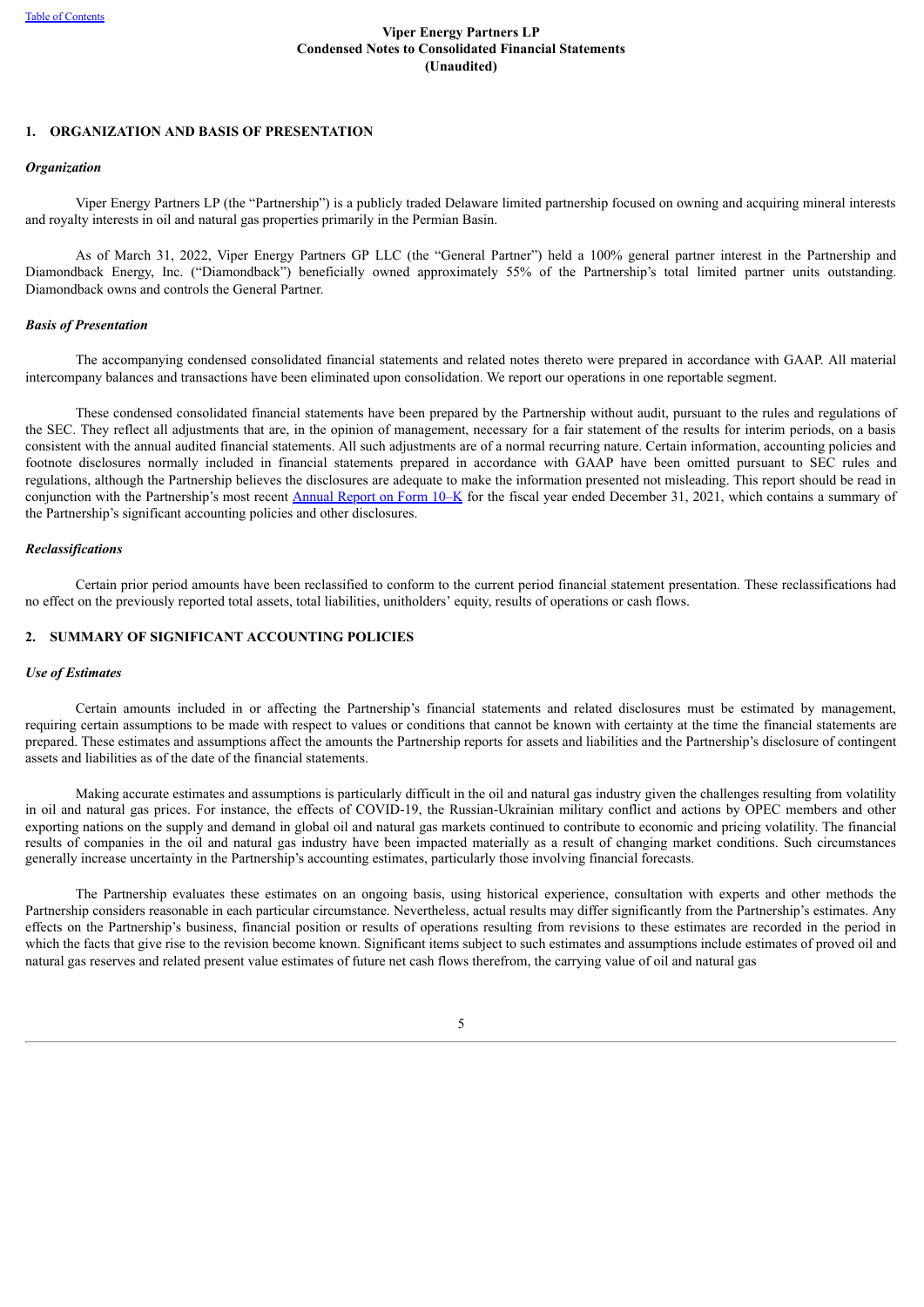interests, the recoverability of costs of unevaluated properties, the fair value determination of assets and liabilities, including those acquired by the Partnership, fair value estimates of commodity derivatives and estimates of income taxes.

## *Related Party Transactions*

During the three months ended March 31, 2022, Diamondback, either directly or through its consolidated subsidiaries, paid the Partnership \$6.3 million of lease bonus income related to certain leases acquired in the Swallowtail Acquisition.

There were no other significant related party transactions for the three months ended March 31, 2022 or 2021.

#### *Accrued Liabilities*

Accrued liabilities consist of the following:

|                                 |   | March 31,<br>2022 | December 31,<br>2021 |        |  |
|---------------------------------|---|-------------------|----------------------|--------|--|
|                                 |   | (In thousands)    |                      |        |  |
| Interest payable                | S | $10,787$ \$       |                      | 4,430  |  |
| Ad valorem taxes payable        |   | 3,974             |                      | 6,201  |  |
| Derivatives instruments payable |   | 3,117             |                      | 8,879  |  |
| Income tax payable              |   | 3,100             |                      |        |  |
| Other                           |   | 2,895             |                      | 1,470  |  |
| Total accrued liabilities       |   | 23,873            |                      | 20,980 |  |

#### *Recent Accounting Pronouncements*

#### *Accounting Pronouncements Not Yet Adopted*

The Partnership considers the applicability and impact of all ASUs. There are no recent accounting pronouncements not yet adopted that are expected to have a material effect on the Partnership upon adoption, as applicable.

## **3. REVENUE FROM CONTRACTS WITH CUSTOMERS**

Royalty income represents the right to receive revenues from oil, natural gas and natural gas liquids sales obtained by the operator of the wells in which the Partnership owns a royalty interest. Royalty income is recognized at the point control of the product is transferred to the purchaser at the wellhead or at the gas processing facility based on the Partnership's percentage ownership share of the revenue, net of any deductions for gathering and transportation. Virtually all of the pricing provisions in the Partnership's contracts are tied to a market index.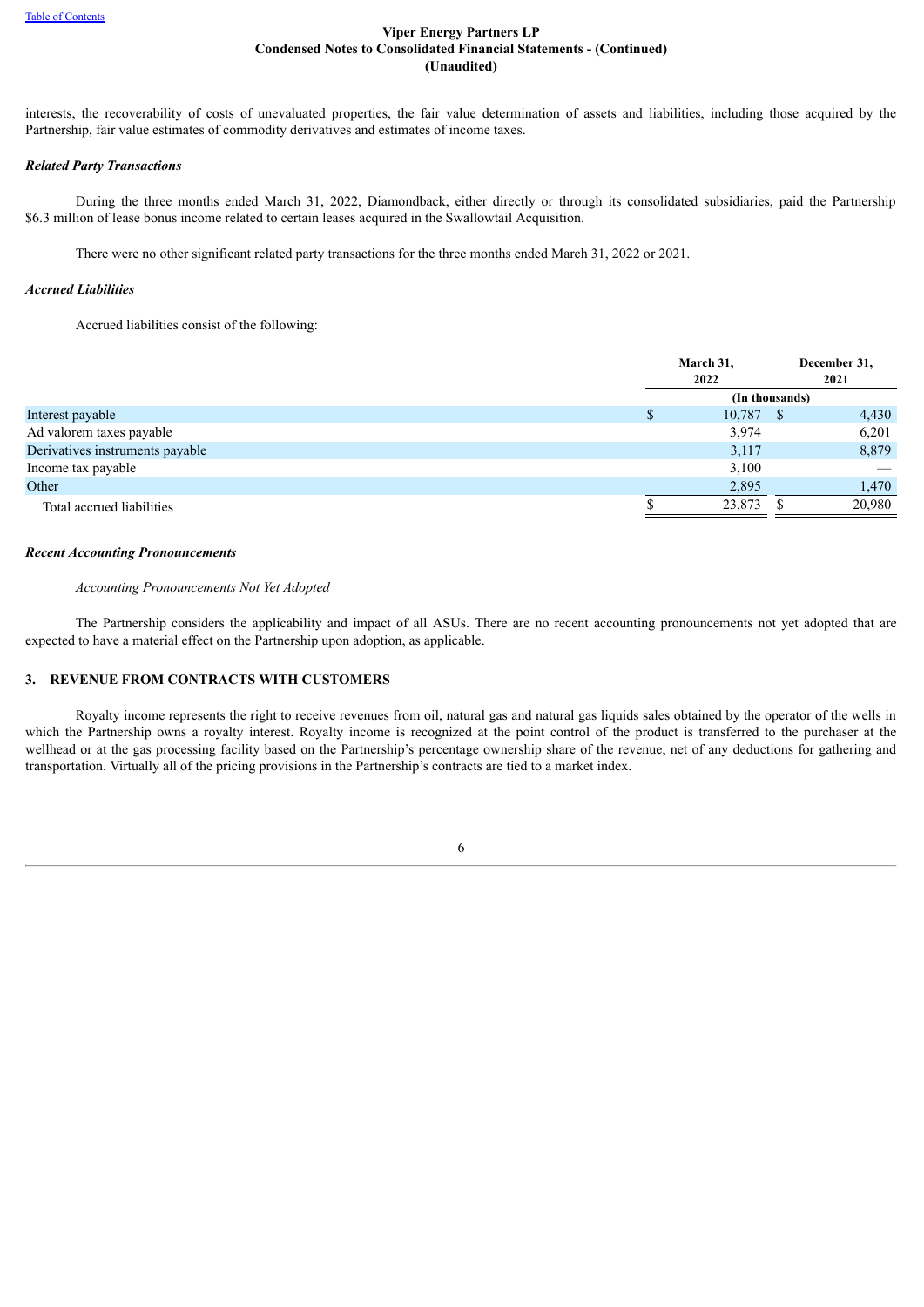#### The following table disaggregates the Partnership's total royalty income by product type:

|                            |   | Three Months Ended March 31,<br>2022<br>2021<br>(In thousands)<br>$155,051$ \$ |  |        |
|----------------------------|---|--------------------------------------------------------------------------------|--|--------|
|                            |   |                                                                                |  |        |
|                            |   |                                                                                |  |        |
| Oil income                 | S |                                                                                |  | 78,344 |
| Natural gas income         |   | 15,190                                                                         |  | 9,044  |
| Natural gas liquids income |   | 22,848                                                                         |  | 9.124  |
| Total royalty income       |   | 193,089                                                                        |  | 96,512 |

#### **4. ACQUISITIONS AND DIVESTITURES**

#### *2022 Activity*

#### *Divestiture*

In the first quarter of 2022, the Partnership divested 325 net royalty acres of third party operated acreage located entirely in Upton and Reagan counties in the Midland Basin for an aggregate sales price of \$29.3 million, subject to post-closing adjustments.

#### *2021 Activity*

#### *Swallowtail Acquisition*

On October 1, 2021, the Partnership and the Operating Company acquired certain mineral and royalty interests from Swallowtail Royalties LLC and Swallowtail Royalties II LLC (the "Swallowtail entities") pursuant to a definitive purchase and sale agreement for approximately 15.25 million common units and approximately \$225.3 million in cash (the "Swallowtail Acquisition"). The mineral and royalty interests acquired in the Swallowtail Acquisition represent 2,313 net royalty acres primarily in the Northern Midland Basin, of which 62% are operated by Diamondback. The Swallowtail Acquisition has an effective date of August 1, 2021. In accordance with the terms of the purchase agreement, the Partnership deposited \$30.0 million into an escrow account in August 2021, which was released upon the closing of the transaction. The cash portion of this transaction was funded through a combination of cash on hand and approximately of \$190.0 million borrowings under the Operating Company's revolving credit facility.

#### *Other 2021 Acquisitions*

Additionally during the year ended December 31, 2021, the Partnership acquired, from unrelated third party sellers, mineral and royalty interests representing 1,277 gross (392 net royalty) acres in the Permian Basin for an aggregate purchase price of approximately \$55.1 million, after post-closing adjustments. The Partnership funded these acquisitions with cash on hand and borrowings under the Operating Company's revolving credit facility.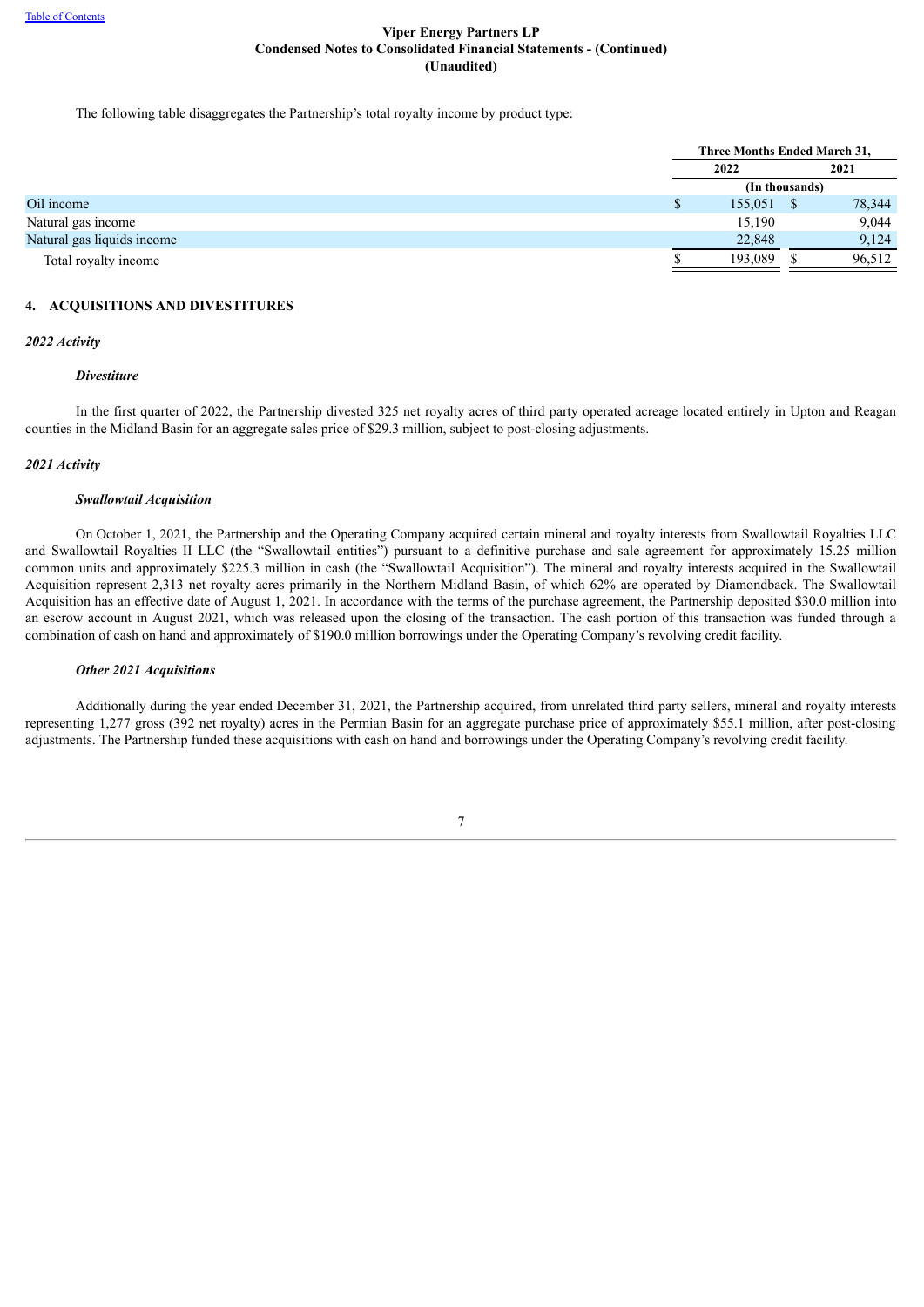## **5. OIL AND NATURAL GAS INTERESTS**

Oil and natural gas interests include the following:

|                                                       |   | March 31,<br>2022 | December 31,<br>2021 |
|-------------------------------------------------------|---|-------------------|----------------------|
|                                                       |   | (In thousands)    |                      |
| Oil and natural gas interests:                        |   |                   |                      |
| Subject to depletion                                  | S | 1,879,052 \$      | 1,873,418            |
| Not subject to depletion                              |   | 1,602,581         | 1,640,172            |
| Gross oil and natural gas interests                   |   | 3,481,633         | 3,513,590            |
| Accumulated depletion and impairment                  |   | (626, 574)        | (599, 163)           |
| Oil and natural gas interests, net                    |   | 2,855,059         | 2,914,427            |
| Land                                                  |   | 5,688             | 5,688                |
| Property, net of accumulated depletion and impairment |   | 2,860,747         | 2,920,115            |

As of March 31, 2022 and December 31, 2021, the Partnership had mineral and royalty interests representing 26,708 and 27,027 net royalty acres, respectively.

No impairment expense was recorded on the Partnership's oil and natural gas interests for the three months ended March 31, 2022 and 2021 based on the results of the respective quarterly ceiling tests. In addition to commodity prices, the Partnership's production rates, levels of proved reserves, transfers of unevaluated properties and other factors will determine its actual ceiling test limitations and impairment analysis in future periods. If the trailing 12-month commodity prices decline as compared to the commodity prices used in prior quarters, the Partnership may have material write-downs in subsequent quarters.

## <span id="page-13-1"></span>**6. DEBT**

Long-term debt consisted of the following as of the dates indicated:

|                                        |   | March 31,<br>2022 |                | December 31,<br>2021 |
|----------------------------------------|---|-------------------|----------------|----------------------|
|                                        |   |                   | (In thousands) |                      |
| 5.375% senior unsecured notes due 2027 | D | 479,938 \$        |                | 479,938              |
| Revolving credit facility              |   | 248,000           |                | 304,000              |
| Unamortized debt issuance costs        |   | (1,681)           |                | (1,757)              |
| Unamortized discount                   |   | (5,252)           |                | (5,454)              |
| Total long-term debt                   |   | 721,005           |                | 776,727              |

## *The Operating Company's Revolving Credit Facility*

The Operating Company's credit agreement, as amended to date, provides for a revolving credit facility in the maximum credit amount of \$2.0 billion and a borrowing base of \$580.0 million based on the Operating Company's oil and natural gas reserves and other factors. The borrowing base is scheduled to be redetermined semi-annually in May and November. As of March 31, 2022, the Operating Company had elected a commitment amount of \$500.0 million, with \$248.0 million of outstanding borrowings and \$252.0 million available for future borrowings under the Operating Company's revolving credit facility. During the three months ended March 31, 2022 and 2021, the weighted average interest rate on the Operating Company's revolving credit facility was 2.58% and 1.88%, respectively. The revolving credit facility will mature on June 2, 2025.

<span id="page-13-0"></span>As of March 31, 2022, the Operating Company was in compliance with the financial maintenance covenants under its credit agreement.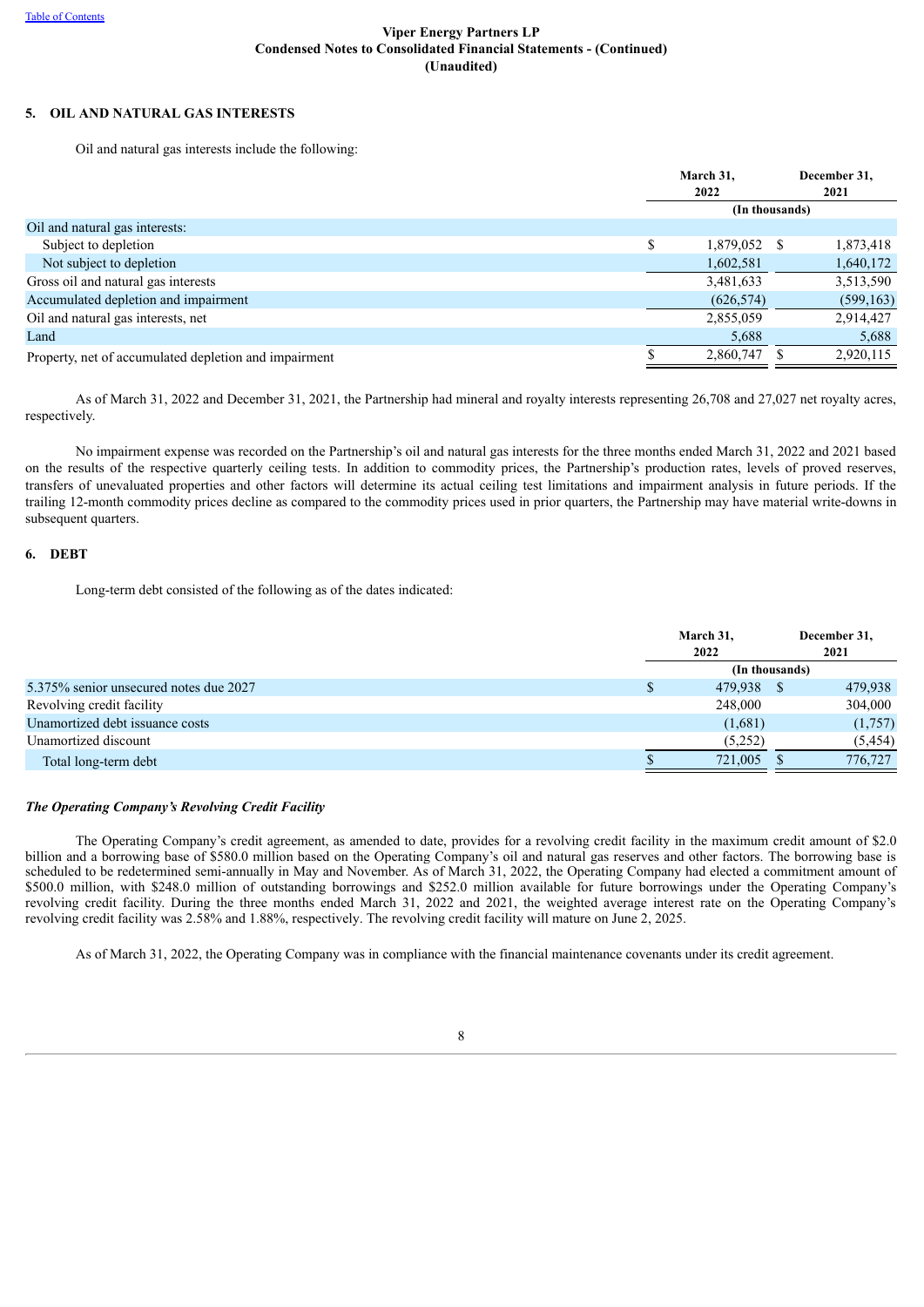#### **7. UNITHOLDERS' EQUITY AND DISTRIBUTIONS**

The Partnership has General Partner and limited partner units. At March 31, 2022, the Partnership had a total of 76,966,203 common units issued and outstanding and 90,709,946 Class B units issued and outstanding, of which 731,500 common units and 90,709,946 Class B units were beneficially owned by Diamondback, representing approximately 55% of the Partnership's total units outstanding. At March 31, 2022, Diamondback also beneficially owns 90,709,946 Operating Company units, representing a 54% non-controlling ownership interest in the Operating Company. The Operating Company units and the Partnership's Class B units beneficially owned by Diamondback are exchangeable from time to time for the Partnership's common units (that is, one Operating Company unit and one Partnership Class B unit, together, will be exchangeable for one Partnership common unit).

#### *Common Unit Repurchase Program*

The board of directors of the Partnership's General Partner has approved a common unit repurchase program to acquire up to \$150.0 million of the Partnership's outstanding common units over an indefinite period of time. The Partnership intends to purchase common units under the repurchase program opportunistically with funds from cash on hand, free cash flow from operations and potential liquidity events such as the sale of assets. This repurchase program may be suspended from time to time, modified, extended or discontinued by the board of directors of the Partnership's General Partner at any time. During the three months ended March 31, 2022 and 2021, the Partnership repurchased approximately \$39.3 million and \$13.0 million of common units under the repurchase program, respectively. Repurchases in the first quarter of 2022 include approximately \$37.3 million for the repurchase of 1.5 million units from an affiliate in a privately negotiated transaction. As of March 31, 2022, \$40.7 million remains available for use to repurchase units under the repurchase program. See also Note 13[—Subsequent](#page-20-1) Events discussing the increase in the repurchase program authorization approved on April 27, 2022.

#### *Cash Distributions on Common Units*

The board of directors of the General Partner has established a distribution policy whereby the Operating Company distributes all or a portion of its available cash on a quarterly basis to its unitholders (including Diamondback and the Partnership). The Partnership in turn distributes all of the available cash it receives from the Operating Company to its common unitholders. The Partnership's available cash and the available cash of the Operating Company for each quarter is determined by the board of directors of the General Partner following the end of such quarter. The Operating Company's available cash generally equals its Adjusted EBITDA for the quarter, less cash needed for debt service and other contractual obligations, fixed charges and reserves for future operating or capital needs that the board of directors of the General Partner deems necessary or appropriate, if any. The Partnership's available cash for each quarter generally equals the Partnership's proportional share of the Operating Company's available cash for the quarter, less cash needed for the payment of income taxes, if any, and the preferred distribution. The percentage of available cash distributed pursuant to the distribution policy discussed above may change quarterly to enable the Operating Company to retain cash flow to help strengthen the Partnership's balance sheet while also expanding the return of capital program through the Partnership's common unit repurchase program. The Partnership is not required to pay distributions to its common unitholders on a quarterly or other basis.

The following table presents information regarding cash distributions approved by the board of directors of the General Partner for the periods presented:

|                     |  |                    |                                                                                   | <b>Distributions</b>                                        |  |                                      |                         |                                  |                     |
|---------------------|--|--------------------|-----------------------------------------------------------------------------------|-------------------------------------------------------------|--|--------------------------------------|-------------------------|----------------------------------|---------------------|
| (In thousands)      |  |                    |                                                                                   |                                                             |  |                                      |                         |                                  |                     |
| Period              |  | Amount<br>per Unit | Percentage of<br><b>Operating Company</b><br>Available Cash<br><b>Distributed</b> | <b>Operating Company</b><br>Distributions to<br>Diamondback |  | 2ommon<br>Unitholders <sup>(1)</sup> | <b>Declaration Date</b> | <b>Unitholder Record</b><br>Date | <b>Payment Date</b> |
| O <sub>4</sub> 2021 |  | 0.47               | $70\%$ \$                                                                         | 42.634                                                      |  | 36.238                               | February 16, 2022       | March 4, 2022                    | March 11, 2022      |

(1) Includes amounts paid to Diamondback for the 731,500 common units beneficially owned by Diamondback and distribution equivalent rights payments.

Cash distributions will be made to the common unitholders of record on the applicable record date, generally within 60 days after the end of each quarter.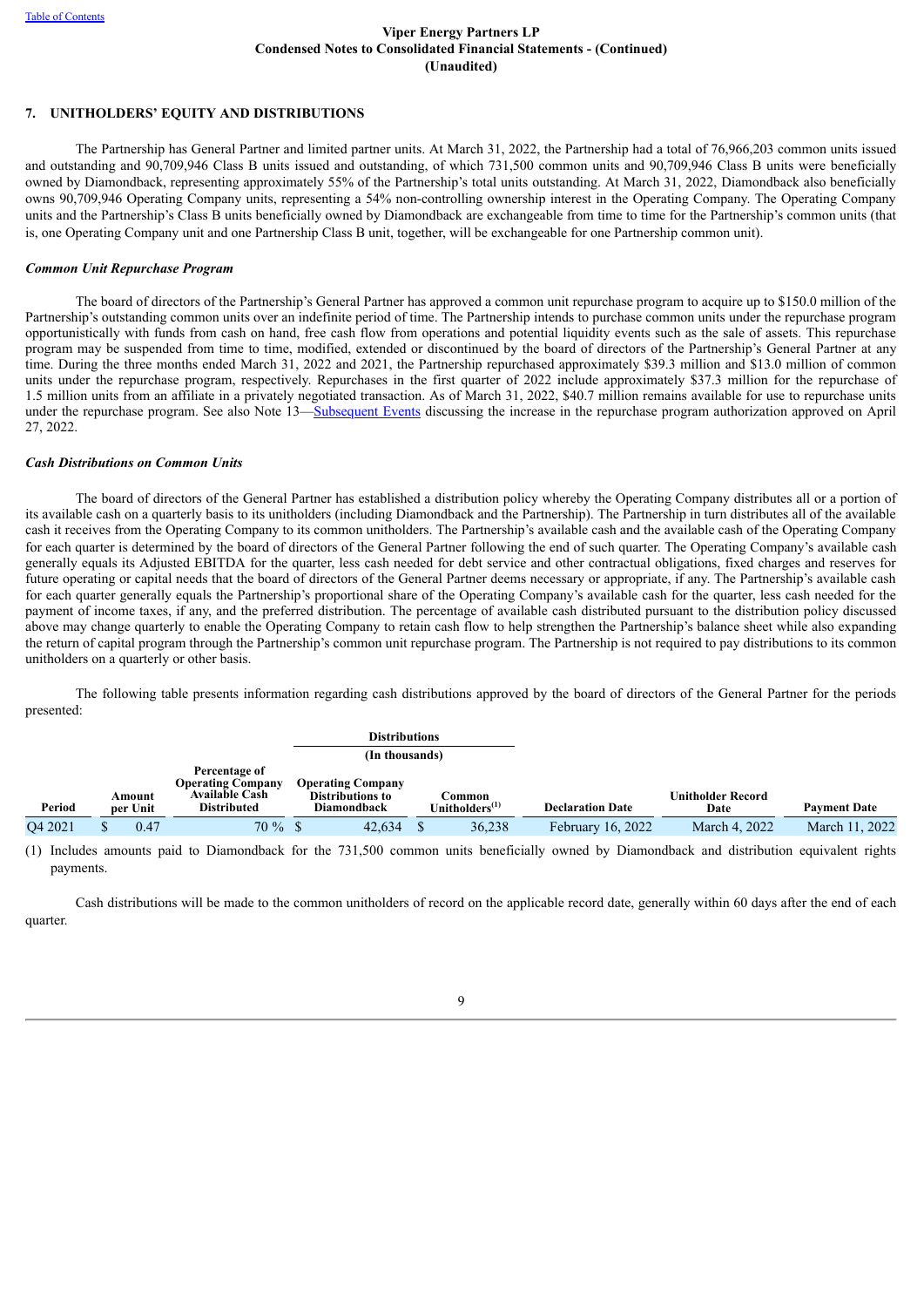#### *Change in Ownership of Consolidated Subsidiaries*

Non-controlling interest in the accompanying condensed consolidated financial statements represents Diamondback's ownership in the net assets of the Operating Company. Diamondback's relative ownership interest in the Operating Company can change due to the Partnership's public offerings, issuance of units for acquisitions, issuance of unit-based compensation, repurchases of common units and distribution equivalent rights paid on the Partnership's units. These changes in ownership percentage and the disproportionate allocation of net income (loss) to Diamondback discussed below result in adjustments to non-controlling interest and common unitholder equity, tax effected, but do not impact earnings. The following table summarizes the changes in common unitholder equity due to changes in ownership interest during the period:

|                                                                                                                          | Three Months Ended March 31, |  |         |  |
|--------------------------------------------------------------------------------------------------------------------------|------------------------------|--|---------|--|
|                                                                                                                          | 2022                         |  | 2021    |  |
|                                                                                                                          | (In thousands)               |  |         |  |
| Net income (loss) attributable to the Partnership                                                                        | 16.605                       |  | (3,020) |  |
| Change in ownership of consolidated subsidiaries                                                                         | 14.195                       |  | 2,687   |  |
| Change from net income (loss) attributable to the Partnership's unitholders and transfers to non-controlling<br>interest | 30,800                       |  | (333)   |  |

#### *Allocation of Net Income*

The Partnership, as managing member of the Operating Company, has entered into an agreement, as amended on December 28, 2021, whereby special allocations of the Operating Company's income and gains over losses and deductions (but before depletion) are to be made to Diamondback through 2022. These special income allocations will reduce the taxable income allocated to the Partnership's common unitholders.

# **8. EARNINGS PER COMMON UNIT**

The net income (loss) per common unit on the condensed consolidated statements of operations is based on the net income (loss) of the Partnership for the three months ended March 31, 2022 and 2021, which is the amount of net income (loss) attributable to the Partnership's common units.

The Partnership's net income (loss) is allocated wholly to the common units, as the General Partner does not have an economic interest. Payments made to the Partnership's unitholders are determined in relation to the cash distribution policy described in Note 7—Unitholders' Equity and [Distributions.](#page-13-0)

Basic and diluted earnings per common unit is calculated using the two-class method. The two class method is an earnings allocation proportional to the respective ownership among holders of common units and participating securities. Basic net income (loss) per common unit is calculated by dividing net income (loss) by the weighted-average number of common units outstanding during the period. Diluted net income (loss) per common unit gives effect, when applicable, to unvested common units granted under the LTIP.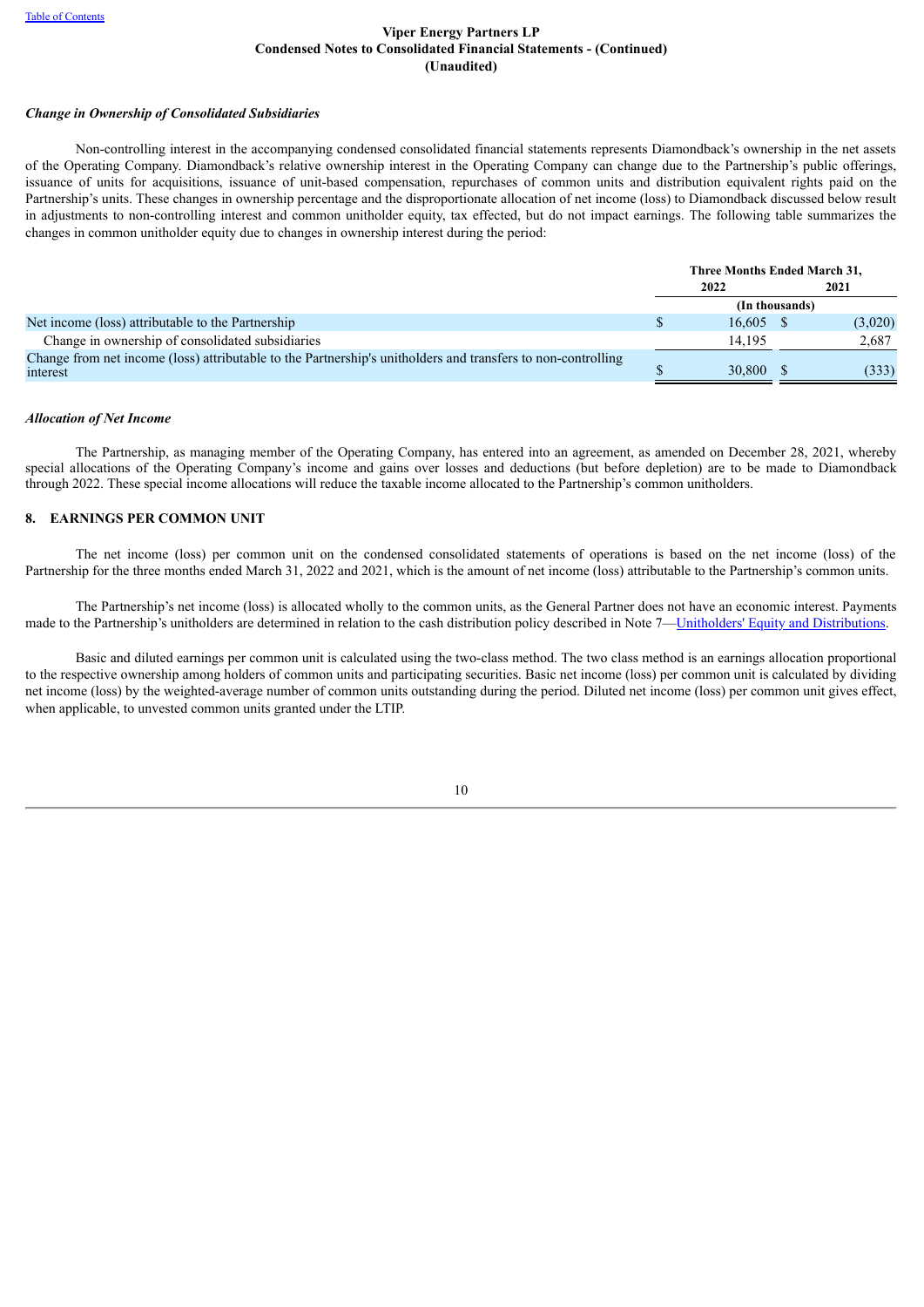A reconciliation of the components of basic and diluted earnings per common unit is presented in the table below:

|                                                                     | Three Months Ended March 31,            |         |
|---------------------------------------------------------------------|-----------------------------------------|---------|
|                                                                     | 2022                                    | 2021    |
|                                                                     | (In thousands, except per unit amounts) |         |
| Net income (loss) attributable to the period                        | $16,605$ \$                             | (3,020) |
| Less: net income (loss) allocated to participating securities $(1)$ | (64)                                    | (24)    |
| Net income (loss) attributable to common unitholders                | 16,541                                  | (3,044) |
| Weighted average common units outstanding:                          |                                         |         |
| Basic weighted average common units outstanding                     | 77,106                                  | 65,360  |
| Effect of dilutive securities:                                      |                                         |         |
| Potential common units is suable <sup>(2)</sup>                     | 108                                     |         |
| Diluted weighted average common units outstanding                   | 77,214                                  | 65,360  |
| Net income (loss) per common unit, basic                            | 0.22                                    | (0.05)  |
| Net income (loss) per common unit, diluted                          | 0.22                                    | (0.05)  |

(1) Distribution equivalent rights granted to employees are considered participating securities.

(2) For the three months ended March 31, 2021, 112,436 potential common units were excluded in the computation of diluted earnings per common unit because their inclusion would have been anti-dilutive as a result of recording a net loss attributable to the common unitholders for the period.

#### **9. INCOME TAXES**

The following table provides the Partnership's provision for (benefit from) income taxes and the effective income tax rate for the dates indicated:

|                                           | Three Months Ended March 31, |                                             |         |
|-------------------------------------------|------------------------------|---------------------------------------------|---------|
|                                           | 2022                         | 2021<br>(In thousands, except for tax rate) |         |
|                                           |                              |                                             |         |
| Provision for (benefit from) income taxes | 2.630                        |                                             |         |
| Effective tax rate                        | $2.0\%$                      |                                             | $0.1\%$ |

The Partnership's effective income tax rates for the three months ended March 31, 2022 and 2021 differed from amounts computed by applying the United States federal statutory tax rate to pre-tax income for the period primarily due to net income attributable to the non-controlling interest and the impact of maintaining a valuation allowance on the Partnership's deferred tax assets.

As of March 31, 2022 and 2021, the Partnership maintained a full valuation allowance against its deferred tax assets, based on its assessment of all available evidence, both positive and negative, supporting realizability of the Partnership's deferred tax assets.

#### **10. DERIVATIVES**

All derivative financial instruments are recorded at fair value. The Partnership has not designated its derivative instruments as hedges for accounting purposes and, as a result, marks its derivative instruments to fair value and recognizes the cash and non-cash changes in fair value in the condensed consolidated statements of operations under the caption "Gain (loss) on derivative instruments, net."

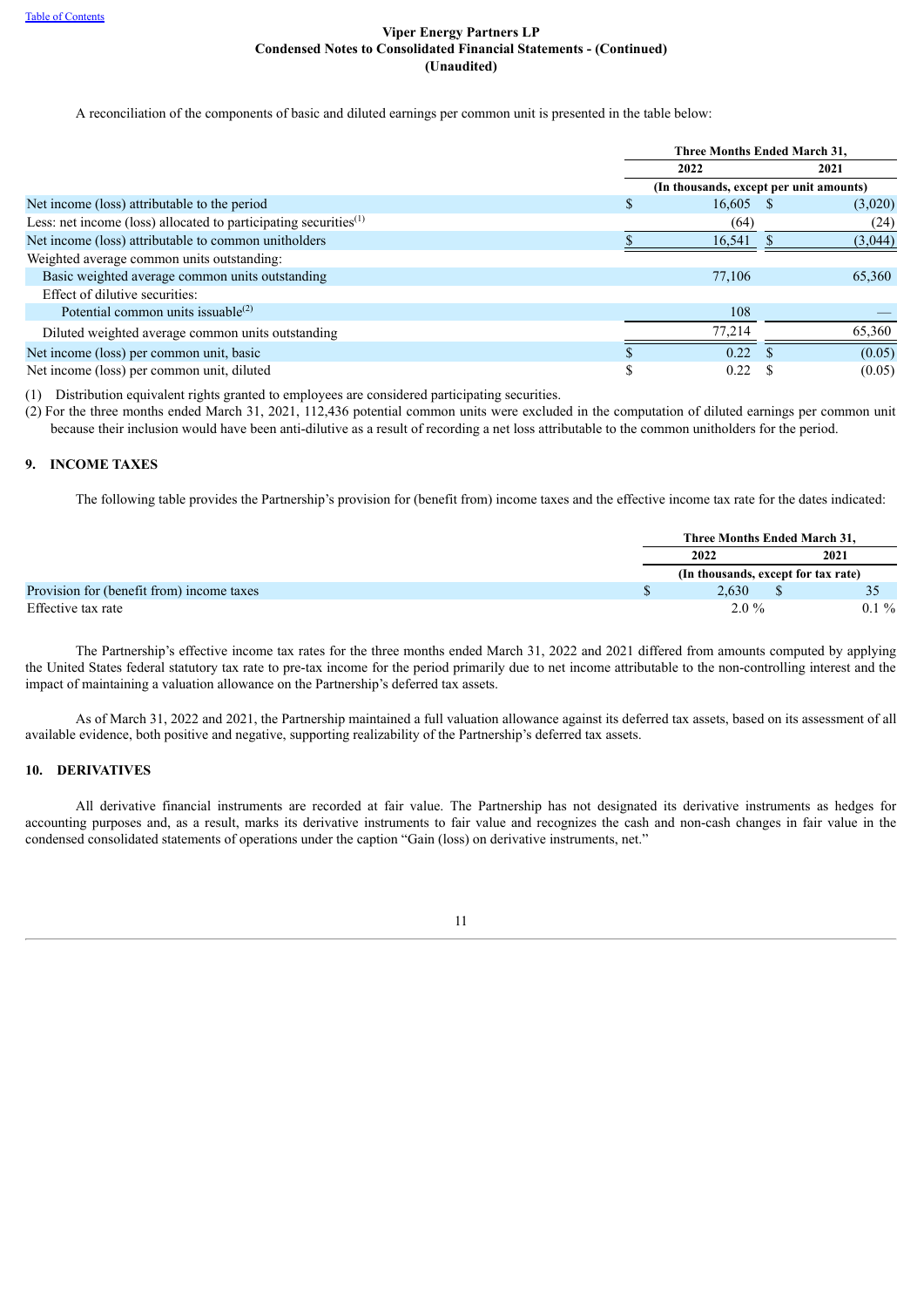# *Commodity Contracts*

The Partnership historically has used fixed price swap contracts, fixed price basis swap contracts and costless collars with corresponding put and call options to reduce price volatility associated with certain of its royalty income. At March 31, 2022, the Partnership has costless collars, put options and basis swaps outstanding.

Under the Partnership's costless collar contracts, each collar has an established floor price and ceiling price. When the settlement price is below the floor price, the counterparty is required to make a payment to the Partnership and when the settlement price is above the ceiling price, the Partnership is required to make a payment to the counterparty. When the settlement price is between the floor and the ceiling, there is no payment required.

Put options have a defined strike price, or floor price. The Partnership pays its counterparty a premium to enter into these derivative contracts, which are deferred until settlement. When the settlement price is below the floor price, the counterparty pays the Partnership an amount equal to the difference between the settlement price and the strike price multiplied by the derivative contract volume. When the settlement price is above the floor price, the put option expires worthless.

The Partnership's derivative contracts are based upon reported settlement prices on commodity exchanges, with crude oil derivative settlements based on New York Mercantile Exchange West Texas Intermediate pricing (Cushing) and with natural gas derivative settlements based on the New York Mercantile Exchange Henry Hub pricing.

By using derivative instruments to economically hedge exposure to changes in commodity prices, the Partnership exposes itself to credit risk and market risk. Credit risk is the failure of the counterparty to perform under the terms of the derivative contract. When the fair value of a derivative contract is positive, the counterparty owes the Partnership, which creates credit risk. The Partnership's counterparties are all participants in the amended and restated credit agreement, which is secured by substantially all of the assets of the guarantor subsidiaries; therefore, the Partnership is not required to post any collateral. The Partnership's counterparties have been determined to have an acceptable credit risk; therefore, the Partnership does not require collateral from its counterparties.

As of March 31, 2022, the Partnership had the following outstanding derivative contracts. When aggregating multiple contracts, the weighted average contract price is disclosed.

|                         |                           |                         |                            |              | <b>Swaps</b>                               | <b>Collars</b>                            |                                             | <b>Puts</b>         |
|-------------------------|---------------------------|-------------------------|----------------------------|--------------|--------------------------------------------|-------------------------------------------|---------------------------------------------|---------------------|
| <b>Settlement Month</b> | <b>Settlement</b><br>Year | <b>Type of Contract</b> | <b>Bbls/Mcf</b><br>Per Day | <b>Index</b> | Weighted<br>Average<br><b>Differential</b> | Weighted<br><b>Average Floor</b><br>Price | Weighted<br><b>Average Ceiling</b><br>Price | <b>Strike Price</b> |
| OIL                     |                           |                         |                            |              |                                            |                                           |                                             |                     |
| Jul. - Sep.             | 2022                      | Collars                 | 4,000                      | WTI Cushing  | $s-$                                       | \$45.00                                   | \$92.65                                     | $s-$                |
| Oct. - Dec.             | 2022                      | Collars                 | 4.000                      | WTI Cushing  | $s-$                                       | \$50.00                                   | \$128.01                                    | $S-$                |
| Apr. - Jun.             | 2022                      | $Puts^{(1)}$            | 10.000                     | WTI Cushing  | $S-$                                       | $S-$                                      | $S-$                                        | \$47.50             |
| Jul. - Dec.             | 2022                      | $Puts^{(2)}$            | 8.000                      | WTI Cushing  | $S-$                                       | $S-$                                      | $S-$                                        | \$47.50             |
| <b>NATURAL GAS</b>      |                           |                         |                            |              |                                            |                                           |                                             |                     |
| Apr. - Dec.             | 2022                      | Collars                 | 20,000                     | Henry Hub    | $S-$                                       | \$2.50                                    | \$4.62                                      | $S-$                |
| Jan. - Dec.             | 2023                      | Basis Swap $(3)$        | 10.000                     | Waha Hub     | \$(1.02)                                   | $S-$                                      | $S-$                                        | s—                  |

(1) Includes a deferred premium at a weighted average price of \$1.49/Bbl.

(2) Includes a deferred premium at a weighted average price of \$1.52/Bbl.

(3) The Partnership has fixed price basis swaps for the spread between the Henry Hub natural gas price and the Waha Hub natural gas price. The weighted average differential represents the amount of reduction to the Waha Hub natural gas price for the notional volumes covered by the basis swap contracts.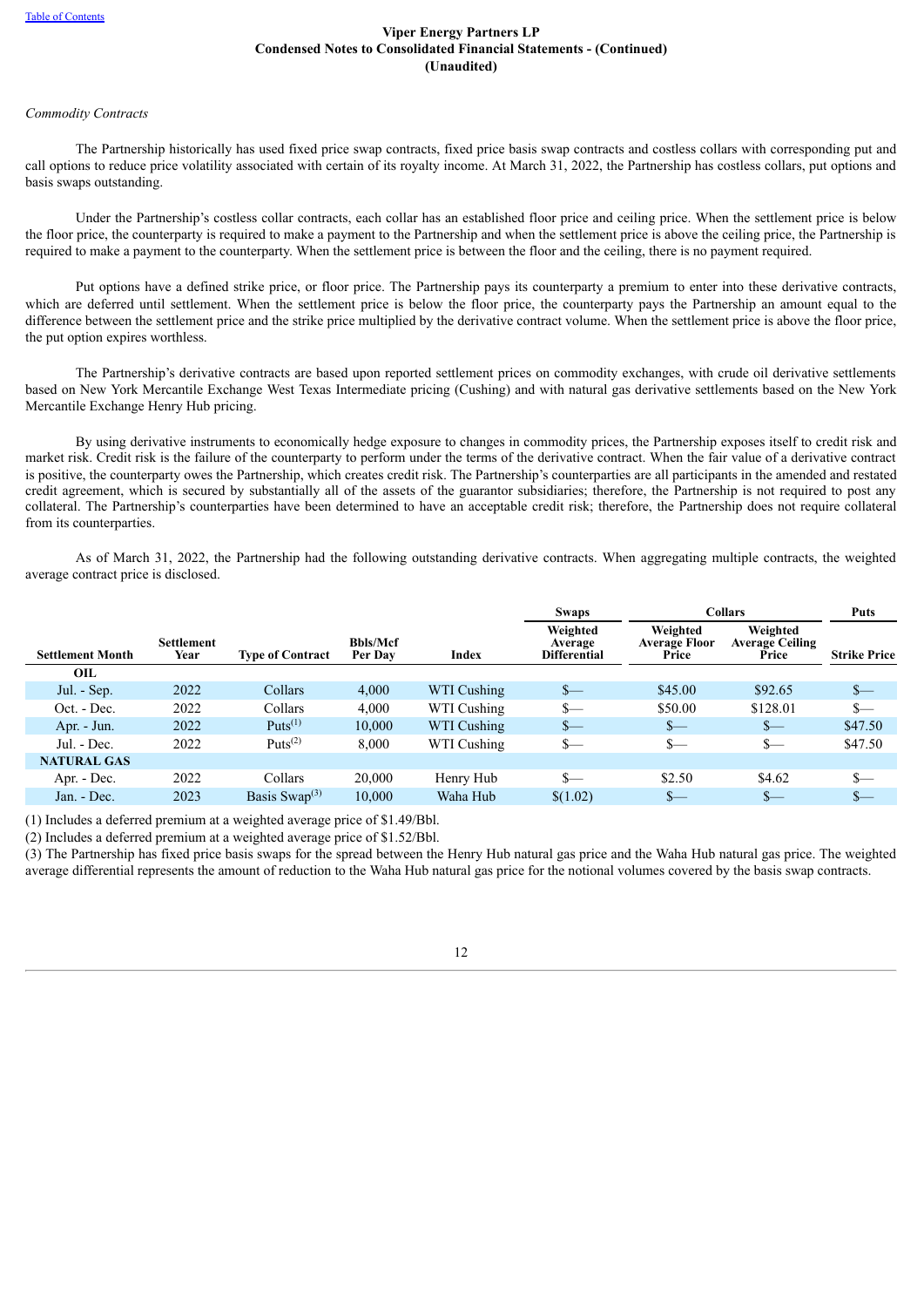#### *Balance Sheet Of setting of Derivative Assets and Liabilities*

The fair value of derivative instruments is generally determined using established index prices and other sources which are based upon, among other things, futures prices and time to maturity. These fair values are recorded by netting asset and liability positions, including any deferred premiums, that are with the same counterparty and are subject to contractual terms which provide for net settlement. See Note 11—Fair Value [Measurements](#page-18-0) for further details.

#### *Gains and Losses on Derivative Instruments*

The following table summarizes the gains and losses on derivative instruments included in the condensed consolidated statements of operations and the net cash receipts (payments) on derivatives for the periods presented:

|                                                   | <b>Three Months Ended March 31.</b><br>2021<br>2022 |                |           |  |
|---------------------------------------------------|-----------------------------------------------------|----------------|-----------|--|
|                                                   | $(18.359)$ \$                                       |                |           |  |
|                                                   |                                                     | (In thousands) |           |  |
| Gain (loss) on derivative instruments             |                                                     |                | (31,504)  |  |
| Net cash receipts (payments) on derivatives $(1)$ | (10, 264)                                           |                | (14, 942) |  |

(1) The three months ended March 31, 2022 includes cash paid on commodity contracts terminated prior to their contractual maturity of \$4.2 million.

## <span id="page-18-0"></span>**11. FAIR VALUE MEASUREMENTS**

Fair value is defined as the price that would be received to sell an asset or paid to transfer a liability in an orderly transaction between market participants at the measurement date. Valuation techniques used to measure fair value must maximize the use of observable inputs and minimize the use of unobservable inputs.

The fair value hierarchy is based on three levels of inputs, of which the first two are considered observable and the last unobservable, that may be used to measure fair value. The Partnership's assessment of the significance of a particular input to the fair value measurements requires judgment and may affect the valuation of the assets and liabilities being measured and their placement within the fair value hierarchy. The Partnership uses appropriate valuation techniques based on available inputs to measure the fair values of its assets and liabilities.

Level 1 - Observable inputs that reflect unadjusted quoted prices for identical assets or liabilities in active markets as of the reporting date.

Level 2 - Observable market-based inputs or unobservable inputs that are corroborated by market data. These are inputs other than quoted prices in active markets included in Level 1, which are either directly or indirectly observable as of the reporting date.

Level 3 - Unobservable inputs that are not corroborated by market data and may be used with internally developed methodologies that result in management's best estimate of fair value.

Financial assets and liabilities are classified based on the lowest level of input that is significant to the fair value measurement.

#### *Assets and Liabilities Measured at Fair Value on a Recurring Basis*

Certain assets and liabilities are reported at fair value on a recurring basis, including the Partnership's derivative instruments. The fair values of the Partnership's derivative contracts are measured internally using established commodity futures price strips for the underlying commodity provided by a reputable third party, the contracted notional volumes, and time to maturity. These valuations are Level 2 inputs.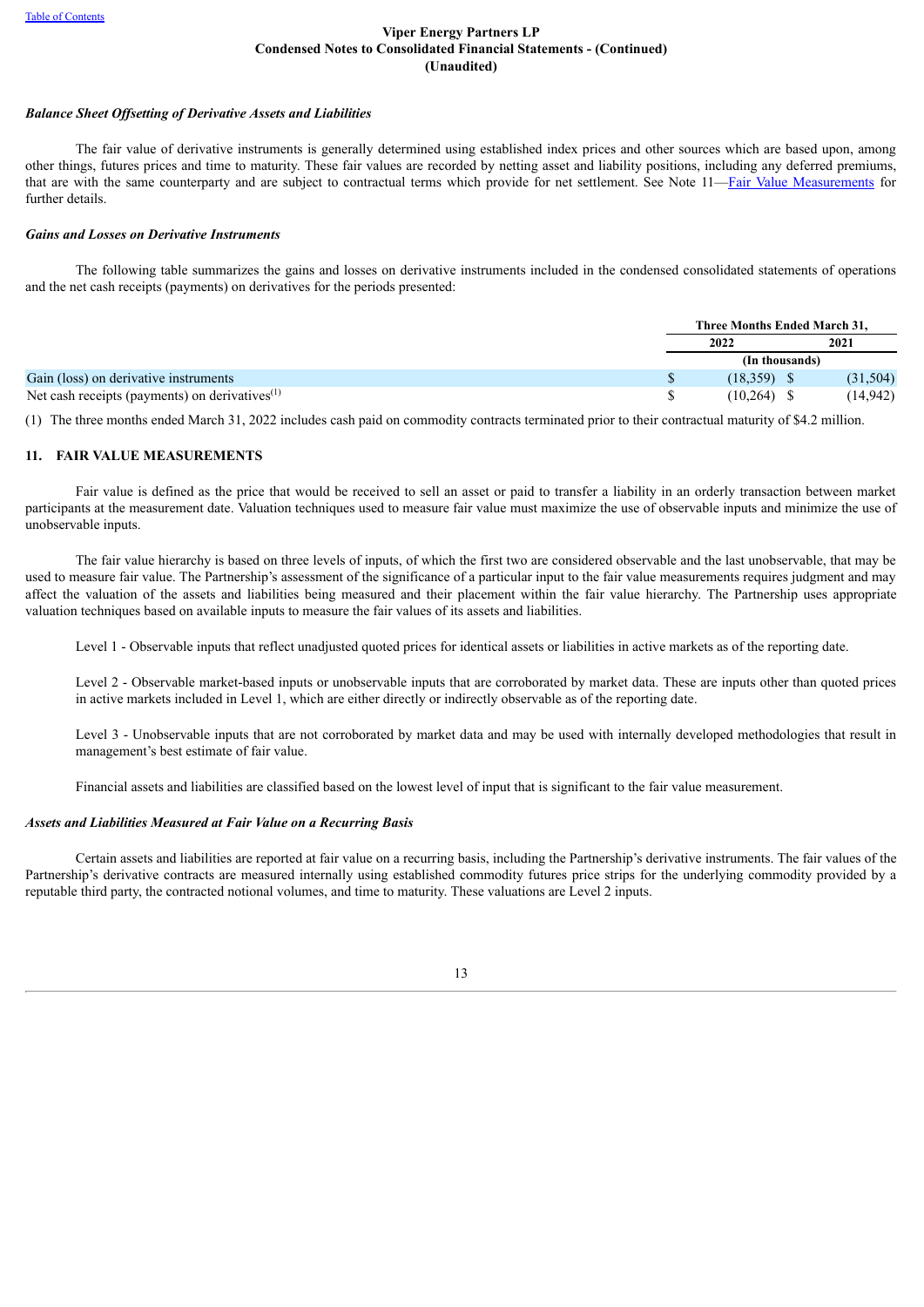The following table provides (i) fair value measurement information for financial assets and liabilities measured at fair value on a recurring basis, (ii) the gross amounts of recognized derivative assets and liabilities, (iii) the amounts offset under master netting arrangements with counterparties and (iv) the resulting net amounts presented in the Partnership's condensed consolidated balance sheets as of March 31, 2022 and December 31, 2021. The net amounts are classified as current or noncurrent based on their anticipated settlement dates.

|                        |              |                |            |                | As of March 31, 2022                    |                                                                  |                                                                      |
|------------------------|--------------|----------------|------------|----------------|-----------------------------------------|------------------------------------------------------------------|----------------------------------------------------------------------|
|                        |              | <b>Level 1</b> | Level 2    | <b>Level 3</b> | <b>Total Gross Fair</b><br><b>Value</b> | <b>Gross Amounts</b><br><b>Offset in Balance</b><br><b>Sheet</b> | <b>Net Fair Value</b><br><b>Presented in Balance</b><br><b>Sheet</b> |
|                        |              |                |            |                | (In thousands)                          |                                                                  |                                                                      |
| <b>Assets:</b>         |              |                |            |                |                                         |                                                                  |                                                                      |
| Current:               |              |                |            |                |                                         |                                                                  |                                                                      |
| Derivative instruments | $\mathbb{S}$ | $-$ \$         | $1,295$ \$ | $-$ \$         | $1,295$ \$                              | $(1,295)$ \$                                                     |                                                                      |
| Non-current:           |              |                |            |                |                                         |                                                                  |                                                                      |
| Derivative instruments | \$           | $-$ \$         | $1,823$ \$ | $-$ \$         | 1,823 \$                                | $(118)$ \$                                                       | 1,705                                                                |
| <b>Liabilities:</b>    |              |                |            |                |                                         |                                                                  |                                                                      |
| Current:               |              |                |            |                |                                         |                                                                  |                                                                      |
| Derivative instruments | \$           | $-$ \$         | 14,512 \$  | $-$ \$         | 14,512 \$                               | $(1,295)$ \$                                                     | 13,217                                                               |
| Non-current:           |              |                |            |                |                                         |                                                                  |                                                                      |
| Derivative instruments | S            | $-$ \$         | 118 \$     | $-$ \$         | 118 S                                   | $(118)$ \$                                                       |                                                                      |

|                        |               | As of December 31, 2021 |                |         |                                         |                                                                  |                                                                      |  |  |
|------------------------|---------------|-------------------------|----------------|---------|-----------------------------------------|------------------------------------------------------------------|----------------------------------------------------------------------|--|--|
|                        |               | <b>Level 1</b>          | <b>Level 2</b> | Level 3 | <b>Total Gross Fair</b><br><b>Value</b> | <b>Gross Amounts</b><br><b>Offset in Balance</b><br><b>Sheet</b> | <b>Net Fair Value</b><br><b>Presented in Balance</b><br><b>Sheet</b> |  |  |
|                        |               |                         |                |         | (In thousands)                          |                                                                  |                                                                      |  |  |
| Assets:                |               |                         |                |         |                                         |                                                                  |                                                                      |  |  |
| Current:               |               |                         |                |         |                                         |                                                                  |                                                                      |  |  |
| Derivative instruments | <sup>\$</sup> | $-$ \$                  | $1,921$ \$     | $-$ \$  | $1,921$ \$                              | $(1,921)$ \$                                                     |                                                                      |  |  |
| <b>Liabilities:</b>    |               |                         |                |         |                                         |                                                                  |                                                                      |  |  |
| Current:               |               |                         |                |         |                                         |                                                                  |                                                                      |  |  |
| Derivative instruments | \$            | $-$ \$                  | 5,338 \$       | $-$ \$  | 5,338 \$                                | $(1,921)$ \$                                                     | 3,417                                                                |  |  |

## *Assets and Liabilities Not Recorded at Fair Value*

The following table provides the fair value of financial instruments that are not recorded at fair value in the condensed consolidated balance sheets:

| <b>March 31, 2022</b> |         |  |                   |  | <b>December 31, 2021</b> |                |                   |  |
|-----------------------|---------|--|-------------------|--|--------------------------|----------------|-------------------|--|
| Carrying Value        |         |  | <b>Fair Value</b> |  | Carrving Value           |                | <b>Fair Value</b> |  |
|                       |         |  |                   |  |                          |                |                   |  |
|                       |         |  |                   |  |                          |                |                   |  |
|                       | 248,000 |  | 248,000           |  | 304,000                  |                | 304,000           |  |
|                       | 473,005 |  | 490.137           |  | 472,727                  |                | 498,992           |  |
|                       |         |  |                   |  |                          | (In thousands) |                   |  |

(1) The carrying value includes associated deferred loan costs and any discount.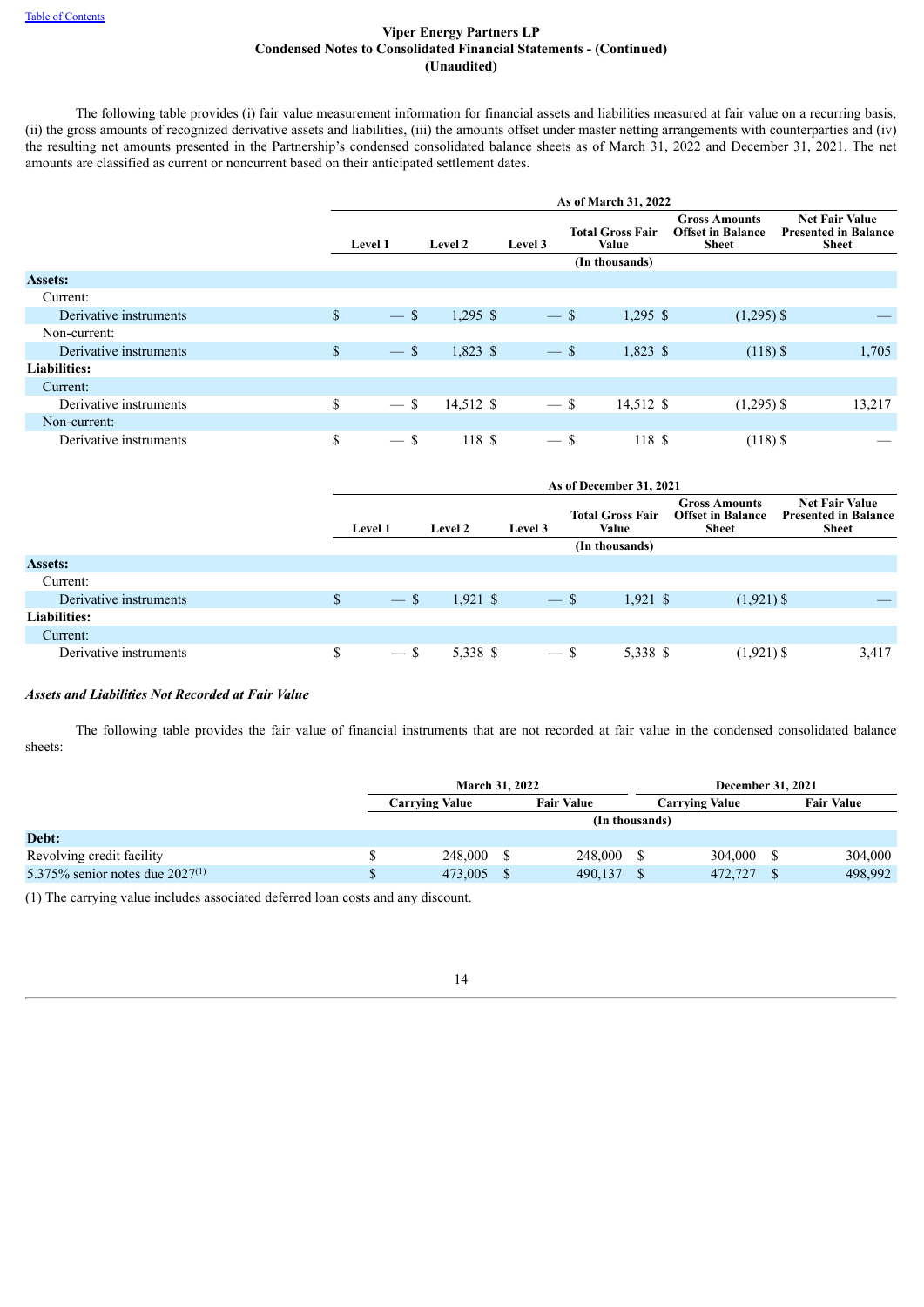The fair value of the Operating Company's revolving credit facility approximates the carrying value based on borrowing rates available to the Partnership for bank loans with similar terms and maturities and is classified as Level 2 in the fair value hierarchy. The fair value of the Notes was determined using the March 31, 2022 quoted market price, a Level 1 classification in the fair value hierarchy.

#### *Assets and Liabilities Measured at Fair Value on a Nonrecurring Basis*

Certain assets and liabilities are measured at fair value on a nonrecurring basis in certain circumstances. These assets and liabilities can include those acquired in a business combination, inventory, proved and unproved oil and gas properties and other long-lived assets that are written down to fair value when they are impaired or held for sale.

#### *Fair Value of Financial Assets*

The Partnership has other financial instruments consisting of cash and cash equivalents, royalty income receivable, other current assets, accounts payable and accrued liabilities. The carrying value of these instruments approximate their fair value because of the short-term nature of the instruments.

#### <span id="page-20-2"></span>**12. COMMITMENTS AND CONTINGENCIES**

The Partnership is a party to various routine legal proceedings, disputes and claims from time to time arising in the ordinary course of its business, including those that arise from interpretation of federal and state laws and regulations affecting the crude oil and natural gas industry. These proceedings, disputes and claims may include differing interpretations as to the prices at which crude oil and natural gas sales may be made, the prices at which royalty owners may be paid for production from their leases, title claims, environmental issues and other matters. While the ultimate outcome of the pending proceedings, disputes or claims, and any resulting impact on the Partnership, cannot be predicted with certainty, the Partnership's management believes that none of these matters, if ultimately decided adversely, will have a material adverse effect on the Partnership's financial condition, results of operations or cash flows. The Partnership's assessment is based on information known about the pending matters and its experience in contesting, litigating and settling similar matters. Actual outcomes could differ materially from the Partnership's assessment. The Partnership records reserves for contingencies related to outstanding legal proceedings, disputes or claims when information available indicates that a loss is probable and the amount of the loss can be reasonably estimated.

#### <span id="page-20-1"></span>**13. SUBSEQUENT EVENTS**

#### *Cash Distribution*

On April 27, 2022, the board of directors of the General Partner approved a cash distribution for the first quarter of 2022 of \$0.67 per common unit, payable on May 19, 2022, to eligible unitholders of record at the close of business on May 12, 2022.

#### *Common Unit Repurchase Program*

<span id="page-20-0"></span>On April 27, 2022, the board of directors of the General Partner increased the authorization of its common unit repurchase program from \$150.0 million to \$250.0 million.

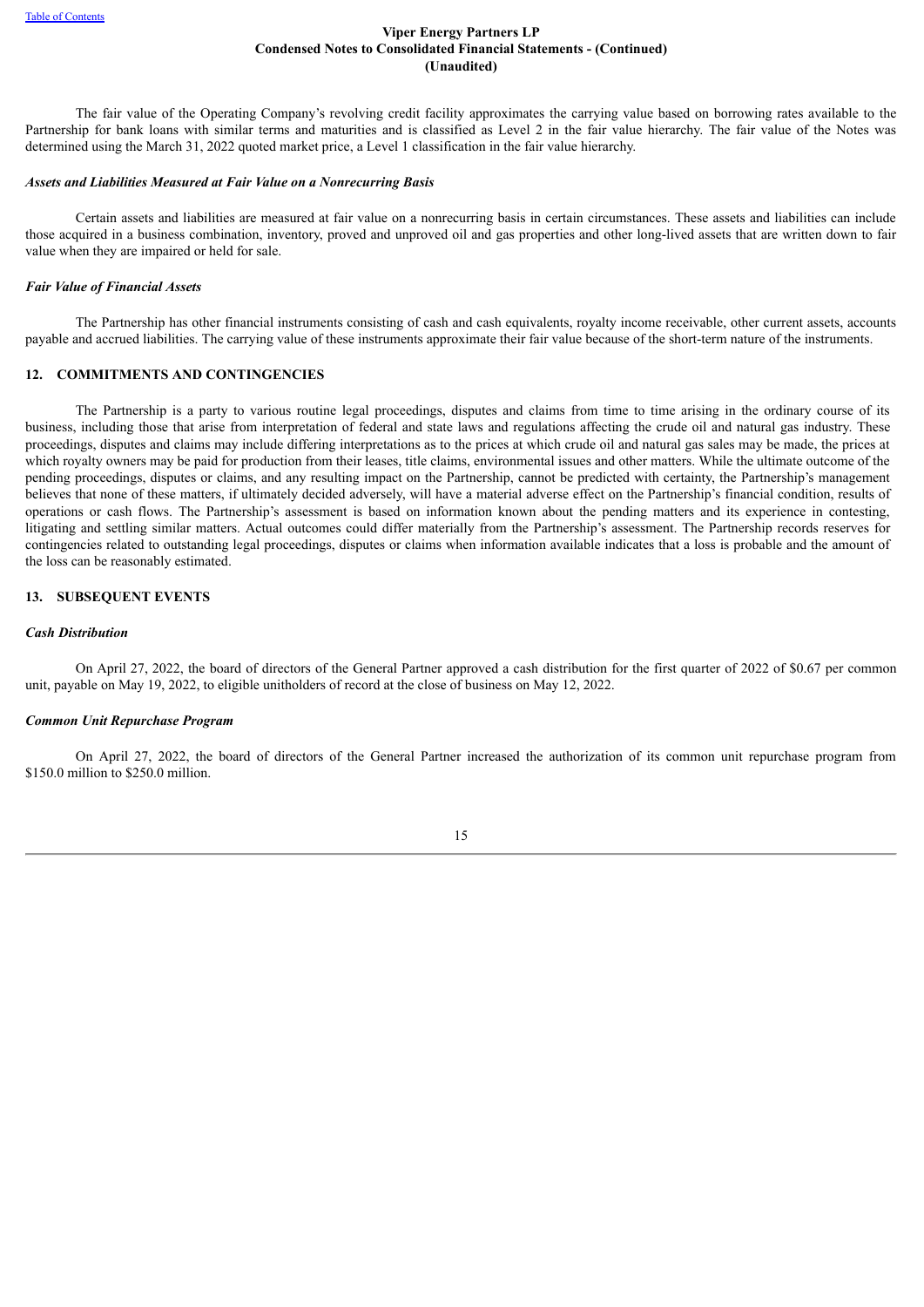#### **ITEM 2. MANAGEMENT'S DISCUSSION AND ANALYSIS OF FINANCIAL CONDITION AND RESULTS OF OPERATIONS**

The following discussion and analysis should be read in conjunction with our unaudited condensed consolidated financial statements and notes thereto presented in this report as well as our audited financial statements and notes thereto included in our [Annual](http://www.sec.gov/ix?doc=/Archives/edgar/data/1602065/000160206522000008/vnom-20211231.htm) Report on Form 10-K for the vear ended December 31, 2021. The following discussion contains "forward-looking statements" that reflect our future plans, estimates, beliefs, and expected performance. Actual results and the timing of events may differ materially from those contained in these forward-looking statements due to a number of *factors. See "Part II. Item 1A. Risk [Factors"](#page-33-1) and "Cautionary Statement Regarding [Forward-Looking](#page-3-0) Statements."*

#### <span id="page-21-0"></span>**Overview**

We are a publicly traded Delaware limited partnership formed by Diamondback to own and acquire mineral and royalty interests in oil and natural gas properties primarily in the Permian Basin. We operate in one reportable segment. Since May 10, 2018, we have been treated as a corporation for U.S. federal income tax purposes.

As of March 31, 2022, our General Partner held a 100% General Partner interest in us, and Diamondback owned 731,500 of our common units and beneficially owned all of our 90,709,946 outstanding Class B units, representing approximately 55% of our total units outstanding. Diamondback also owns and controls our General Partner.

#### **Recent Developments**

#### *Commodity Prices*

During 2021 and the first quarter of 2022, NYMEX WTI, has ranged from \$47.62 to \$123.70 per Bbl, and the NYMEX Henry Hub price of natural gas has ranged from \$2.45 to \$6.31 per MMBtu. On April 13, 2022, the closing NYMEX WTI price for crude oil was \$104.25 per Bbl and the closing NYMEX Henry Hub price of natural gas was \$7.00 per MMBtu. The Russian-Ukrainian military conflict and the COVID-19 pandemic have contributed to economic and pricing volatility in the first quarter of 2022 as industry and market participants evaluate global demand and production outlooks. On March 31, 2022, OPEC and its non-OPEC allies, known collectively as OPEC+, agreed to continue their program (commenced in August 2021) of gradual monthly output increases, raising its output target by 432,000 Bbl per day for May 2022, which is expected to further boost oil supply in response to rising demand. In its report issued on April 12, 2022, OPEC noted its expectation that world oil demand will rise by 3.7 million Bbls per day in 2022, down 480,000 Bbls per day from its previous forecast due to the impact of the Russian-Ukrainian military conflict, rising inflation and the resurgence of the Omicron coronavirus variant in China. Although this demand outlook is expected to underpin oil prices, already seen at a seven-year high in the first quarter of 2022, we cannot predict any future volatility in commodity prices or demand for crude oil.

Although demand for oil and natural gas and commodity prices have recently increased, Diamondback and certain of our other operators have kept production on our acreage relatively flat during 2022, using excess cash flow for debt repayment and/or return to their stockholders rather than expanding their drilling programs. Diamondback also indicated that it intends to continue exercising capital discipline and will maintain its fourth quarter 2021 oil production levels flat in 2022. We cannot reasonably predict whether production levels will remain at current levels or the impact the full extent of the events above and subsequent recovery may have on our industry and our business.

Due to the improved commodity prices and industry conditions, we were not required to record an impairment on our proved oil and natural gas interests for the quarter ended March 31, 2022, based on the results of the quarterly ceiling test. If commodity prices fall below current levels, we may be required to record impairments in future periods and such impairments could be material. Further, if commodity prices decrease, our production, proved reserves and cash flows may be adversely impacted. Our business may also be adversely impacted by any pipeline capacity and storage constraints.

#### *Acquisitions and Divestitures Update*

In the first quarter of 2022, we had insignificant acquisitions and divested 325 net royalty acres of third party operated acreage located entirely in Upton and Reagan counties in the Midland Basin for an aggregate sales price of \$29.3 million, subject to post-closing adjustments. This brought our footprint of mineral and royalty interests to a total of 26,708 net royalty acres at March 31, 2022.

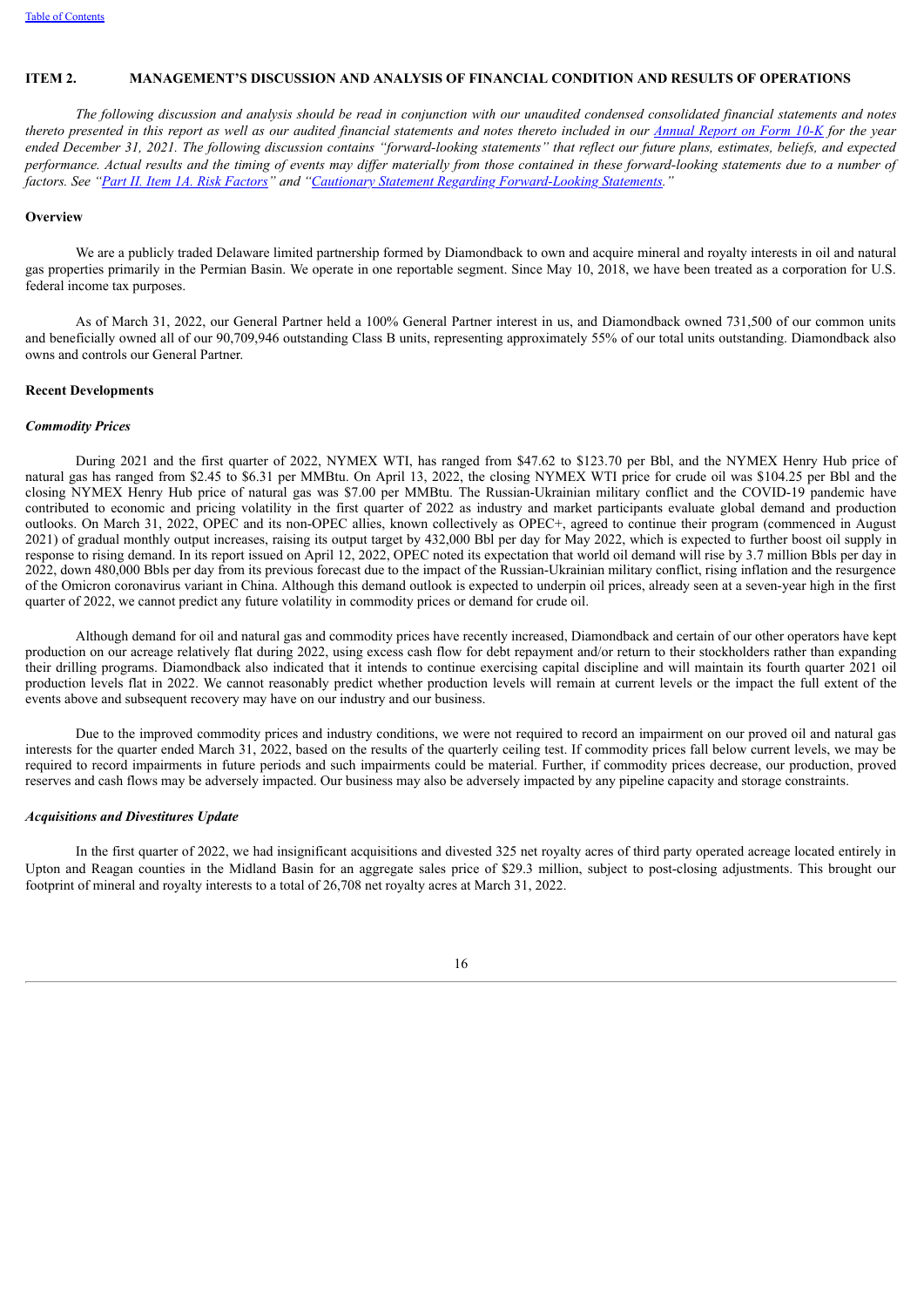#### *Cash Distributions on Common Units*

On April 27, 2022, the board of directors of our General Partner declared a cash distribution for the three months ended March 31, 2022 of \$0.67 per common unit, maintaining our distribution from the fourth quarter of 2021 of 70% of cash available for distribution. The distribution is payable on May 19, 2022 to eligible common unitholders of record at the close of business on May 12, 2022. We expect to continue to generate robust amounts of free cash flow and subsequently use that cash to both reduce debt and increase our return on capital to unitholders.

#### *Production and Operational Update*

Third party operated net wells turned to production on our acreage during the first quarter of 2022 are at their highest level since the second quarter of 2019, and third party operated gross wells turned to production during the quarter were the highest in the Partnership's history. There are currently 44 rigs operating on our mineral and royalty acreage, eight of which are operated by Diamondback. Our production and free cash flow outlook is expected to be driven by Diamondback's continued focus on developing our acreage, as well as our exposure to other well-capitalized operators in the Permian Basin. We have increased our production outlook for 2022 and have a high level of visibility into Diamondback's anticipated forward development plan that is expected to bolster oil production for Viper not only for the next several quarters, but in the coming years.

The following table summarizes our gross well information as of the dates indicated:

|                                                                           | <b>Diamondback</b><br>Operated | <b>Third Party</b><br>Operated | <b>Total</b> |
|---------------------------------------------------------------------------|--------------------------------|--------------------------------|--------------|
| Horizontal wells turned to production (first quarter $2022)^{(1)}$ :      |                                |                                |              |
| Gross wells                                                               | 45                             | 230                            | 275          |
| Net 100% royalty interest wells                                           | 2.0                            | 1.9                            | 3.9          |
| Average percent net royalty interest                                      | $4.4\%$                        | $0.8 \%$                       | $1.4\%$      |
| Horizontal producing well count (as of April 13, 2022):                   |                                |                                |              |
| Gross wells                                                               | 1.384                          | 4,357                          | 5,741        |
| Net 100% royalty interest wells                                           | 104.2                          | 60.4                           | 164.6        |
| Average percent net royalty interest                                      | $7.5\%$                        | $1.4\%$                        | 2.9%         |
| Horizontal active development well count (as of April 13, $2022)^{(2)}$ : |                                |                                |              |
| Gross wells                                                               | 91                             | 382                            | 473          |
| Net 100% royalty interest wells                                           | 6.8                            | 3.7                            | 10.5         |
| Average percent net royalty interest                                      | $7.5\%$                        | $1.0\%$                        | $2.2\%$      |
| Line of sight wells (as of April 13, 2022) <sup>(3)</sup> :               |                                |                                |              |
| Gross wells                                                               | 167                            | 511                            | 678          |
| Net 100% royalty interest wells                                           | 9.4                            | 3.6                            | 13.0         |
| Average percent net royalty interest                                      | 5.6 $%$                        | $0.7\%$                        | $1.9\%$      |

(1) Average lateral length of 10,519.

(2) The total 473 gross wells currently in the process of active development are those wells that have been spud and are expected to be turned to production within approximately the next six to eight months.

<span id="page-22-0"></span>(3) The total 678 gross line-of-sight wells are those that are not currently in the process of active development, but for which we have reason to believe that they will be turned to production within approximately the next 15 to 18 months. The expected timing of these line-of-sight wells is based primarily on permitting by third party operators or Diamondback's current expected completion schedule. Existing permits or active development of our royalty acreage does not ensure that those wells will be turned to production given the volatility in oil prices.

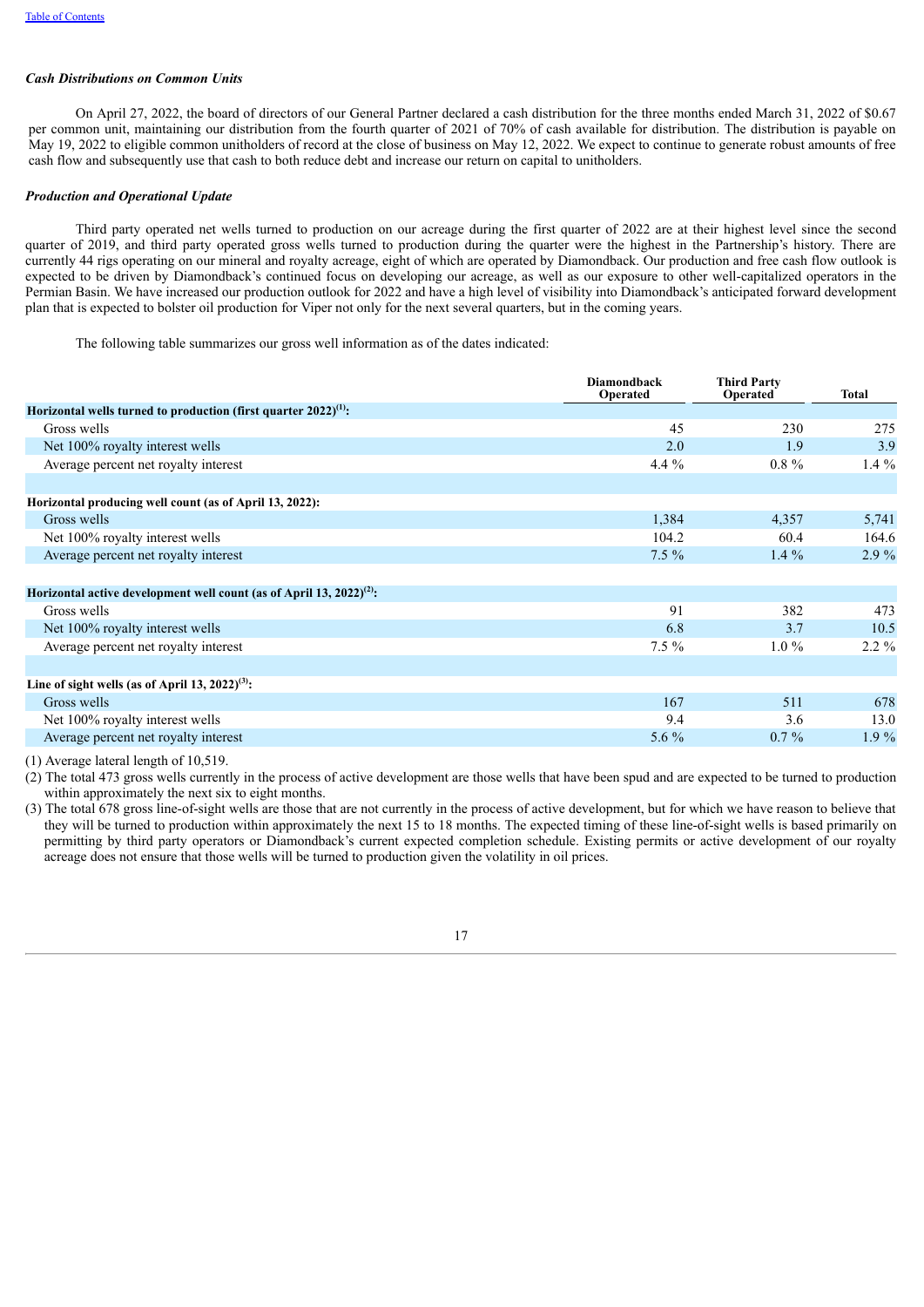# *Comparison of the Three Months Ended March 31, 2022 and 2021*

# **Results of Operations**

The following table summarizes our income and expenses for the periods indicated:

|                                                            |      | <b>Three Months Ended March 31.</b> |               |           |  |
|------------------------------------------------------------|------|-------------------------------------|---------------|-----------|--|
|                                                            | 2022 | 2021                                |               |           |  |
|                                                            |      | (In thousands)                      |               |           |  |
| <b>Operating income:</b>                                   |      |                                     |               |           |  |
| Oil income                                                 | \$   | 155,051                             | <sup>\$</sup> | 78,344    |  |
| Natural gas income                                         |      | 15,190                              |               | 9,044     |  |
| Natural gas liquids income                                 |      | 22,848                              |               | 9,124     |  |
| Royalty income                                             |      | 193,089                             |               | 96,512    |  |
| Lease bonus income                                         |      | 8,682                               |               | 325       |  |
| Other operating income                                     |      | 132                                 |               | 139       |  |
| Total operating income                                     |      | 201,903                             |               | 96,976    |  |
| <b>Costs and expenses:</b>                                 |      |                                     |               |           |  |
| Production and ad valorem taxes                            |      | 13,870                              |               | 6,649     |  |
| Depletion                                                  |      | 27,411                              |               | 24,886    |  |
| General and administrative expenses                        |      | 1,953                               |               | 2,221     |  |
| Total costs and expenses                                   |      | 43,234                              |               | 33,756    |  |
| Income (loss) from operations                              |      | 158,669                             |               | 63,220    |  |
| Other income (expense):                                    |      |                                     |               |           |  |
| Interest expense, net                                      |      | (9,645)                             |               | (7,860)   |  |
| Gain (loss) on derivative instruments, net                 |      | (18, 359)                           |               | (31, 504) |  |
| Other income, net                                          |      | 6                                   |               | 38        |  |
| Total other expense, net                                   |      | (27,998)                            |               | (39, 326) |  |
| Income (loss) before income taxes                          |      | 130,671                             |               | 23,894    |  |
| Provision for (benefit from) income taxes                  |      | 2,630                               |               | 35        |  |
| Net income (loss)                                          |      | 128,041                             |               | 23,859    |  |
| Net income (loss) attributable to non-controlling interest |      | 111,436                             |               | 26,879    |  |
| Net income (loss) attributable to Viper Energy Partners LP | \$   | 16,605                              | \$            | (3,020)   |  |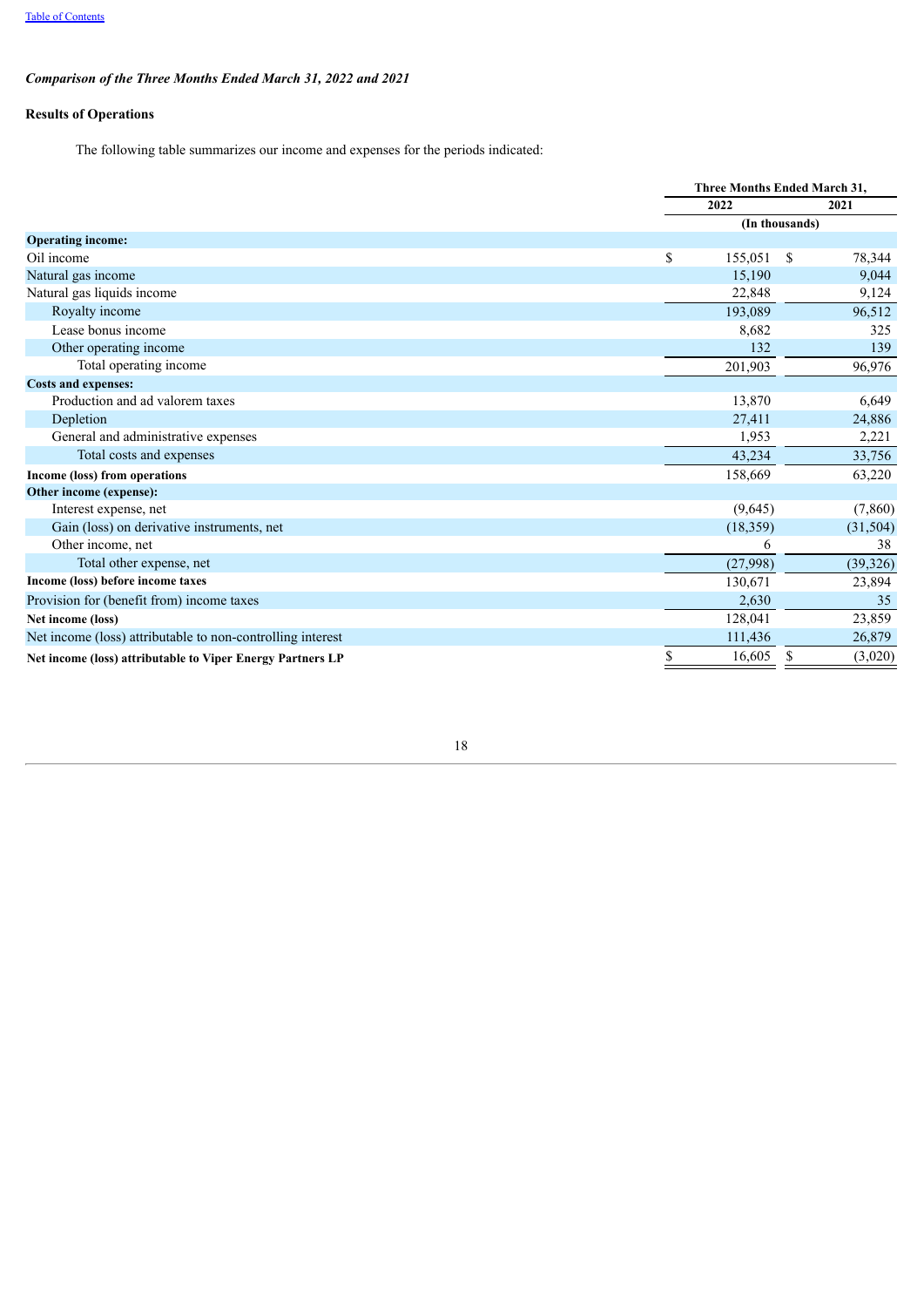The following table summarizes our production data, average sales prices and average costs for the periods indicated:

|                                                                 | Three Months Ended March 31, |                    |        |  |
|-----------------------------------------------------------------|------------------------------|--------------------|--------|--|
|                                                                 | 2022                         |                    | 2021   |  |
| <b>Production data:</b>                                         |                              |                    |        |  |
| Oil (MBbls)                                                     | 1,633                        |                    | 1,395  |  |
| Natural gas (MMcf)                                              | 3,729                        |                    | 3,262  |  |
| Natural gas liquids (MBbls)                                     | 586                          |                    | 407    |  |
| Combined volumes (MBOE) <sup>(1)</sup>                          | 2,841                        |                    | 2,346  |  |
| Average daily oil volumes (BO/d)                                | 18,144                       |                    | 15,500 |  |
| Average daily combined volumes (BOE/d)                          | 31,567                       |                    | 26,066 |  |
| <b>Average sales prices:</b>                                    |                              |                    |        |  |
| $Oil$ ( $$/Bbl$ )                                               | \$<br>94.95                  | $\mathbf{\hat{s}}$ | 56.16  |  |
| Natural gas (\$/Mcf)                                            | \$<br>4.07                   | <sup>\$</sup>      | 2.77   |  |
| Natural gas liquids (\$/Bbl)                                    | \$<br>38.99                  | $\mathcal{S}$      | 22.42  |  |
| Combined $(\frac{C}{BOE})^{(2)}$                                | \$<br>67.97                  | -\$                | 41.14  |  |
| Oil, hedged $(\frac{S}{Bb}1)^{(3)}$                             | \$<br>92.05                  | -S                 | 45.45  |  |
| Natural gas, hedged (\$/Mcf) <sup>(3)</sup>                     | \$<br>3.71                   | -S                 | 2.77   |  |
| Natural gas liquids (\$/Bbl) <sup>(3)</sup>                     | \$<br>38.99                  | -S                 | 22.42  |  |
| Combined price, hedged $(\frac{6}{BOE})^{(3)}$                  | \$<br>65.82                  | - \$               | 34.77  |  |
| Average costs (\$/BOE):                                         |                              |                    |        |  |
| Production and ad valorem taxes                                 | \$<br>4.88                   | <sup>\$</sup>      | 2.83   |  |
| General and administrative - cash component <sup>(4)</sup>      | 0.59                         |                    | 0.81   |  |
| Total operating expense - cash                                  | \$<br>5.47                   | \$                 | 3.64   |  |
|                                                                 |                              |                    |        |  |
| General and administrative - non-cash unit compensation expense | \$<br>0.10                   | -\$                | 0.13   |  |
| Interest expense, net                                           | \$<br>3.39                   | <sup>\$</sup>      | 3.35   |  |
| Depletion                                                       | \$<br>9.65                   | <sup>\$</sup>      | 10.61  |  |

(1) Bbl equivalents are calculated using a conversion rate of six Mcf per one Bbl.

(2) Realized price net of all deducts for gathering, transportation and processing.

(3) Hedged prices reflect the impact of cash settlements of our matured commodity derivative transactions on our average sales prices.

(4) Excludes non-cash unit-based compensation expense for the respective periods presented.

#### *Royalty Income*

Our royalty income is a function of oil, natural gas liquids and natural gas production volumes sold and average prices received for those volumes.

Royalty income increased \$96.6 million during the first quarter of 2022 compared to the same period in 2021. As discussed in "—*Recent Developments*", the record high oil prices and to a lesser extent, the continuing recovery in natural gas and natural gas liquids prices, contributed approximately \$77.9 million of the total increase.

The 21% increase in production volumes during the first quarter of 2022 compared to the same period in 2021 contributed the remaining \$18.7 million of the total increase in royalty income. This production growth is primarily attributable to new well additions between periods.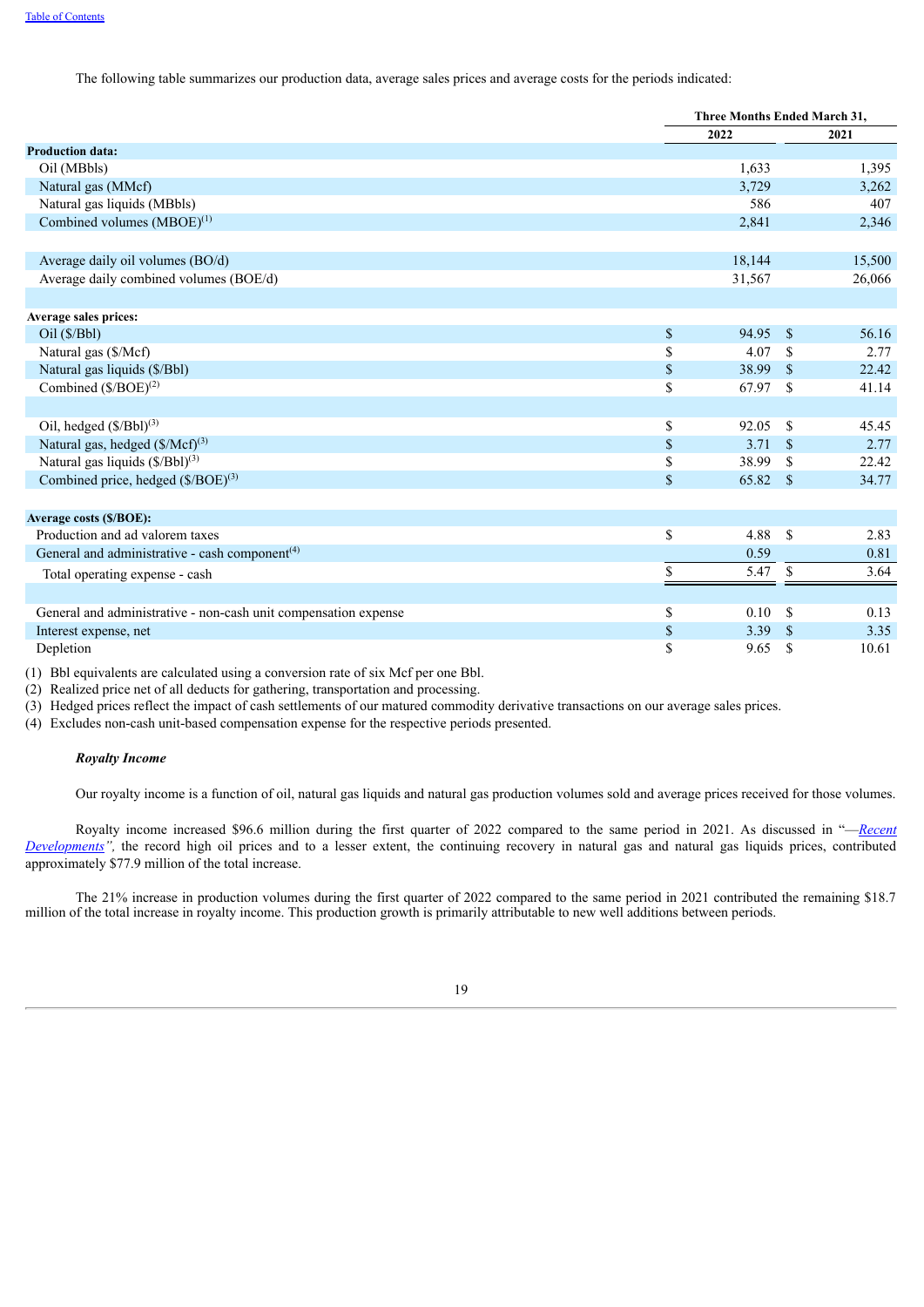#### *Lease Bonus Income*

Lease bonus income increased during the first quarter of 2022 compared to the same period in 2021 due primarily to leasing certain assets we acquired in the Swallowtail Acquisition to Diamondback.

#### *Production and Ad Valorem Taxes*

The following table presents production and ad valorem taxes for the three months ended March 31, 2022 and 2021:

|                                       |                          |         | Three Months Ended March 31,           |                          |         |                                        |
|---------------------------------------|--------------------------|---------|----------------------------------------|--------------------------|---------|----------------------------------------|
|                                       |                          | 2022    |                                        |                          | 2021    |                                        |
|                                       | Amount<br>(In thousands) | Per BOE | Percentage of<br><b>Rovalty Income</b> | Amount<br>(In thousands) | Per BOE | Percentage of<br><b>Royalty Income</b> |
| Production taxes                      | 9,870                    | 3.47    | 5.1 $\%$ \$                            | 4,823                    | 2.05    | $5.0\%$                                |
| Ad valorem taxes                      | 4.000                    | 1.41    |                                        | 1.826                    | 0.78    | 1.9                                    |
| Total production and ad valorem taxes | 13,870                   | 4.88    | $7.2 \%$ \$                            | 6.649                    | 2.83    | $6.9\%$                                |

In general, production taxes are directly related to production revenues and are based upon current year commodity prices. Production taxes as a percentage of royalty income for the first quarter of 2022 remained consistent with the same period in 2021. Ad valorem taxes are based, among other factors, on property values driven by prior year commodity prices. Ad valorem taxes as a percentage of royalty income for first quarter of 2022 compared to the same period in 2021 increased due to higher valuations assigned to our oil and natural gas interests period over period driven by higher commodity prices.

#### *Depletion*

The \$2.5 million, or 10%, increase in depletion expense for the first quarter of 2022 compared to the same period in 2021 was due primarily to higher production volumes, which was partially offset by a decrease in the depletion rate to \$9.65 from \$10.61, respectively. The rate decrease largely resulted from higher SEC oil prices utilized in the reserve calculations in the 2022 period, lengthening the economic life of the reserve base and resulting in higher projected remaining reserve volumes on our wells.

#### *Derivative Instruments*

The following table shows the net gain (loss) on derivative instruments and the net cash receipts (payments) on derivatives for the periods presented:

|                                                   |               | Three Months Ended March 31. |
|---------------------------------------------------|---------------|------------------------------|
|                                                   | 2022          | 2021                         |
|                                                   |               | (In thousands)               |
| Gain (loss) on derivative instruments             | $(18,359)$ \$ | (31,504)                     |
| Net cash receipts (payments) on derivatives $(1)$ | $(10.264)$ \$ | (14.942)                     |

(1) The three months ended March 31, 2022 includes cash paid on commodity contracts terminated prior to their contractual maturity of \$4.2 million.

We recorded losses on our derivative instruments for the three months ended March 31, 2022 and 2021 primarily due to market prices being higher than the strike prices on our derivative contracts. We are required to recognize all derivative instruments on our balance sheet as either assets or liabilities measured at fair value. We have not designated our derivative instruments as hedges for accounting purposes. As a result, we mark our derivative instruments to fair value and recognize the cash and non-cash changes in fair value on derivative instruments in our condensed consolidated statements of operations under the line item captioned "Gain (loss) on derivative instruments, net."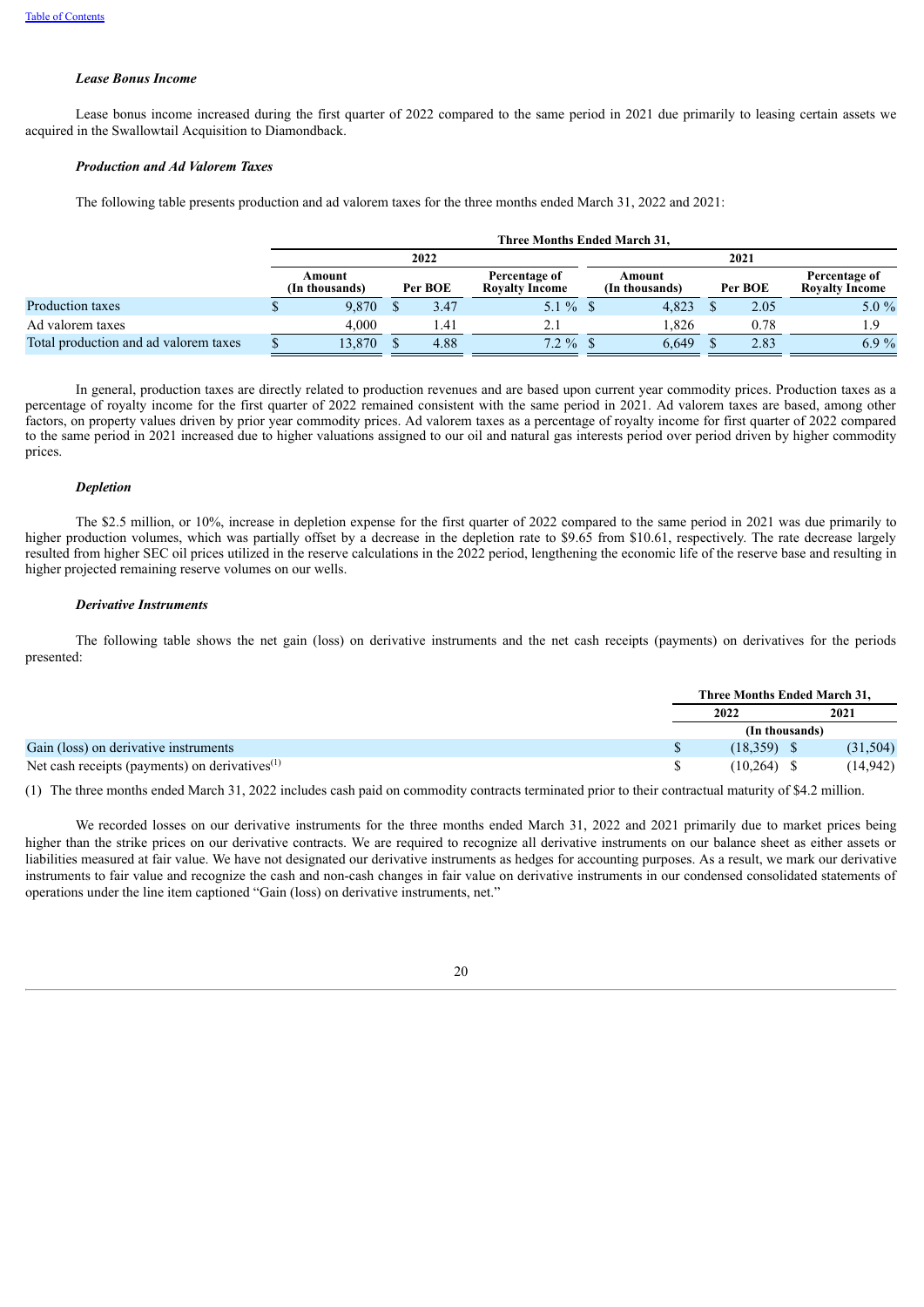# *Comparison of the Three Months Ended March 31, 2022 and December 31, 2021*

As noted in "-Recent *[Developments](#page-21-0)*", the markets for oil and natural gas are highly volatile and are influenced by a number of factors which can lead to significant changes in our results of operations and management's operational strategy on a quarterly basis. As a result, beginning with the first quarter of 2022, we have elected to change our results of operations discussion to focus on a comparison of the current quarter's results of operations with those of the immediately preceding quarter. We believe the change in our discussion will provide investors with a more meaningful analysis of material operational and financial changes which occurred during the quarter based on current market and operational trends.

# **Results of Operations**

The following table summarizes our income and expenses for the periods indicated:

|                                                            | <b>Three Months Ended</b>                  |                |  |  |
|------------------------------------------------------------|--------------------------------------------|----------------|--|--|
|                                                            | March 31, 2022<br><b>December 31, 2021</b> |                |  |  |
|                                                            |                                            | (In thousands) |  |  |
| <b>Operating income:</b>                                   |                                            |                |  |  |
| Oil income                                                 | \$<br>155,051                              | 125,063<br>\$  |  |  |
| Natural gas income                                         | 15,190                                     | 18,546         |  |  |
| Natural gas liquids income                                 | 22,848                                     | 20,306         |  |  |
| Royalty income                                             | 193,089                                    | 163,915        |  |  |
| Lease bonus income                                         | 8,682                                      | 1,731          |  |  |
| Other operating income                                     | 132                                        | 141            |  |  |
| Total operating income                                     | 201,903                                    | 165,787        |  |  |
| <b>Costs and expenses:</b>                                 |                                            |                |  |  |
| Production and ad valorem taxes                            | 13,870                                     | 9,132          |  |  |
| Depletion                                                  | 27,411                                     | 28,757         |  |  |
| General and administrative expenses                        | 1,953                                      | 1,682          |  |  |
| Total costs and expenses                                   | 43,234                                     | 39,571         |  |  |
| Income (loss) from operations                              | 158,669                                    | 126,216        |  |  |
| Other income (expense):                                    |                                            |                |  |  |
| Interest expense, net                                      | (9,645)                                    | (9,883)        |  |  |
| Gain (loss) on derivative instruments, net                 | (18, 359)                                  | 1,240          |  |  |
| Other income, net                                          | 6                                          | 2              |  |  |
| Total other expense, net                                   | (27,998)                                   | (8,641)        |  |  |
| Income (loss) before income taxes                          | 130,671                                    | 117,575        |  |  |
| Provision for (benefit from) income taxes                  | 2,630                                      | 580            |  |  |
| Net income (loss)                                          | 128,041                                    | 116,995        |  |  |
| Net income (loss) attributable to non-controlling interest | 111,436                                    | 77,530         |  |  |
| Net income (loss) attributable to Viper Energy Partners LP | 16,605                                     | 39,465<br>\$   |  |  |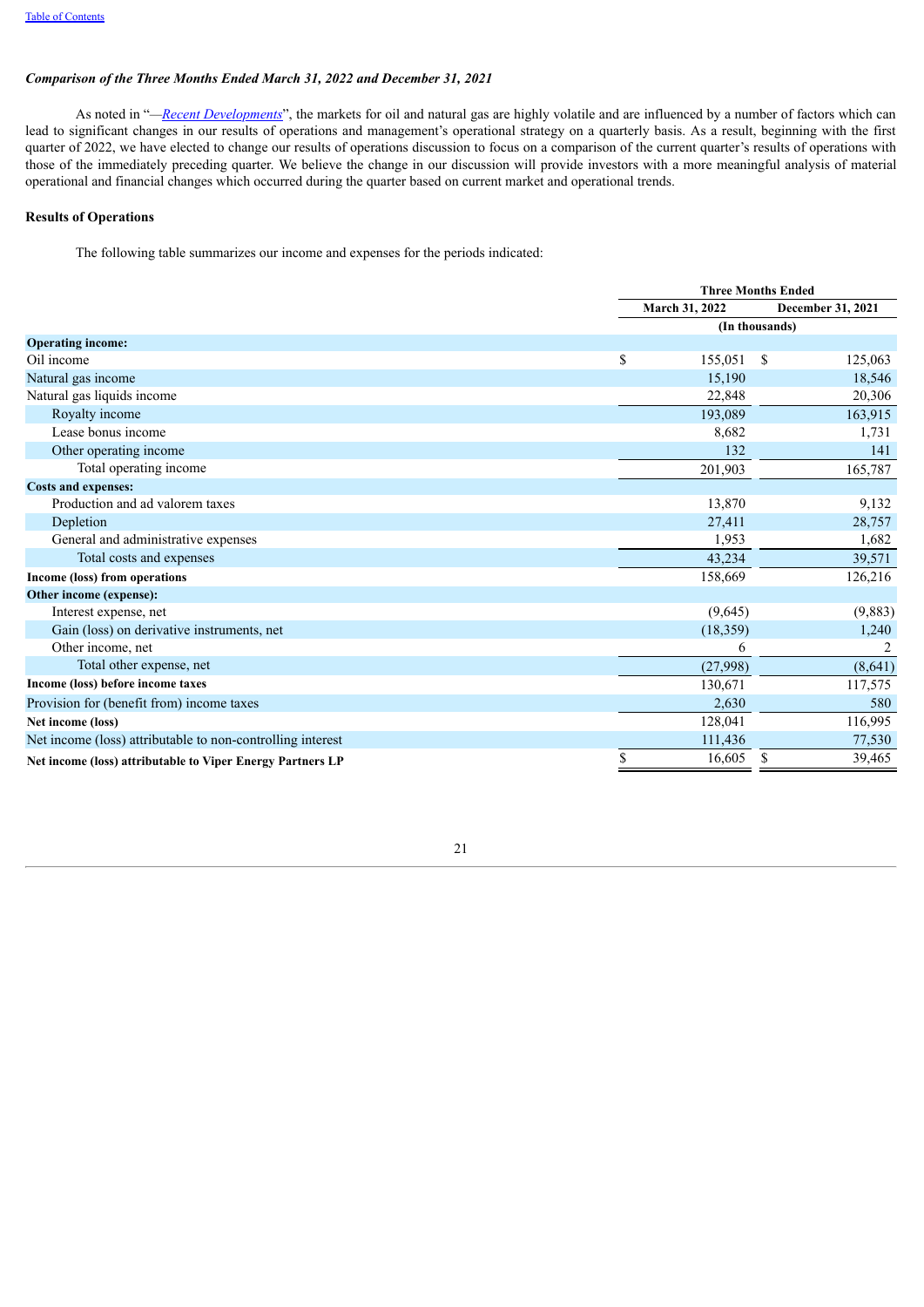The following table summarizes our production data, average sales prices and average costs for the periods indicated:

|                                                                 |      | <b>Three Months Ended</b> |               |                          |  |
|-----------------------------------------------------------------|------|---------------------------|---------------|--------------------------|--|
|                                                                 |      | March 31, 2022            |               | <b>December 31, 2021</b> |  |
| <b>Production data:</b>                                         |      |                           |               |                          |  |
| Oil (MBbls)                                                     |      | 1,633                     |               | 1,690                    |  |
| Natural gas (MMcf)                                              |      | 3,729                     |               | 3,844                    |  |
| Natural gas liquids (MBbls)                                     |      | 586                       |               | 554                      |  |
| Combined volumes (MBOE) <sup>(1)</sup>                          |      | 2,841                     |               | 2,885                    |  |
|                                                                 |      |                           |               |                          |  |
| Average daily oil volumes (BO/d)                                |      | 18,144                    |               | 18,370                   |  |
| Average daily combined volumes (BOE/d)                          |      | 31,567                    |               | 31,359                   |  |
|                                                                 |      |                           |               |                          |  |
| Average sales prices:                                           |      |                           |               |                          |  |
| Oil (\$/Bbl)                                                    |      | 94.95                     |               | 74.00                    |  |
| Natural gas (\$/Mcf)                                            |      | 4.07                      |               | 4.82                     |  |
| Natural gas liquids (\$/Bbl)                                    |      | 38.99                     |               | 36.65                    |  |
| Combined (\$/BOE) <sup>(2)</sup>                                |      | 67.97                     |               | 56.82                    |  |
|                                                                 |      |                           |               |                          |  |
| Oil, hedged $(\frac{S}{Bb}1)^{(3)}$                             |      | 92.05                     |               | 55.42                    |  |
| Natural gas, hedged (\$/Mcf) <sup>(3)</sup>                     |      | 3.71                      |               | 4.82                     |  |
| Natural gas liquids (\$/Bbl) <sup>(3)</sup>                     |      | 38.99                     |               | 36.65                    |  |
| Combined price, hedged $(\frac{6}{BOE})^{(3)}$                  |      | 65.82                     |               | 45.94                    |  |
|                                                                 |      |                           |               |                          |  |
| Average costs (\$/BOE):                                         |      |                           |               |                          |  |
| Production and ad valorem taxes                                 | \$   | 4.88                      | - \$          | 3.17                     |  |
| General and administrative - cash component <sup>(4)</sup>      |      | 0.59                      |               | 0.48                     |  |
| Total operating expense - cash                                  | \$   | 5.47                      | <sup>\$</sup> | 3.65                     |  |
|                                                                 |      |                           |               |                          |  |
| General and administrative - non-cash unit compensation expense | \$   | 0.10                      | <sup>\$</sup> | 0.10                     |  |
| Interest expense, net                                           | $\$$ | 3.39                      | $\mathbf{s}$  | 3.43                     |  |
| Depletion                                                       | \$   | 9.65                      | -S            | 9.97                     |  |

(1) Bbl equivalents are calculated using a conversion rate of six Mcf per one Bbl.

(2) Realized price net of all deducts for gathering, transportation and processing.

(3) Hedged prices reflect the impact of cash settlements of our matured commodity derivative transactions on our average sales prices.

(4) Excludes non-cash unit-based compensation expense for the respective periods presented.

#### *Royalty Income*

Our royalty income is a function of oil, natural gas liquids and natural gas production volumes sold and average prices received for those volumes.

Royalty income increased \$29.2 million during the first quarter of 2022, compared to the fourth quarter of 2021. As discussed in "—*Recent Developments*", the record high oil prices and to a lesser extent, the continuing recovery in natural gas and natural gas liquids prices, partially offset by a decrease in average natural gas prices, contributed approximately \$32.8 million of the total increase.

The 2% decrease in production volumes during the first quarter of 2022 compared to the fourth quarter of 2021 offset approximately \$3.6 million of the total increase in royalty income. The decrease in production is primarily due to having two fewer days of production in the first quarter of 2022 compared to the fourth quarter of 2021.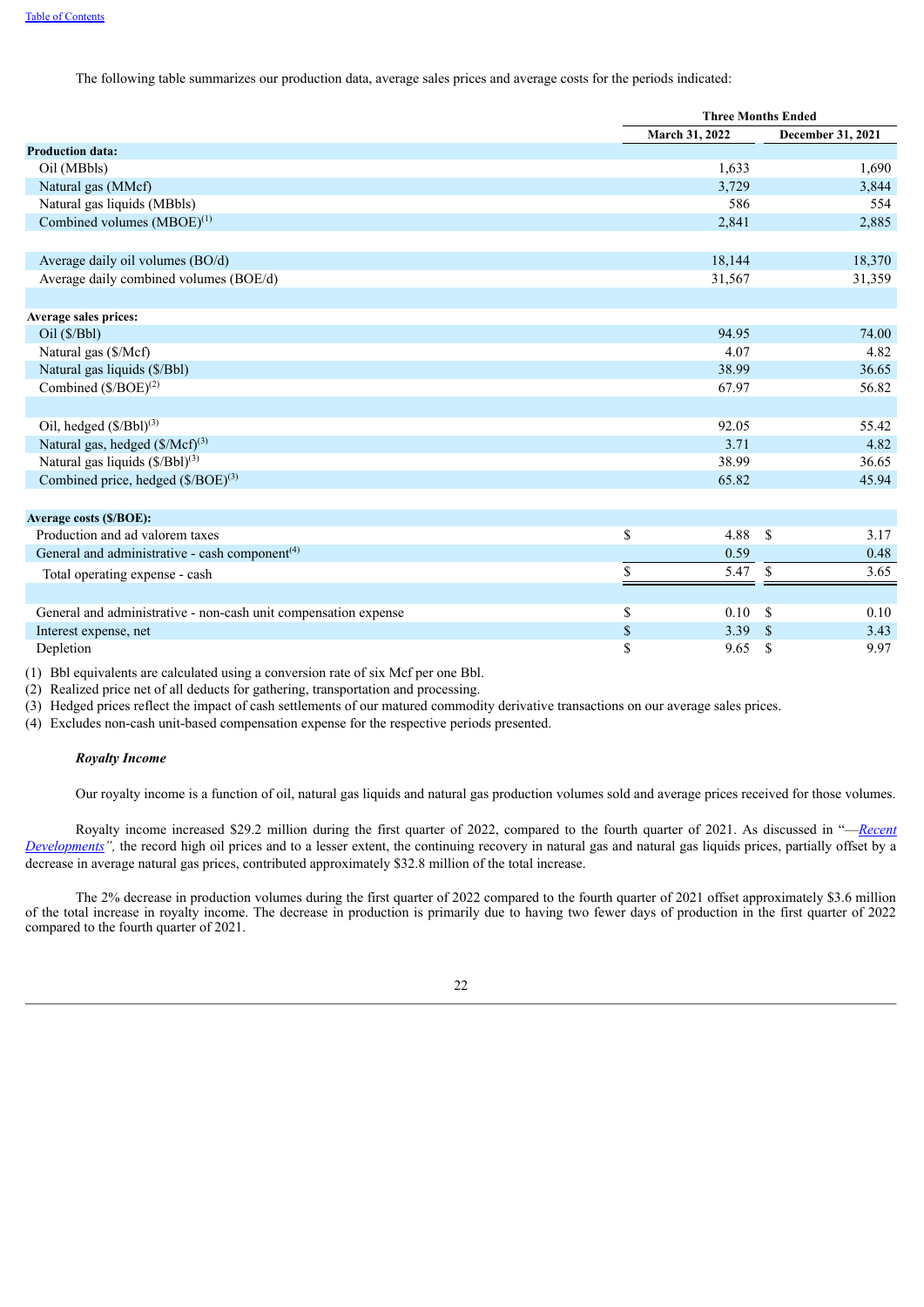#### *Lease Bonus Income*

Lease bonus income increased during the first quarter of 2022 compared to the fourth quarter of 2021 due primarily to leasing certain assets we acquired in the Swallowtail Acquisition to Diamondback.

#### *Production and Ad Valorem Taxes*

The following table presents production and ad valorem taxes for the three months ended March 31, 2022 and December 31, 2021:

|                                       |                          |                       | <b>Three Months Ended</b>              |                          |                          |                                        |
|---------------------------------------|--------------------------|-----------------------|----------------------------------------|--------------------------|--------------------------|----------------------------------------|
|                                       |                          | <b>March 31, 2022</b> |                                        |                          | <b>December 31, 2021</b> |                                        |
|                                       | Amount<br>(In thousands) | Per BOE               | Percentage of<br><b>Rovalty Income</b> | Amount<br>(In thousands) | Per BOE                  | Percentage of<br><b>Rovalty Income</b> |
| Production taxes                      | 9,870                    | 3.47                  | 5.1 $\%$ \$                            | 8,702                    | 3.02                     | 5.3 $%$                                |
| Ad valorem taxes                      | 4.000                    | 1.41                  |                                        | 430                      | 0.15                     | 0.3                                    |
| Total production and ad valorem taxes | 13,870                   | 4.88                  | $7.2 \%$ \$                            | 9,132                    |                          | $5.6\%$                                |

In general, production taxes are directly related to production revenues and are based upon current year commodity prices. Production taxes as a percentage of royalty income for the three months ended March 31, 2022 remained consistent with the three months ended December 31, 2021. Ad valorem taxes are based, among other factors, on property values driven by prior year commodity prices. Ad valorem taxes as a percentage of royalty income for the first quarter of 2022 compared to the fourth quarter of 2021. The increase is primarily due to the fourth quarter of 2021 including a downward revision to ad valorem taxes accrued for the full year of 2021 based on actual assessments received from our tax jurisdictions. Additionally, ad valorem tax accrued in the first quarter of 2022 increased due to higher expected valuations of our oil and natural gas interests in 2022 driven by higher commodity prices.

#### *Depletion*

The \$1.3 million, or 5%, decrease in depletion expense for the first quarter of 2022 compared to the fourth quarter of 2021 was due primarily to a decrease in production, coupled with a decline in the depletion rate to \$9.65 from \$9.97, respectively. The rate decrease largely resulted from higher SEC oil prices utilized in the reserve calculations in the 2022 period, lengthening the economic life of the reserve base and resulting in higher projected remaining reserve volumes on our wells.

#### *Derivative Instruments*

The following table shows the net gain (loss) on derivative instruments and the net cash receipts (payments) on derivatives for the periods presented:

|                                                   | <b>Three Months Ended</b> |                          |           |  |
|---------------------------------------------------|---------------------------|--------------------------|-----------|--|
|                                                   | <b>March 31, 2022</b>     | <b>December 31, 2021</b> |           |  |
|                                                   | (In thousands)            |                          |           |  |
| Gain (loss) on derivative instruments             | $(18,359)$ \$             |                          | (1,240)   |  |
| Net cash receipts (payments) on derivatives $(1)$ | $(10,264)$ \$             |                          | (31, 397) |  |

(1) The first quarter of 2022 includes cash paid on commodity contracts terminated prior to their contractual maturity of \$4.2 million.

We recorded losses on our derivative instruments for the three months ended March 31, 2022 and December 31, 2021 primarily due to market prices being higher than the strike prices on our derivative contracts. We are required to recognize all derivative instruments on our balance sheet as either assets or liabilities measured at fair value. We have not designated our derivative instruments as hedges for accounting purposes. As a result, we mark our derivative instruments to fair value and recognize the cash and non-cash changes in fair value on derivative instruments in our condensed consolidated statements of operations under the line item captioned "Gain (loss) on derivative instruments, net."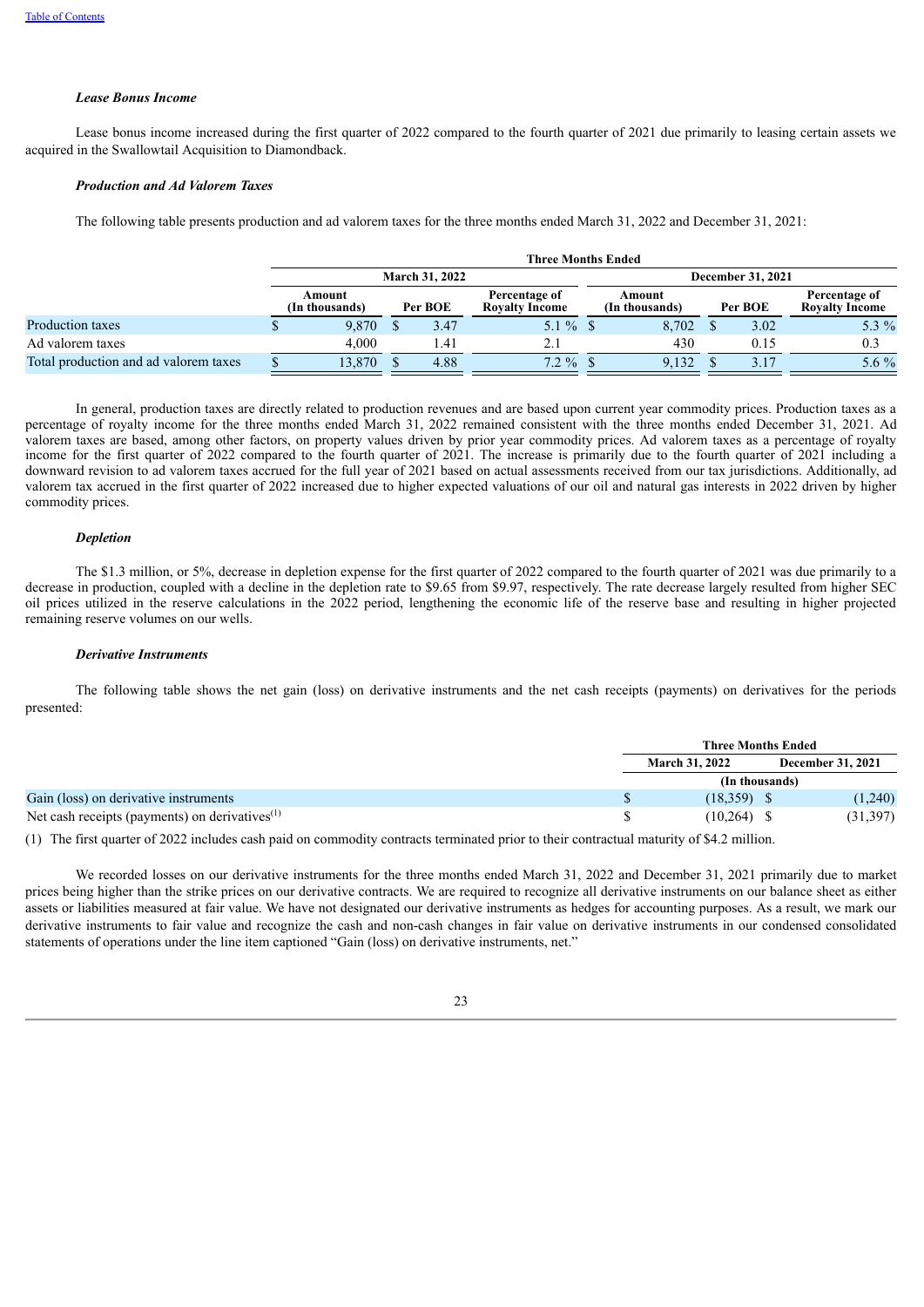#### **Liquidity and Capital Resources**

#### *Overview of Sources and Uses of Cash*

As we pursue our business and financial strategy, we regularly consider which capital resources, including cash flow and equity and debt financings, are available to meet our future financial obligations and liquidity requirements. Our future ability to grow proved reserves will be highly dependent on the capital resources available to us. Our primary sources of liquidity have been cash flows from operations, proceeds from sales of non-core assets and investments, equity and debt offerings and borrowings under the Operating Company's credit agreement. Our primary uses of cash have been distributions to our unitholders, repayment of debt, capital expenditures for the acquisition of our mineral interests and royalty interests in oil and natural gas properties and repurchases of our common units and senior notes. At March 31, 2022, we had approximately \$285.1 million of liquidity consisting of \$33.1 million in cash and cash equivalents and \$252.0 million available under the Operating Company's credit agreement.

Our working capital requirements are supported by our cash and cash equivalents and the Operating Company's credit agreement. We may draw on the Operating Company's credit agreement to meet short-term cash requirements, or issue debt or equity securities as part of our longer-term liquidity and capital management program. Because of the alternatives available to us as discussed above, we believe that our short-term and long-term liquidity are adequate to fund not only our current operations, but also our near-term and long-term funding requirements including our acquisitions of mineral and royalty interests, distributions, debt service obligations and repayment of debt maturities, common unit and senior note repurchases and any amounts that may ultimately be paid in connection with contingencies.

In order to mitigate volatility in oil and natural gas prices, we have entered into commodity derivative contracts as discussed further in Item 3. Quantitative and Qualitative Disclosures About Market [Risk—Commodity](#page-31-0) Price Risk.

Continued prolonged volatility in the capital, financial and/or credit markets due to the COVID-19 pandemic, the Russian-Ukrainian military conflict, the depressed commodity markets and, or adverse macroeconomic conditions may limit our access to, or increase our cost of, capital or make capital unavailable on terms acceptable to us or at all. Although we expect that our sources of funding will be adequate to fund our short-term and longterm liquidity requirements, we cannot assure you that the needed capital will be available on acceptable terms or at all.

#### *Cash Flows*

The following table presents our cash flows for the periods indicated:

|                                                      | Three Months Ended March 31, |  |           |  |
|------------------------------------------------------|------------------------------|--|-----------|--|
|                                                      | 2022<br>2021                 |  |           |  |
|                                                      | (In thousands)               |  |           |  |
| <b>Cash Flow Data:</b>                               |                              |  |           |  |
| Net cash provided by (used in) operating activities  | 135,838 \$                   |  | 54,659    |  |
| Net cash provided by (used in) investing activities  | 31,957                       |  | (74)      |  |
| Net cash provided by (used in) financing activities  | (174, 177)                   |  | (61, 979) |  |
| Net increase (decrease) in cash and cash equivalents | (6,382)                      |  | (7, 394)  |  |

#### *Operating Activities*

Our operating cash flow is sensitive to many variables, the most significant of which are the volatility of prices for oil and natural gas and the volumes of oil and natural gas sold by our producers as discussed in "[—Result](#page-22-0)s of [Operations](#page-22-0)" above. Prices for these commodities are determined primarily by prevailing market conditions. Regional and worldwide economic activity, extreme weather conditions and other substantially variable factors influence market conditions for these products. These factors are beyond our control and are difficult to predict. The increase in net cash provided by operating activities during the three months ended March 31, 2022 compared to the same period in 2021 was primarily driven by (i) higher royalty income, (ii) an increase in lease bonus income and (iii) a decrease in cash paid for derivative settlements. These increases in cash flow were partially offset by (i) changes in our working capital accounts, most notably through an increase in our accounts receivable in 2022 compared to 2021 due primarily to higher market prices for our oil sales and the timing of our receipt of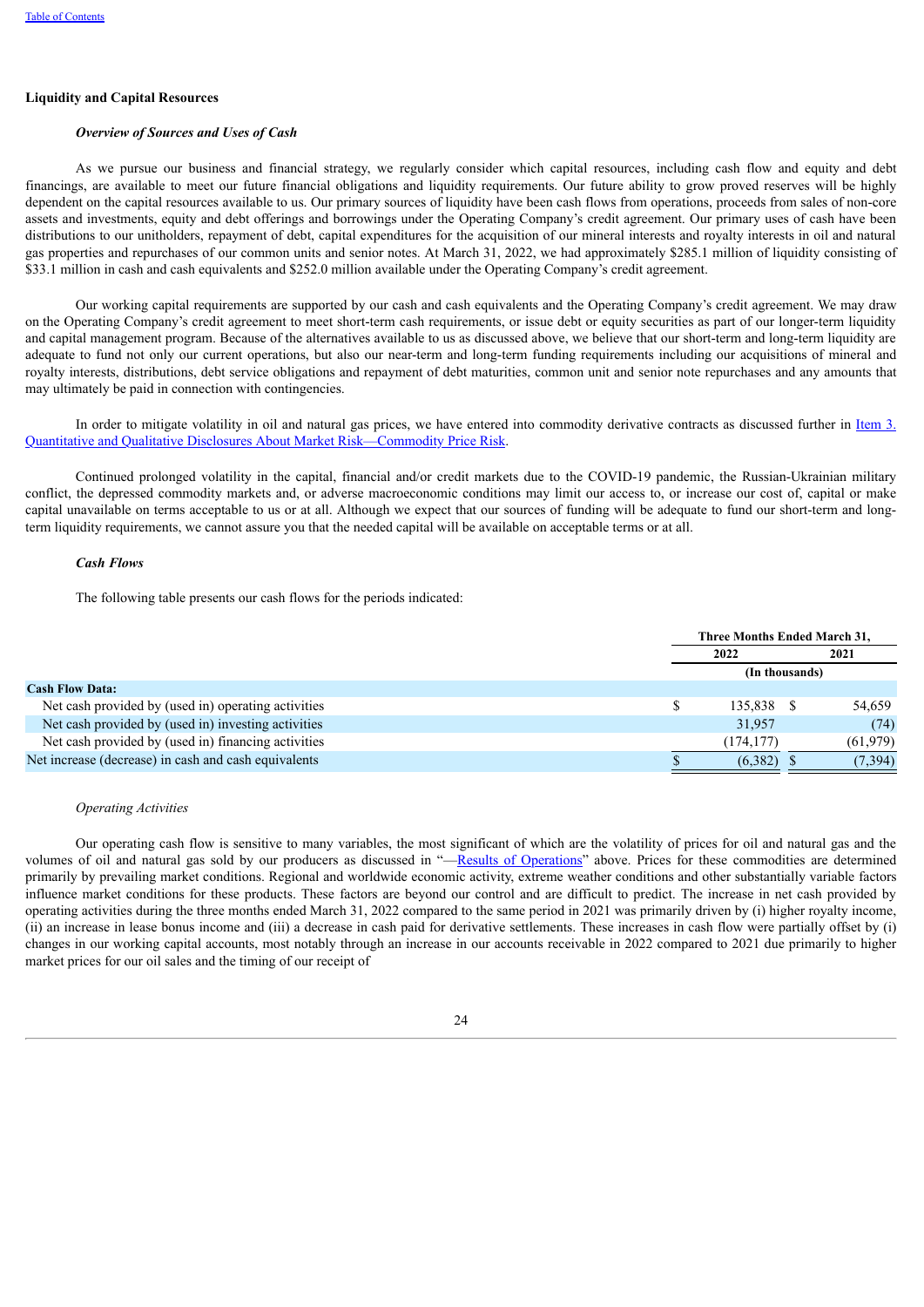royalty income payments from our operators and (ii) an increase in production and ad valorem expenses due to the corresponding increase in royalty income.

## *Investing Activities*

Net cash provided by investing activities during the three months ended March 31, 2022, was primarily related to proceeds from the divestitures of oil and natural gas interests. There were no significant acquisitions or divestitures of oil and natural gas interests during the three months ended March 31, 2021.

#### *Financing Activities*

Consistent with our previously announced strategy to return cash flow to unitholders, net cash used in financing activities during the three months ended March 31, 2022, was primarily related to distributions of \$78.9 million to our unitholders and \$39.3 million of common unit repurchases during the first quarter of 2022 as discussed below. Additionally, we made net repayments of \$56.0 million on the Operating Company's revolving credit facility.

Net cash used in financing activities during the three months ended March 31, 2021, was primarily related to the repayment of \$27.0 million of borrowings under the Operating Company's revolving credit facility, distributions of \$21.9 million to our unitholders and \$13.0 million of repurchases of our common units during the first quarter of 2021 as discussed below.

#### *Capital Resources*

#### *The Operating Company's Revolving Credit Facility*

The Operating Company's credit agreement, as amended to date, provides for a revolving credit facility in the maximum credit amount of \$2.0 billion, with a borrowing base of \$580.0 million as of March 31, 2022, based on the Operating Company's oil and natural gas reserves and other factors. At March 31, 2022, the Operating Company had elected a commitment amount of \$500.0 million on its credit agreement with \$248.0 million of outstanding borrowings. The borrowing base of \$580.0 million is expected to be reaffirmed by the lenders during the regularly scheduled (semi-annual) spring 2022 redetermination in May 2022. During the three months ended March 31, 2022, the weighted average interest rate on borrowings under the Operating Company's revolving credit facility was 2.58%.

As of March 31, 2022, the Operating Company was in compliance, and expects to be in compliance, with all financial maintenance covenants under its credit agreement.

See Note 6[—Debt](#page-13-1) of the notes to the condensed consolidated financial statements included elsewhere in this report for additional discussion of our outstanding debt at March 31, 2022.

#### *Capital Requirements*

#### *Repurchases of Securities*

On November 15, 2021, the board of directors of our General Partner approved an increase of the authorization of its common unit repurchase program to \$150.0 million of our outstanding common units and extended the authorization indefinitely. During the three months ended March 31, 2022, we repurchased approximately \$39.3 million of common units under the repurchase program, which includes approximately \$37.3 million for the repurchase of 1.5 million common units from an affiliate in a privately negotiated transaction. As of March 31, 2022, \$40.7 million remains available for use to repurchase units under the repurchase program. See Note 7—Unitholders' Equity and [Distributions](#page-13-0) of the notes to our condensed consolidated financial statements included elsewhere in this report for further discussion of the unit repurchase program.

We may also from time to time opportunistically repurchase some of the outstanding Notes in open market purchases or in privately negotiated transactions.

#### *Cash Distributions*

The distribution for the first quarter of 2022 of \$0.67 per common unit is payable on May 19, 2022 to common unitholders of record at the close of business on May 12, 2022. See Note 7—Unitholders' Equity and [Distributions](#page-13-0) of the notes to the condensed consolidated financial statements included elsewhere in this report for further discussion of our distributions.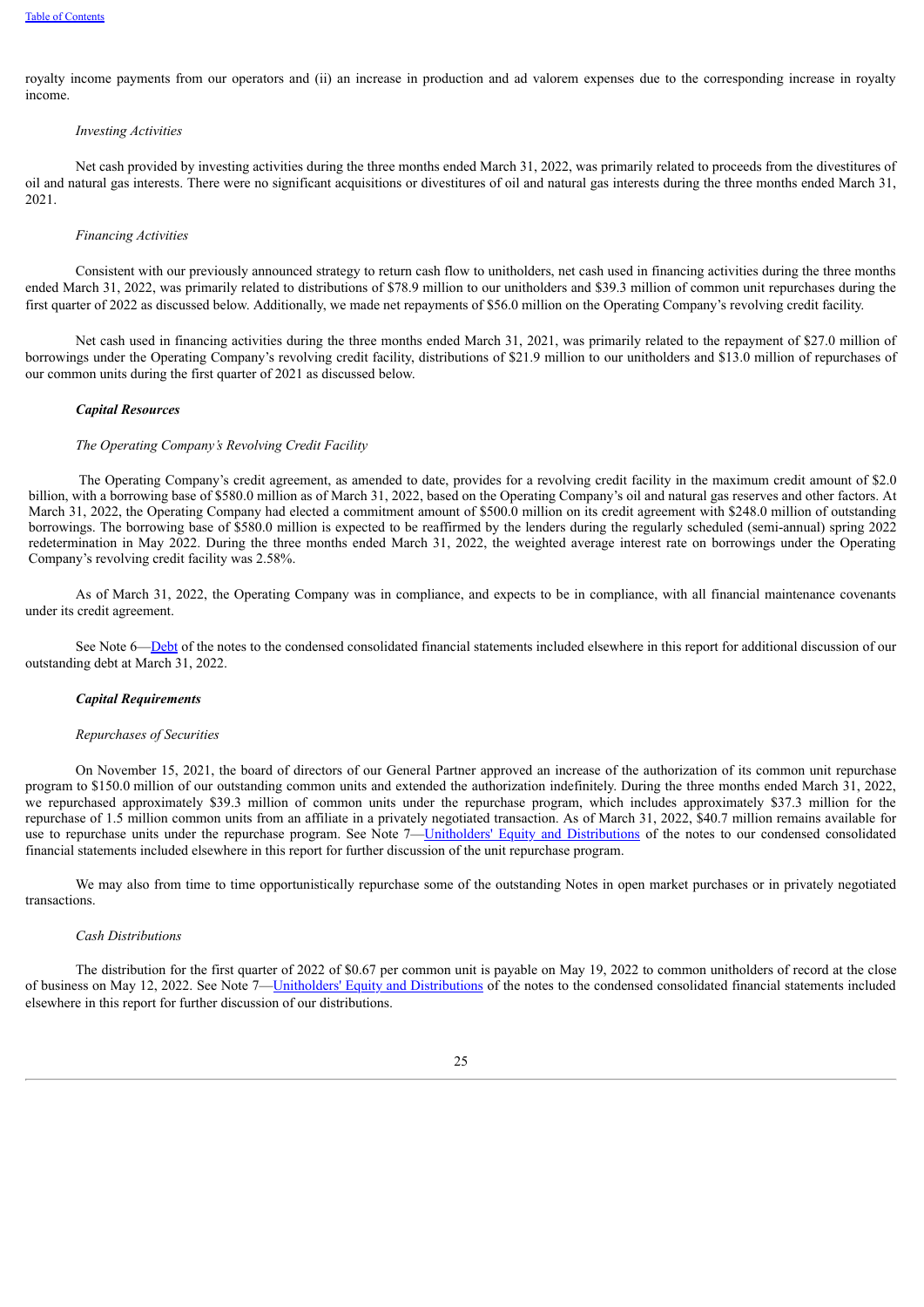#### **Critical Accounting Estimates**

There have been no changes to our critical accounting estimates from those disclosed in our [Annual](http://www.sec.gov/ix?doc=/Archives/edgar/data/1602065/000160206522000008/vnom-20211231.htm) Report on Form 10-K for the year ended December 31, 2021.

#### **Recent Accounting Pronouncements**

See Note 2—Summary of Significant [Accounting](#page-10-0) Policies to the notes of our condensed consolidated financial statements included elsewhere in this report for a listing of our significant accounting policies.

# <span id="page-31-0"></span>**ITEM 3. QUANTITATIVE AND QUALITATIVE DISCLOSURES ABOUT MARKET RISK**

We are exposed to market risk, including the effects of adverse changes in commodity prices and interest rates as described below. The primary objective of the following information is to provide quantitative and qualitative information about our potential exposure to market risks. The term "market risk" refers to the risk of loss arising from adverse changes in oil and natural gas prices and interest rates. The disclosures are not meant to be precise indicators of expected future losses, but rather indicators of reasonably possible losses.

#### *Commodity Price Risk*

Our major market risk exposure is in the pricing applicable to the oil and natural gas production of our operators. Realized prices are driven primarily by the prevailing worldwide price for crude oil and prices for natural gas in the United States. Both crude oil and natural gas realized prices are also impacted by the quality of the product, supply and demand balances in local physical markets and the availability of transportation to demand centers. Pricing for oil and natural gas production has been historically volatile and unpredictable and the prices that our operators receive for production depend on many factors outside of our or their control, such as the Russian-Ukrainian military conflict, the COVID-19 pandemic and actions taken by OPEC members and other exporting nations. We cannot predict events that may lead to future price volatility and the near term energy outlook remains subject to heightened levels of uncertainty.

We historically have used fixed price swap contracts, fixed price basis swap contracts and costless collars with corresponding put and call options to reduce price volatility associated with certain of our royalty income. Under our costless collar contracts, each collar has an established floor price and ceiling price. When the settlement price is below the floor price, the counterparty is required to make a payment to us and when the settlement price is above the ceiling price, we are required to make a payment to the counterparty. When the settlement price is between the floor and the ceiling, there is no payment required.

At March 31, 2022, we had a net liability derivative position related to our commodity price derivatives of \$11.5 million. Utilizing actual derivative contractual volumes under our contracts as of March 31, 2022, a 10% increase in forward curves associated with the underlying commodity would have increased the net liability position by \$4.8 million to \$16.3 million, while a 10% decrease in forward curves associated with the underlying commodity would have decreased the net liability derivative position by \$4.2 million to \$7.3 million. However, any cash derivative gain or loss would be substantially offset by a decrease or increase, respectively, in the actual sales value of production covered by the derivative instrument.

#### *Credit Risk*

We are subject to risk resulting from the concentration of royalty income in producing oil and natural gas interests and receivables with a limited number of significant purchasers and producers. We do not require collateral and the failure or inability of our significant purchasers to meet their obligations to us due to their liquidity issues, bankruptcy, insolvency or liquidation may adversely affect our financial results. Volatility in commodity pricing environment and macroeconomic conditions may enhance our purchaser credit risk.

#### *Interest Rate Risk*

We are subject to market risk exposure related to changes in interest rates on our indebtedness under the Operating Company's credit agreement. The terms of the credit agreement provide for interest on borrowings at a floating rate equal to an alternative base rate (which is equal to the greatest of the prime rate, the Federal Funds effective rate plus 0.50% and 3-month LIBOR plus 1.0%) or LIBOR, in each case plus the applicable margin. The applicable margin ranges from 1.00% to 2.00% in the case of the alternative base rate and from 2.00% to 3.00% in the case of LIBOR, in each case depending on the amount of

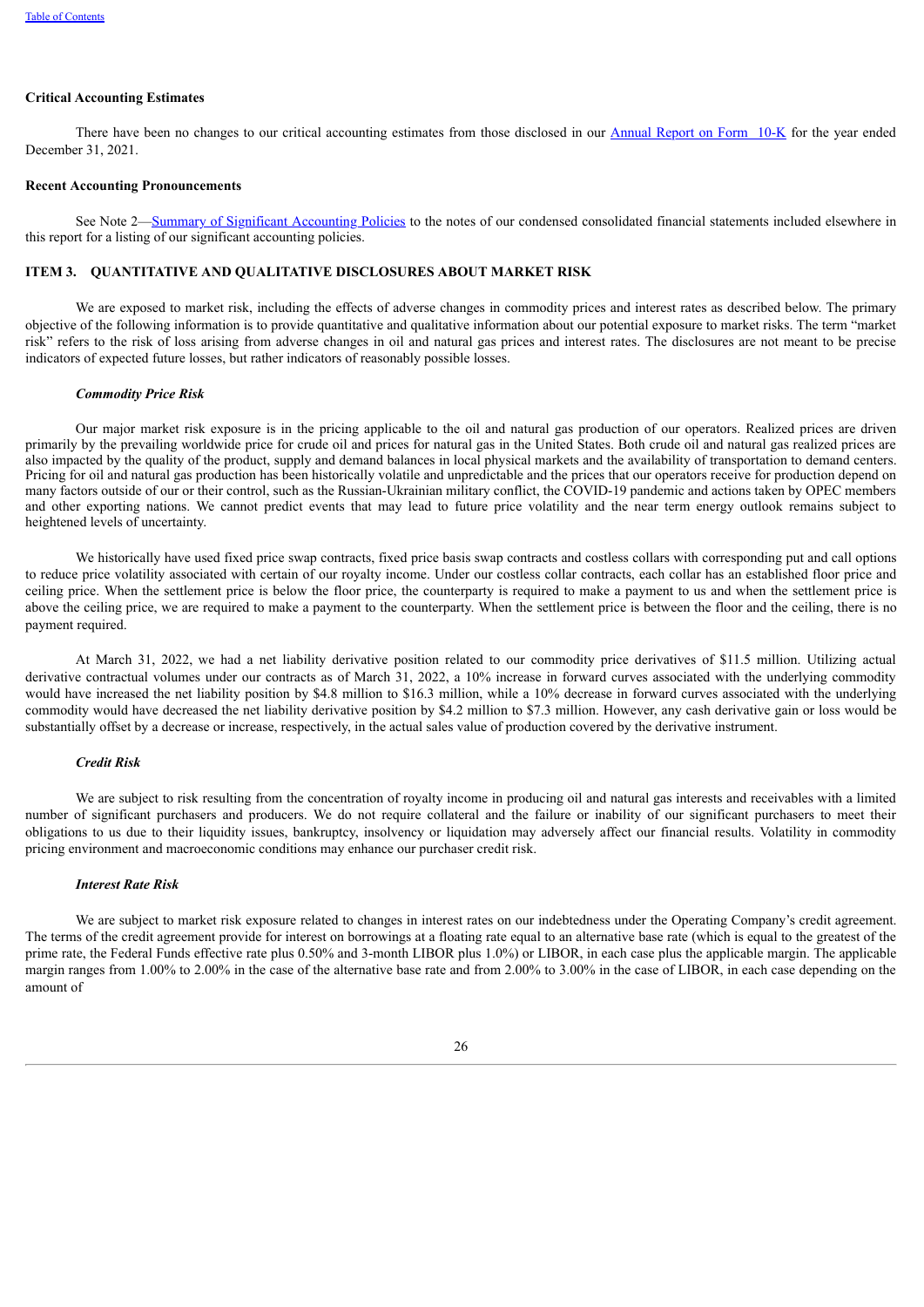the loan outstanding in relation to the borrowing base. We are obligated to pay a quarterly commitment fee ranging from 0.375% to 0.500% per year on the unused portion of the borrowing base, which is the least of the maximum credit amount, the aggregate elected commitment amount and the borrowing base. As of March 31, 2022, we had \$248.0 million in outstanding borrowings. During the three months ended March 31, 2022, the weighted average interest rate on the Operating Company's revolving credit facility was 2.58%.

# <span id="page-32-0"></span>**ITEM 4. CONTROLS AND PROCEDURES**

*Evaluation of Disclosure Control and Procedures*. Under the direction of the Chief Executive Officer and Chief Financial Officer of our General Partner, we have established disclosure controls and procedures, as defined in Rule 13a-15(e) and 15d-15(e) under the Exchange Act, that are designed to ensure that information required to be disclosed by us in the reports that we file or submit under the Exchange Act is recorded, processed, summarized and reported within the time periods specified in the SEC's rules and forms. The disclosure controls and procedures are also intended to ensure that such information is accumulated and communicated to management, including the Chief Executive Officer and Chief Financial Officer of our General Partner, as appropriate to allow timely decisions regarding required disclosures. In designing and evaluating the disclosure controls and procedures, management recognizes that any controls and procedures, no matter how well designed and operated, can provide only reasonable assurance of achieving the desired control objectives. In addition, the design of disclosure controls and procedures must reflect the fact that there are resource constraints and that management is required to apply judgment in evaluating the benefits of possible controls and procedures relative to their costs.

As of March 31, 2022, an evaluation was performed under the supervision and with the participation of management, including the Chief Executive Officer and Chief Financial Officer of our General Partner, of the effectiveness of the design and operation of our disclosure controls and procedures pursuant to Rule 13a-15(b) under the Exchange Act. Based upon the evaluation, the Chief Executive Officer and Chief Financial Officer of our General Partner have concluded that as of March 31, 2022, our disclosure controls and procedures are effective.

<span id="page-32-1"></span>*Changes in Internal Control over Financial Reporting*. There have not been any changes in our internal control over financial reporting that occurred during the quarter ended March 31, 2022 that have materially affected, or are reasonably likely to materially affect, internal controls over financial reporting.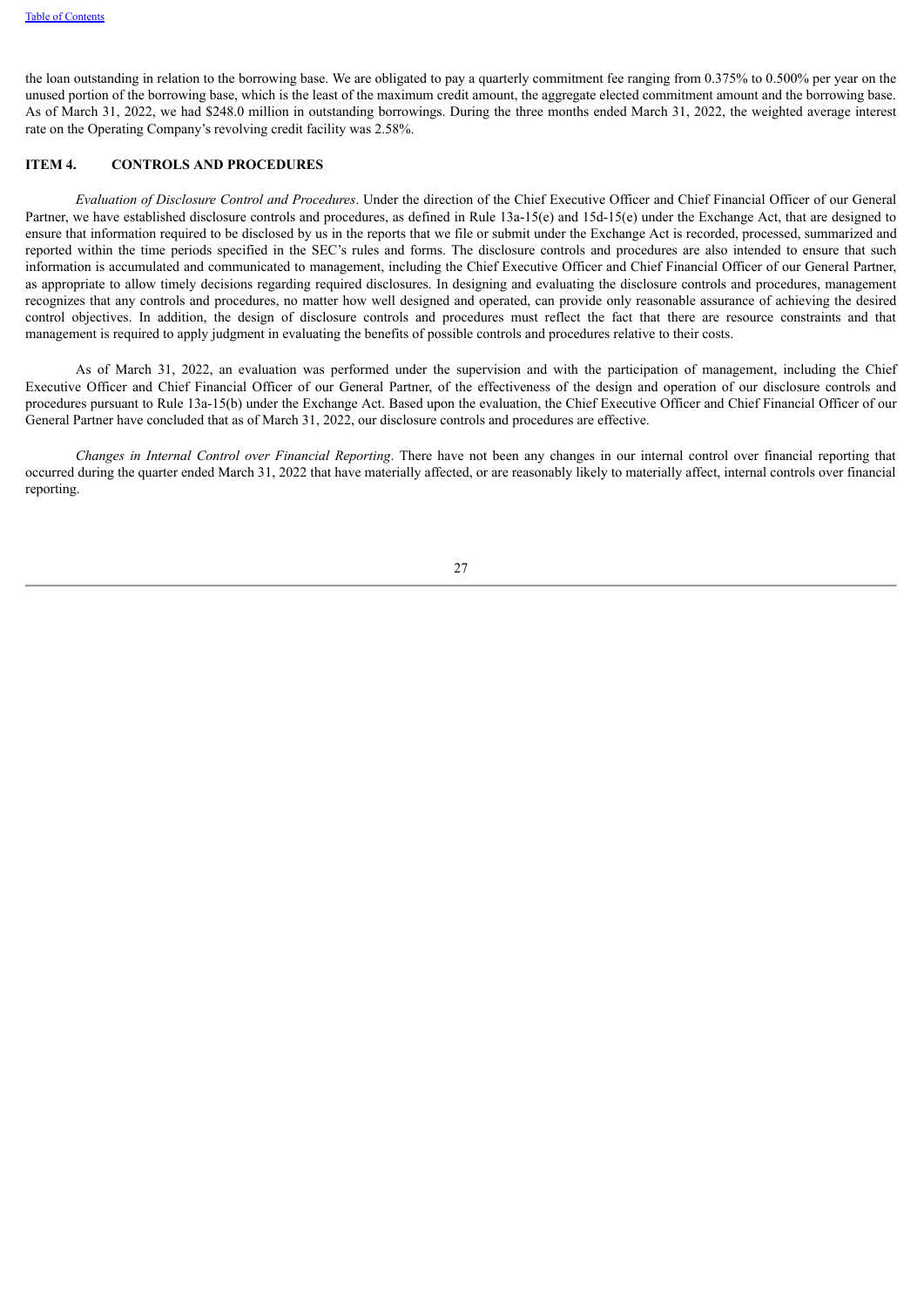#### **PART II. OTHER INFORMATION**

# <span id="page-33-0"></span>**ITEM 1. LEGAL PROCEEDINGS**

Due to the nature of our business, we are, from time to time, involved in routine litigation or subject to disputes or claims related to our business activities. In the opinion of our management, none of the pending litigation, disputes or claims against us, if decided adversely, will have a material adverse effect on our financial condition, cash flows or results of operations. See Note 12[—Commitments](#page-20-2) and Contingencies.

#### <span id="page-33-1"></span>**ITEM 1A. RISK FACTORS**

Our business faces many risks. Any of the risks discussed in this report and our other SEC filings could have a material impact on our business, financial position or results of operations. Additional risks and uncertainties not presently known to us or that we currently believe to be immaterial may also materially impair our business operations, financial condition or future results.

In addition to the [information](http://www.sec.gov/ix?doc=/Archives/edgar/data/1602065/000160206522000008/vnom-20211231.htm#iad893e52d5434c44bb2b7248040ef83a_25) set forth in this report, you should carefully consider the risk factors disclosed in Part I, Item 1A. Risk Factors in our Annual Report on Form 10-K for the year ended December 31, 2021, and in subsequent filings we make with the SEC. Except as provided below, there have been no material changes in our risk factors from those described in our **[Annual](http://www.sec.gov/ix?doc=/Archives/edgar/data/1602065/000160206522000008/vnom-20211231.htm#iad893e52d5434c44bb2b7248040ef83a_25) Report on Form 10-K** for the year ended December 31, 2021.

#### We cannot predict the impact of the ongoing military conflict between Russia and Ukraine and the related humanitarian crisis on the global economy, *energy markets, geopolitical stability and our business.*

<span id="page-33-2"></span>Our mineral and royalty acreage is located primarily in the Permian Basin in West Texas. However, the broader consequences of the Russian-Ukrainian military conflict, which may include further sanctions, embargoes, supply chain disruptions, regional instability and geopolitical shifts, may have adverse effects on global macroeconomic conditions, increase volatility in the price and demand of oil and natural gas, increase exposure to cyberattacks, cause disruptions in global supply chains, increase foreign currency fluctuations, cause constraints or disruption in the capital markets and limit sources of liquidity. We cannot predict the extent of the conflict's effect on our business and results of operations as well as on the global economy and energy markets.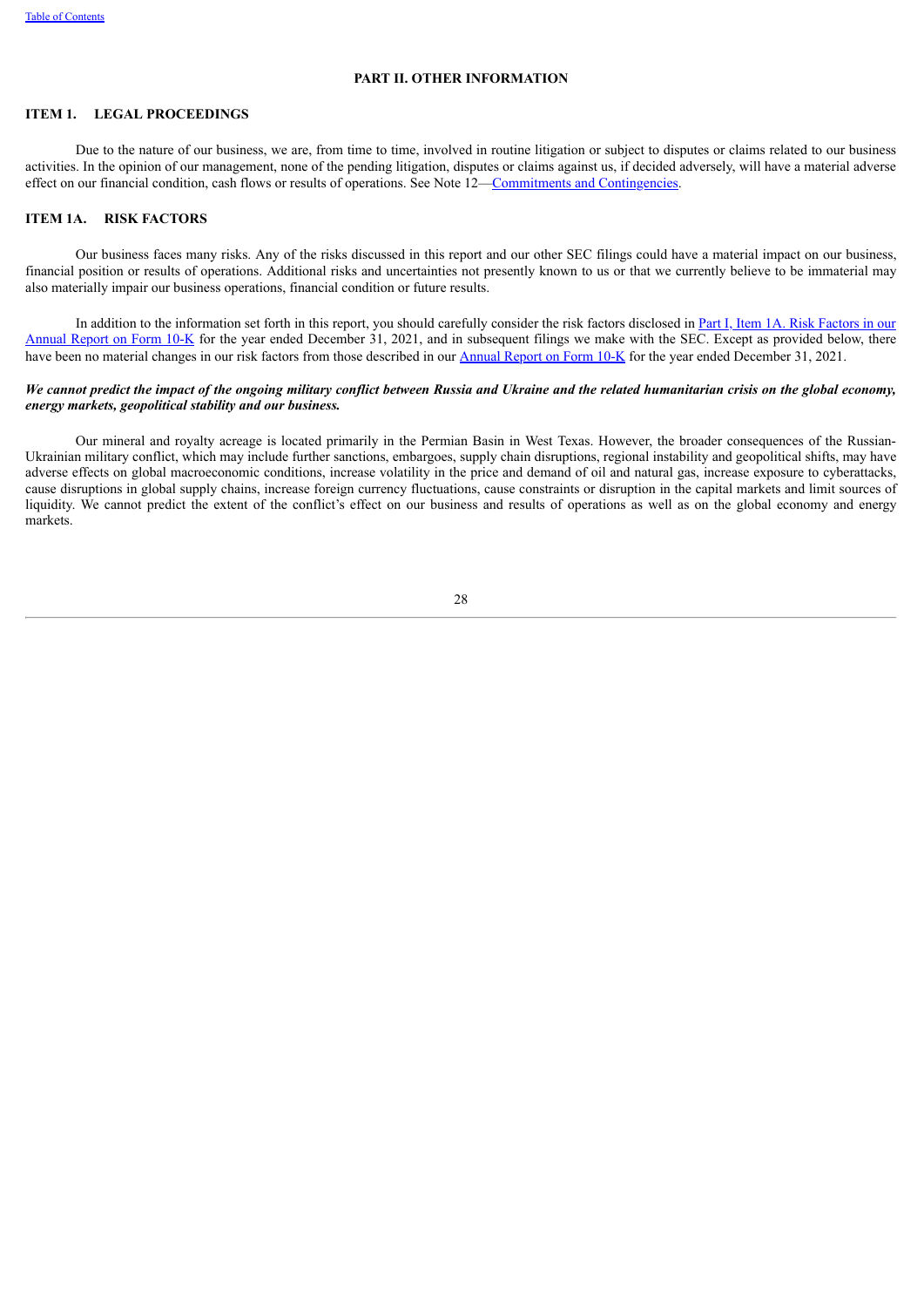# **ITEM 2. UNREGISTERED SALES OF EQUITY SECURITIES AND USE OF PROCEEDS**

*Unregistered Sales of Equity Securities*

None.

#### *Issuer Repurchases of Equity Securities*

Our common unit repurchase activity for the three months ended March 31, 2022 was as follows:

| Period                               | <b>Total Number of Units</b><br>Purchase $d^{(1)}$ | <b>Average Price Paid</b><br>Per $\text{Unit}^{(2)}$ | <b>Total Number of Units</b><br><b>Purchased as Part of</b><br><b>Publicly Announced Plan</b> | <b>Approximate Dollar</b><br><b>Value of Units that May</b><br><b>Yet Be Purchased Under</b><br>the $Plan^{(3)}$ |
|--------------------------------------|----------------------------------------------------|------------------------------------------------------|-----------------------------------------------------------------------------------------------|------------------------------------------------------------------------------------------------------------------|
|                                      |                                                    |                                                      | (In thousands, except unit amounts)                                                           |                                                                                                                  |
| January 1, 2022 - January 31, 2022   | 1,580,200 \$                                       | 24.85                                                | 1,580,200 \$                                                                                  | 40,715                                                                                                           |
| February 1, 2022 - February 28, 2022 | $-$ \$                                             |                                                      |                                                                                               | 40,715                                                                                                           |
| March 1, 2022 - March 31, 2022       | $-$ \$                                             |                                                      | $-$ S                                                                                         | 40,715                                                                                                           |
| Total                                | 1,580,200 \$                                       | 24.85                                                | 1,580,200                                                                                     |                                                                                                                  |

(1) Includes common units repurchased from employees in order to satisfy tax withholding requirements, if any. Such units are cancelled and retired immediately upon repurchase.

(2) The average price paid per common unit includes any commissions paid to repurchase a common unit.

<span id="page-34-0"></span>(3) The board of directors of our General Partner initially approved a \$100.0 million common unit repurchase program in November of 2020 and, effective November 15, 2021, increased our authorization under this program to acquire up to \$150.0 million of our outstanding common units and extended the term of the repurchase program indefinitely. On April 27, 2022, the board of directors of our General Partner increased the authorization of our common unit repurchase program from \$150.0 million to \$250.0 million. This repurchase program remains subject to market conditions, applicable legal requirements, contractual obligations and other factors and may be suspended from time to time, modified, extended or discontinued by the board of directors of our General Partner at any time.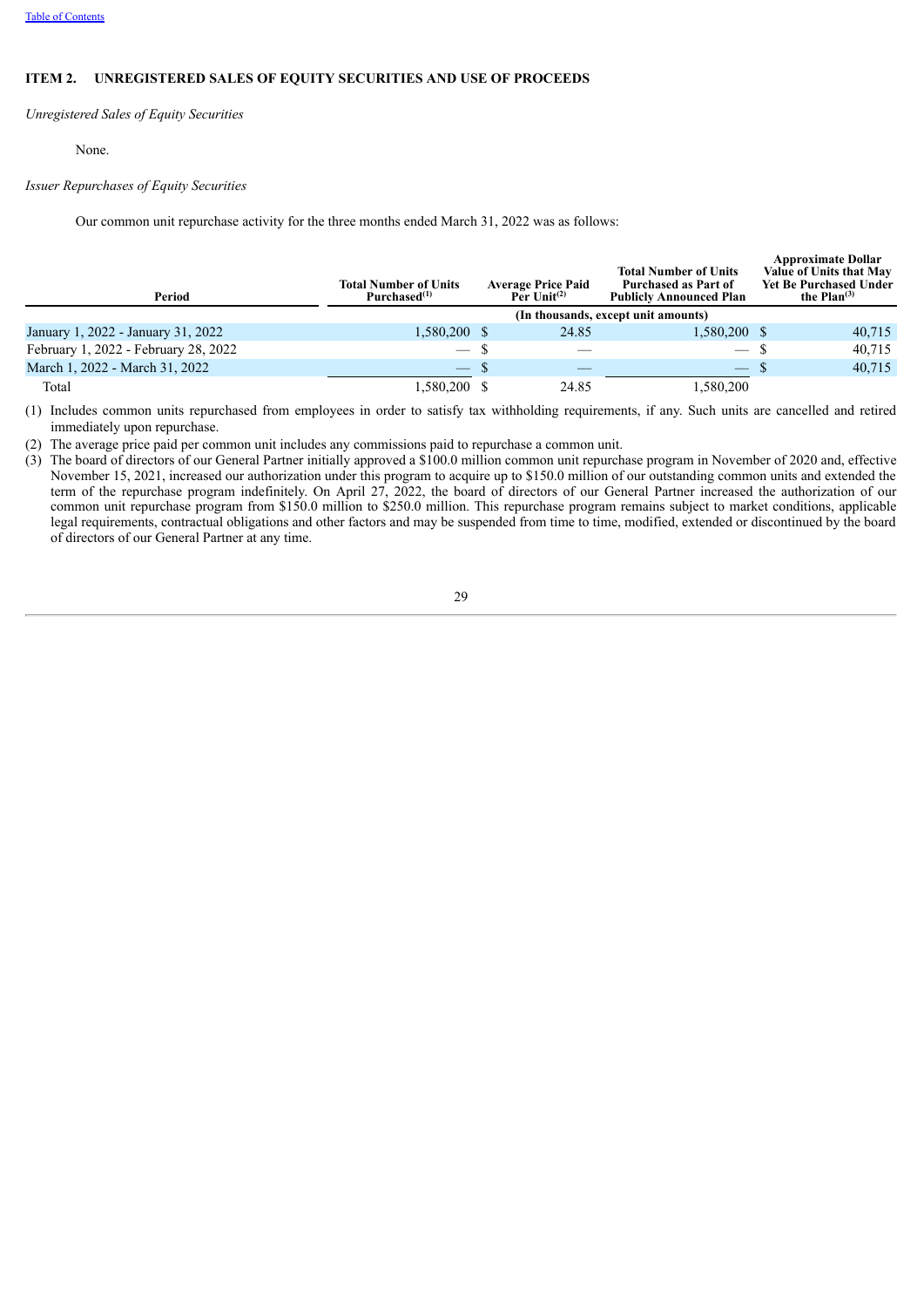# **ITEM 6. EXHIBITS**

| <b>Exhibit Number</b> | <b>Description</b>                                                                                                                                                                                                                                                                                                                                                                                                                                             |
|-----------------------|----------------------------------------------------------------------------------------------------------------------------------------------------------------------------------------------------------------------------------------------------------------------------------------------------------------------------------------------------------------------------------------------------------------------------------------------------------------|
| 2.1                   | Purchase and Sale Agreement dated August 6, 2021 by and among Swallowtail Royalties LLC, Swallowtail Royalties II LLC<br>(collectively, as seller), Viper Energy Partners LLC (as buyer) and Viper Energy Partners LP (as parent, and collectively with Viper<br>Energy Partners LLC, as buyer parties) (incorporated by reference to Exhibit 2.1 of the Partnership's Current Report on Form 8-K<br>(File 001-36505) filed on August 12, 2021).               |
| 3.1                   | Certificate of Limited Partnership of Viper Energy Partners LP (incorporated by reference to Exhibit 3.1 of the Partnership's<br>Registration Statement on Form S-1 (File 333-195769) filed on May 7, 2014).                                                                                                                                                                                                                                                   |
| 3.2                   | Second Amended and Restated Agreement of Limited Partnership of Viper Energy Partners LP, dated as of May 9, 2018 (incorporated<br>by reference to Exhibit 3.1 of the Partnership's Current Report on Form 8-K (File 001-36505) filed on May 15, 2018).                                                                                                                                                                                                        |
| 3.3                   | First Amendment to Second Amended and Restated Agreement of Limited Partnership of Viper Energy Partners LP, dated as of May<br>10, 2018. (incorporated by reference to Exhibit 3.2 of the Partnership's Current Report on Form 8-K (File 001-36505) filed on May<br>$15, 2018$ ).                                                                                                                                                                             |
| 3.4                   | Second Amended and Restated Limited Liability Company Agreement of Viper Energy Partners LLC, dated as of May 9, 2018.<br>(incorporated by reference to Exhibit 3.3 of the Partnership's Current Report on Form 8-K (File 001-36505) filed on May 15, 2018).                                                                                                                                                                                                   |
| 3.5                   | First Amendment to Second Amended and Restated Limited Liability Company Agreement of Viper Energy Partners LLC, dated as of<br>March 30, 2020 (incorporated by reference to Exhibit 3.1 of the Partnership's Current Report on Form 8-K (File 001-36505) filed on<br>March 31, 2020).                                                                                                                                                                         |
| 3.6                   | Second Amendment to the Second Amended and Restated Limited Liability Company Agreement of Viper Energy Partners LLC,<br>dated as of December 27, 2021 (incorporated by reference to 3.1 of the Partnership's Current Report on Form 8-K (File 001-36505)<br>filed on December 28, 2021).                                                                                                                                                                      |
| 4.1                   | Amended and Restated Registration Rights Agreement, dated as of May 9, 2018, by and between Viper Energy Partners LP and<br>Diamondback Energy, Inc. (incorporated by reference to Exhibit 4.1 of the Partnership's Current Report on Form 8-K (File 001-<br>36505) filed on May 15, 2018).                                                                                                                                                                    |
| 4.2                   | Registration Rights Agreement, dated as of October 1, 2021, by and among Viper Energy Partners LP, Swallowtail Royalties LLC and<br>Swallowtail Royalties II LLC (incorporated by reference to Exhibit 4.1 of the Partnership's Current Report on Form 8-K (File 001-<br>36505) filed on October 7, 2021).                                                                                                                                                     |
| $31.1*$               | Certification of Chief Executive Officer pursuant to Rule 13a-14(a) promulgated under the Securities Exchange Act of 1934, as<br>amended.                                                                                                                                                                                                                                                                                                                      |
| $31.2*$               | Certification of Chief Financial Officer pursuant to Rule 13a-14(a) promulgated under the Securities Exchange Act of 1934, as<br>amended.                                                                                                                                                                                                                                                                                                                      |
| $32.1**$              | Certification of Chief Executive Officer and Chief Financial Officer pursuant to Rule 13a-14(b) promulgated under the Securities<br>Exchange Act of 1934, as amended, and Section 1350 of Chapter 63 of Title 18 of the United States Code.                                                                                                                                                                                                                    |
| 101                   | The following financial information from the Registrant's Quarterly Report on Form 10-Q for the quarter ended March 31, 2022,<br>formatted in Inline XBRL: (i) Condensed Consolidated Balance Sheets, (ii) Condensed Consolidated Statements of Operations, (iii)<br>Condensed Consolidated Statement of Changes in Unitholders' Equity, (iv) Condensed Consolidated Statements of Cash Flows and<br>(v) Condensed Notes to Consolidated Financial Statements. |
| 104                   | Cover Page Interactive Data File (formatted as Inline XBRL and contained in Exhibit 101).                                                                                                                                                                                                                                                                                                                                                                      |

\* Filed herewith.<br>
\*\* The extinction

<span id="page-35-0"></span>\*\* The certifications attached as Exhibit 32.1 accompany this Quarterly Report on Form 10-Q pursuant to 18 U.S.C. Section 1350, as adopted pursuant to Section 906 of the Sarbanes-Oxley Act of 2002, and shall not be deemed "filed" by the Registrant for purposes of Section 18 of the Securities Exchange Act of 1934, as amended.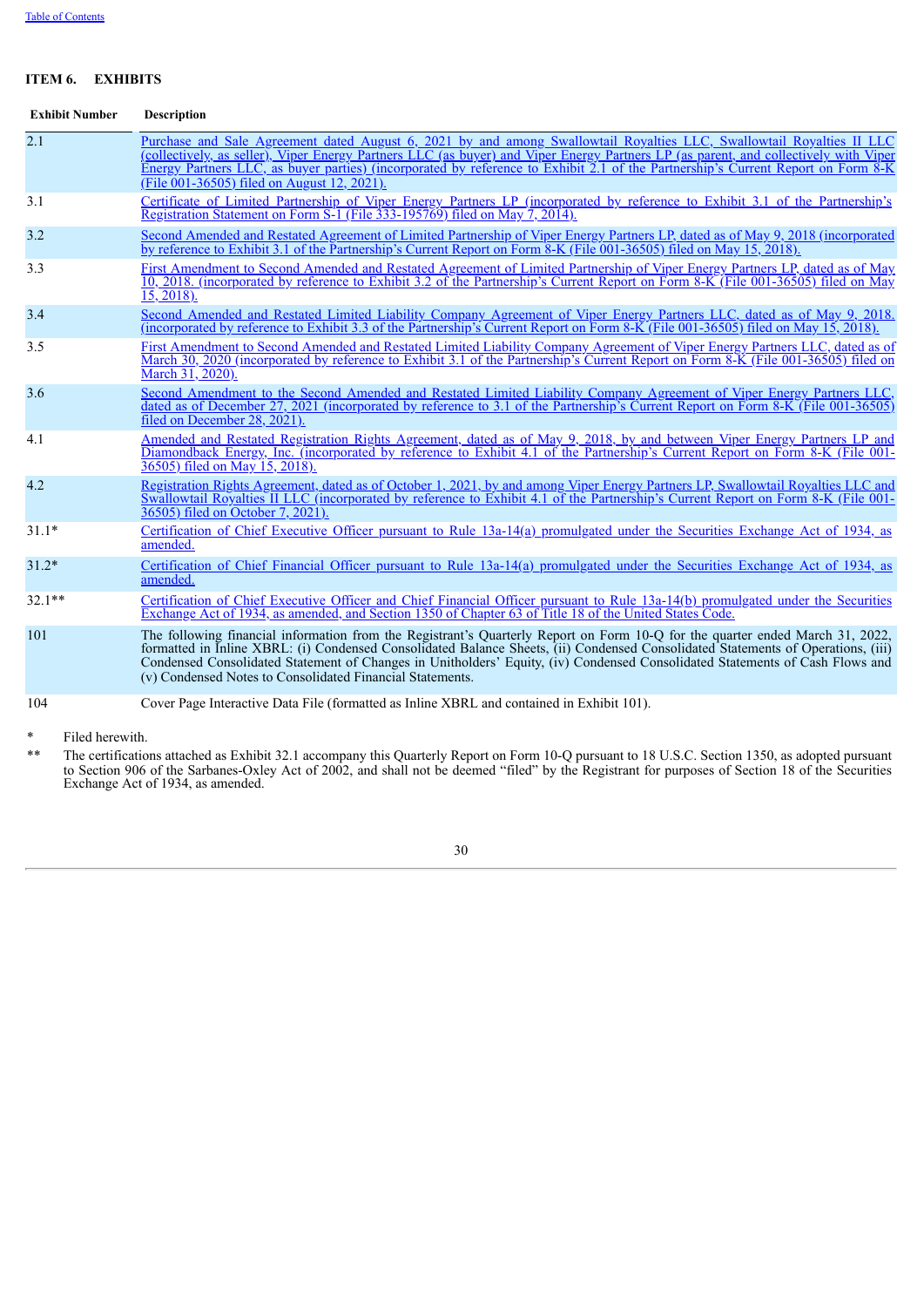# **SIGNATURES**

Pursuant to the requirements of the Securities and Exchange Act of 1934, the Registrant has duly caused this report to be signed on its behalf by the undersigned thereunto duly authorized.

#### **VIPER ENERGY PARTNERS LP**

By: VIPER ENERGY PARTNERS GP LLC its General Partner

Travis D. Stice

Chief Executive Officer

Teresa L. Dick

Chief Financial Officer

31

Date: May 5, 2022 By: /s/ Travis D. Stice

Date: May 5, 2022 By: /s/ Teresa L. Dick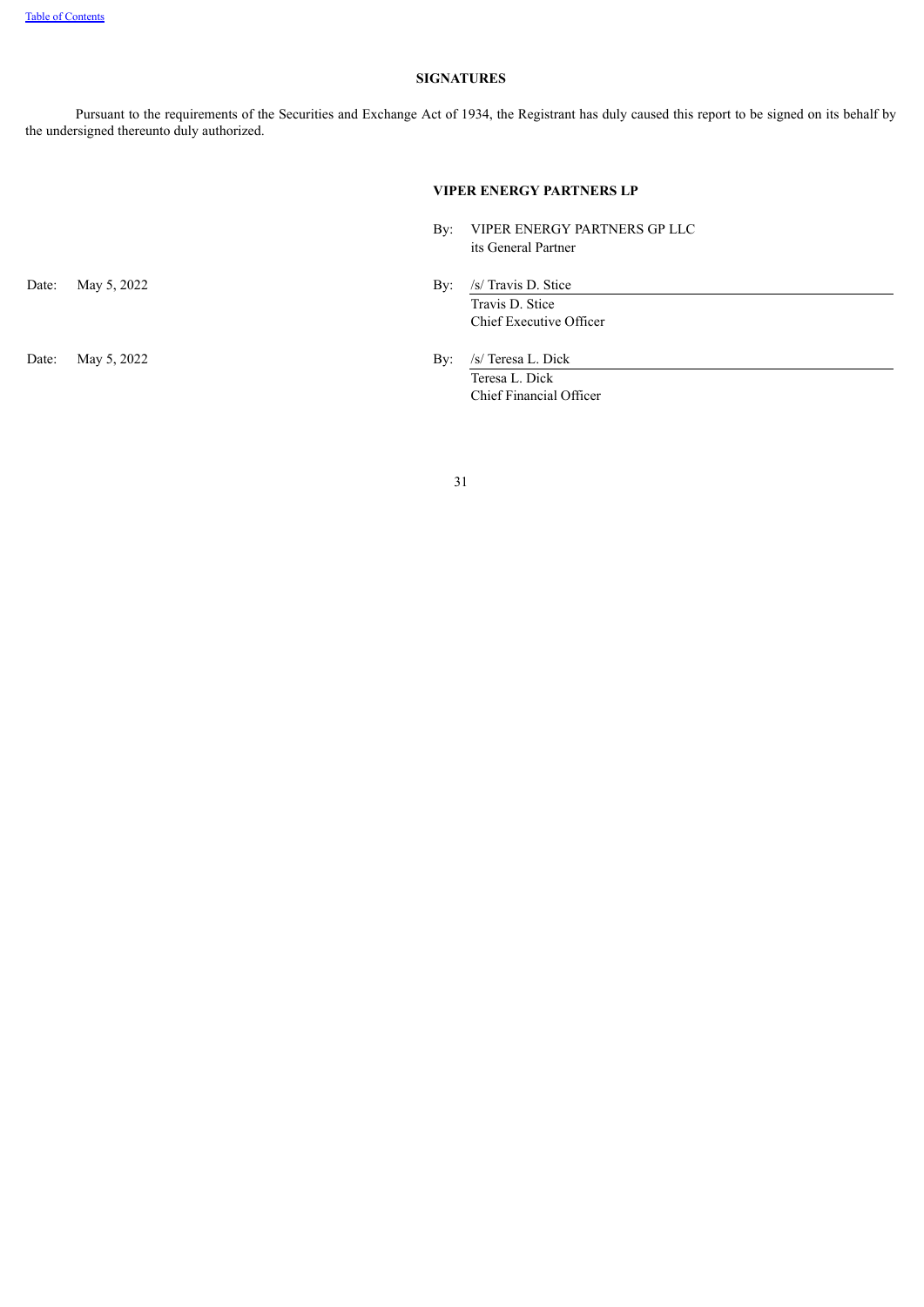#### **CERTIFICATION**

<span id="page-37-0"></span>I, Travis D. Stice, certify that:

- 1. I have reviewed this Quarterly Report on Form 10-Q of Viper Energy Partners LP (the "registrant").
- 2. Based on my knowledge, this report does not contain any untrue statement of a material fact or omit to state a material fact necessary to make the statements made, in light of the circumstances under which such statements were made, not misleading with respect to the period covered by this report;
- 3. Based on my knowledge, the financial statements, and other financial information included in this report, fairly present in all material respects the financial condition, results of operations and cash flows of the registrant as of, and for, the periods presented in this report;
- 4. The registrant's other certifying officer and I are responsible for establishing and maintaining disclosure controls and procedures (as defined in Exchange Act Rules 13a-15(e) and 15d-15(e)) and internal control over financial reporting (as defined in Exchange Act Rules 13a-15(f) and 15d-15(f)) for the registrant and have:
	- (a) Designed such disclosure controls and procedures, or caused such disclosure controls and procedures to be designed under our supervision, to ensure that material information relating to the registrant, including its consolidated subsidiaries, is made known to us by others within those entities, particularly during the period in which this report is being prepared;
	- (b) Designed such internal control over financial reporting, or caused such internal control over financial reporting to be designed under our supervision, to provide reasonable assurance regarding the reliability of financial reporting and the preparation of financial statements for external purposes in accordance with generally accepted accounting principles;
	- (c) Evaluated the effectiveness of the registrant's disclosure controls and procedures and presented in this report our conclusions about the effectiveness of the disclosure controls and procedures, as of the end of the period covered by this report based on such evaluation; and
	- (d) Disclosed in this report any change in the registrant's internal control over financial reporting that occurred during the registrant's most recent fiscal quarter (the registrant's fourth fiscal quarter in the case of an annual report) that has materially affected, or is reasonably likely to materially affect, the registrant's internal control over financial reporting; and
- 5. The registrant's other certifying officer and I have disclosed, based on our most recent evaluation of internal control over financial reporting, to the registrant's auditors and the audit committee of the registrant's board of directors (or persons performing the equivalent functions):
	- (a) All significant deficiencies and material weaknesses in the design or operation of internal control over financial reporting which are reasonably likely to adversely affect the registrant's ability to record, process, summarize and report financial information; and
	- (b) Any fraud, whether or not material, that involves management or other employees who have a significant role in the registrant's internal control over financial reporting.

Date: May 5, 2022 /s/ Travis D. Stice

Travis D. Stice Chief Executive Officer Viper Energy Partners GP LLC (as general partner of Viper Energy Partners LP)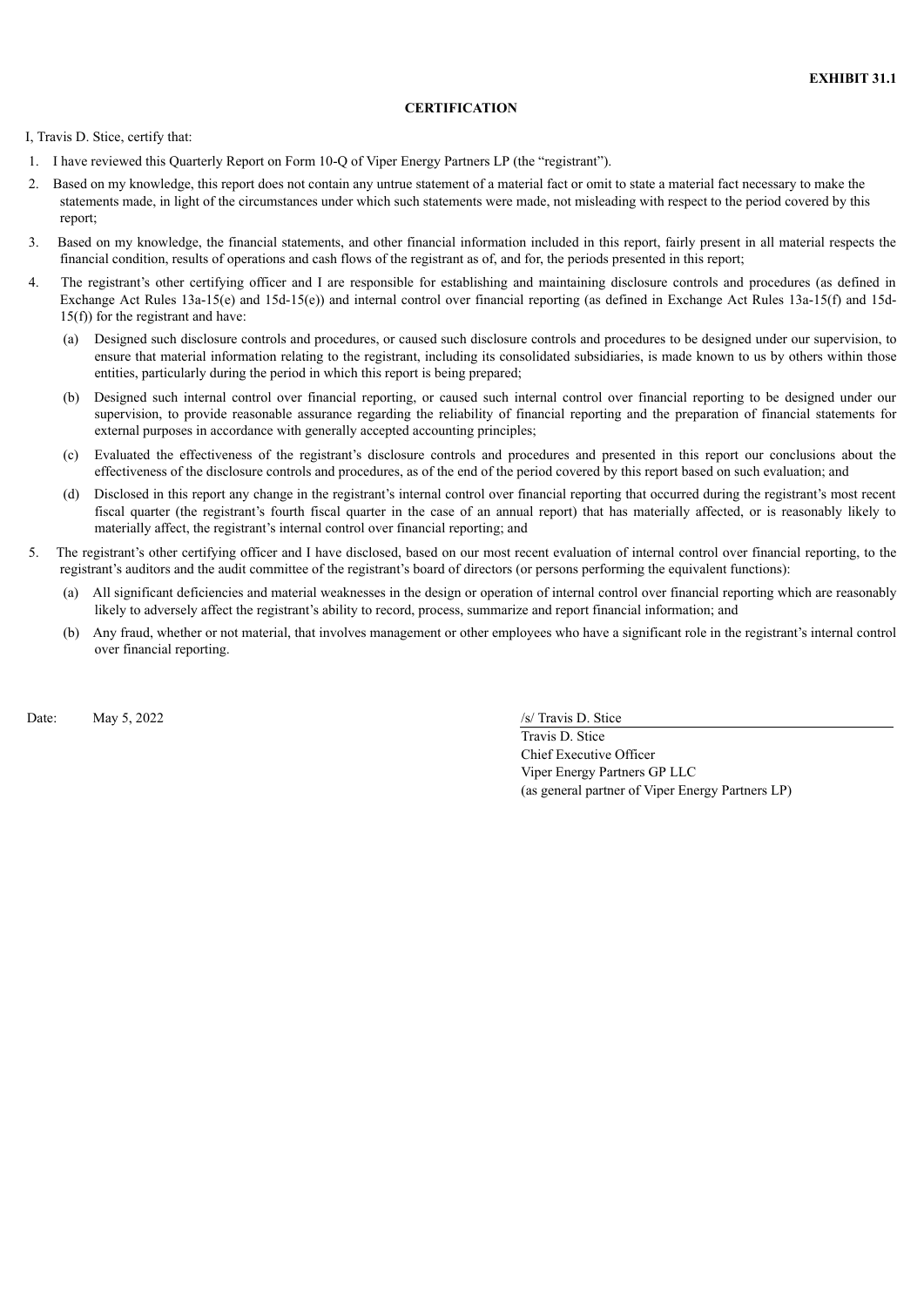#### **CERTIFICATION**

<span id="page-38-0"></span>I, Teresa L. Dick, certify that:

- 1. I have reviewed this Quarterly Report on Form 10-Q of Viper Energy Partners LP (the "registrant").
- 2. Based on my knowledge, this report does not contain any untrue statement of a material fact or omit to state a material fact necessary to make the statements made, in light of the circumstances under which such statements were made, not misleading with respect to the period covered by this report;
- 3. Based on my knowledge, the financial statements, and other financial information included in this report, fairly present in all material respects the financial condition, results of operations and cash flows of the registrant as of, and for, the periods presented in this report;
- 4. The registrant's other certifying officer and I are responsible for establishing and maintaining disclosure controls and procedures (as defined in Exchange Act Rules 13a-15(e) and 15d-15(e)) and internal control over financial reporting (as defined in Exchange Act Rules 13a-15(f) and 15d-15(f)) for the registrant and have:
	- (a) Designed such disclosure controls and procedures, or caused such disclosure controls and procedures to be designed under our supervision, to ensure that material information relating to the registrant, including its consolidated subsidiaries, is made known to us by others within those entities, particularly during the period in which this report is being prepared;
	- (b) Designed such internal control over financial reporting, or caused such internal control over financial reporting to be designed under our supervision, to provide reasonable assurance regarding the reliability of financial reporting and the preparation of financial statements for external purposes in accordance with generally accepted accounting principles;
	- (c) Evaluated the effectiveness of the registrant's disclosure controls and procedures and presented in this report our conclusions about the effectiveness of the disclosure controls and procedures, as of the end of the period covered by this report based on such evaluation; and
	- (d) Disclosed in this report any change in the registrant's internal control over financial reporting that occurred during the registrant's most recent fiscal quarter (the registrant's fourth fiscal quarter in the case of an annual report) that has materially affected, or is reasonably likely to materially affect, the registrant's internal control over financial reporting; and
- 5. The registrant's other certifying officer and I have disclosed, based on our most recent evaluation of internal control over financial reporting, to the registrant's auditors and the audit committee of the registrant's board of directors (or persons performing the equivalent functions):
	- (a) All significant deficiencies and material weaknesses in the design or operation of internal control over financial reporting which are reasonably likely to adversely affect the registrant's ability to record, process, summarize and report financial information; and
	- (b) Any fraud, whether or not material, that involves management or other employees who have a significant role in the registrant's internal control over financial reporting.

Date: May 5, 2022 /s/ Teresa L. Dick

Teresa L. Dick Chief Financial Officer Viper Energy Partners GP LLC (as general partner of Viper Energy Partners LP)